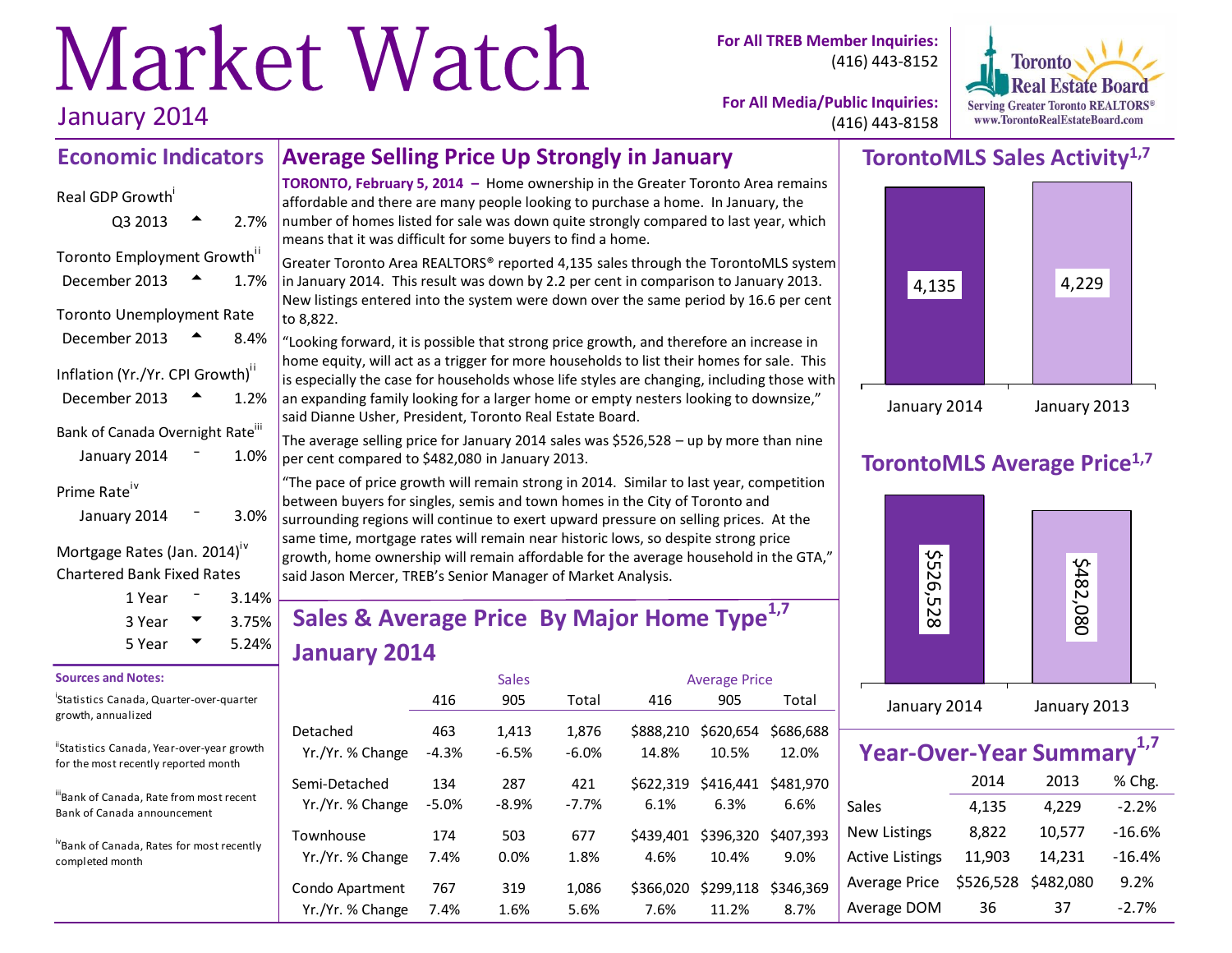# SALES BY PRICE RANGE AND HOUSE TYPE<sup>1,7</sup> And the same of the set of the set of the set of the set of the set of the set of the set of the set of the set of the set of the set of the set of the set of the set of the set of

| <b>Price Range</b>          | <b>Detached</b> | Semi-Detached | Att/Row/Twnhouse | <b>Condo Townhouse</b> | <b>Condo Apt</b> | Link         | Co-op Apt    | <b>Det Condo</b> | Co-ownership Apt | <b>Total</b> |
|-----------------------------|-----------------|---------------|------------------|------------------------|------------------|--------------|--------------|------------------|------------------|--------------|
| \$0 to \$99,999             | $\mathbf{0}$    | $\mathbf{0}$  | $\mathbf{0}$     | $\mathbf 0$            | 14               | $\mathbf{0}$ | $\mathbf 0$  | $\mathbf{0}$     |                  | 15           |
| \$100,000 to \$199,999      | 23              | 3             |                  | 29                     | 127              |              |              | $\Omega$         |                  | 186          |
| \$200,000 to \$299,999      | 91              | 31            | 32               | 95                     | 369              |              |              | $\mathbf 0$      |                  | 625          |
| \$300,000 to \$399,999      | 243             | 107           | 115              | 104                    | 315              | 17           |              |                  |                  | 902          |
| \$400,000 to \$499,999      | 340             | 138           | 102              | 51                     | 129              | 12           |              |                  |                  | 775          |
| \$500,000 to \$599,999      | 310             | 75            | 73               | 15                     | 67               | 19           |              |                  |                  | 559          |
| \$600,000 to \$699,999      | 258             | 33            | 19               | 5                      | 29               | 6            |              |                  |                  | 353          |
| \$700,000 to \$799,999      | 168             | 14            | 14               | 4                      | 12               |              |              | -0               |                  | 213          |
| \$800,000 to \$899,999      | 127             | 9             | 8                | $\overline{2}$         | 8                | $\Omega$     | 0            | $\mathbf{0}$     |                  | 154          |
| \$900,000 to \$999,999      | 80              |               |                  |                        |                  |              |              |                  |                  | 87           |
| \$1,000,000 to \$1,249,999  | 94              | 3             |                  |                        |                  | $\Omega$     | $\mathbf 0$  | $\mathbf{0}$     |                  | 107          |
| \$1,250,000 to \$1,499,999  | 49              | 3             |                  | $\mathbf 0$            |                  | $\Omega$     |              | $\Omega$         |                  | 54           |
| \$1,500,000 to \$1,749,999  | 31              |               | $\mathbf{0}$     | $\mathbf 0$            |                  | $\mathbf{0}$ | $\mathbf{0}$ | $\mathbf{0}$     |                  | 35           |
| \$1,750,000 to \$1,999,999  | 23              |               | 0                | $\Omega$               |                  |              |              |                  |                  | 29           |
| $$2,000,000+$               | 39              |               | $\Omega$         |                        |                  |              | $\Omega$     |                  |                  | 41           |
| <b>Total Sales</b>          | 1,876           | 421           | 371              | 306                    | 1,086            | 60           |              | -6               |                  | 4,135        |
| <b>Share of Total Sales</b> | 45.4%           | 10.2%         | 9.0%             | 7.4%                   | 26.3%            | 1.5%         | 0.1%         | 0.1%             | 0.1%             |              |
| <b>Average Price</b>        | \$686,688       | \$481,970     | \$461,468        | \$341,831              | \$346,369        | \$462,065    | \$655,000    | \$485,833        | \$167,280        | \$526,528    |

# SALES BY PRICE RANGE AND HOUSE TYPE $^{1,7}$  YEAR-TO-DATE, 2014

| <b>Price Range</b>          | <b>Detached</b> | Semi-Detached | Att/Row/Twnhouse   Condo Townhouse |           | <b>Condo Apt</b> | Link         | Co-op Apt    | <b>Det Condo</b> | <b>Co-ownership Apt</b> | Total     |
|-----------------------------|-----------------|---------------|------------------------------------|-----------|------------------|--------------|--------------|------------------|-------------------------|-----------|
| \$0 to \$99,999             | $\mathbf{0}$    | 0             |                                    | 0         | 14               | $\mathbf{0}$ | 0            | $\mathbf 0$      |                         | 15        |
| \$100,000 to \$199,999      | 23              | 3             |                                    | 29        | 127              |              |              |                  |                         | 186       |
| \$200,000 to \$299,999      | 91              | 31            | 32                                 | 95        | 369              | 5            | $\mathbf{0}$ | $\mathbf{0}$     |                         | 625       |
| \$300,000 to \$399,999      | 243             | 107           | 115                                | 104       | 315              | 17           | $\Omega$     |                  |                         | 902       |
| \$400,000 to \$499,999      | 340             | 138           | 102                                | 51        | 129              | 12           | $\Omega$     |                  |                         | 775       |
| \$500,000 to \$599,999      | 310             | 75            | 73                                 | 15        | 67               | 19           |              |                  |                         | 559       |
| \$600,000 to \$699,999      | 258             | 33            | 19                                 | 5         | 29               | 6            |              |                  |                         | 353       |
| \$700,000 to \$799,999      | 168             | 14            | 14                                 |           | 12               |              | $\Omega$     |                  |                         | 213       |
| \$800,000 to \$899,999      | 127             | 9             | 8                                  |           | ŏ                | 0            | 0            |                  |                         | 154       |
| \$900,000 to \$999,999      | 80              |               |                                    |           |                  |              |              |                  |                         | 87        |
| \$1,000,000 to \$1,249,999  | 94              |               |                                    |           |                  | O            | $\mathbf{0}$ | $\overline{0}$   |                         | 107       |
| \$1,250,000 to \$1,499,999  | 49              |               |                                    | 0         |                  |              | 0            | $\Omega$         |                         | 54        |
| \$1,500,000 to \$1,749,999  | 31              |               |                                    | 0         |                  | $\Omega$     | $\mathbf{0}$ | $\mathbf 0$      |                         | 35        |
| \$1,750,000 to \$1,999,999  | 23              |               |                                    |           |                  |              |              |                  |                         | 29        |
| \$2,000,000 +               | 39              | 0             |                                    | 0         |                  | 0            | $\mathbf{0}$ |                  |                         | 41        |
| <b>Total Sales</b>          | 1,876           | 421           | 371                                | 306       | 1,086            | 60           |              | 6                |                         | 4,135     |
| <b>Share of Total Sales</b> | 45.4%           | 10.2%         | 9.0%                               | 7.4%      | 26.3%            | 1.5%         | 0.1%         | 0.1%             | 0.1%                    |           |
| <b>Average Price</b>        | \$686,688       | \$481,970     | \$461,468                          | \$341,831 | \$346,369        | \$462,065    | \$655,000    | \$485,833        | \$167,280               | \$526,528 |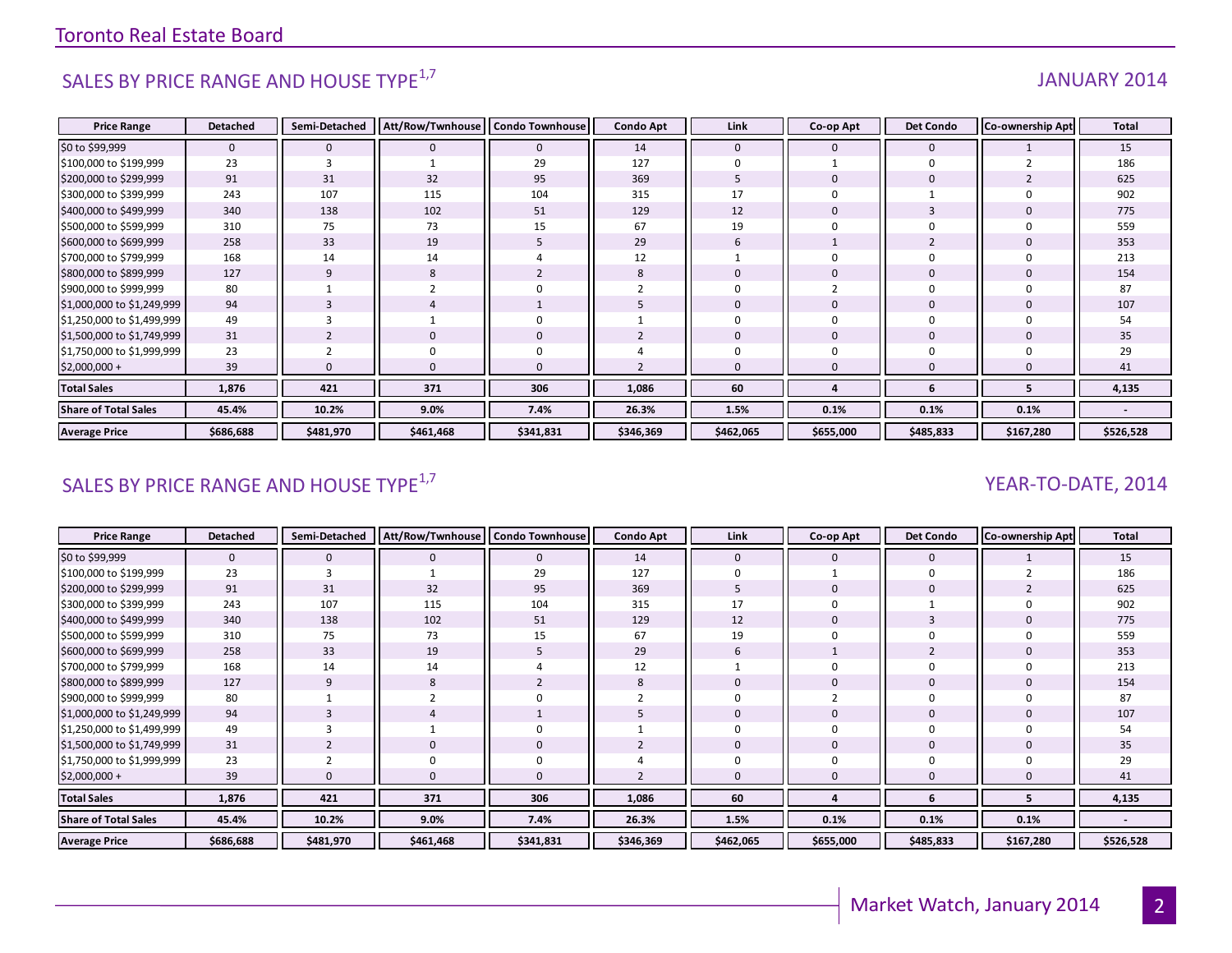### **ALL HOME TYPES, JANUARY 2014** ALL TREB AREAS

|                                  | <b>Number of Sales</b> | Dollar Volume <sup>1</sup> | Average Price <sup>1</sup> | Median Price <sup>1</sup> | New Listings <sup>2</sup> | SNLR (Trend) <sup>8</sup> | <b>Active Listings<sup>3</sup></b> | Mos. Inv. (Trend) <sup>9</sup> | Avg. SP/LP <sup>4</sup> | Avg. DOM <sup>5</sup> |
|----------------------------------|------------------------|----------------------------|----------------------------|---------------------------|---------------------------|---------------------------|------------------------------------|--------------------------------|-------------------------|-----------------------|
| <b>TREB Total</b>                | 4,135                  | \$2,177,191,743            | \$526,528                  | \$438,000                 | 8,822                     | 53.6%                     | 11,903                             | 2.6                            | 98%                     | 36                    |
| <b>Halton Region</b>             | 336                    | \$201,113,859              | \$598,553                  | \$515,000                 | 709                       | 59.1%                     | 963                                | 2.5                            | 98%                     | 35                    |
| Burlington                       | 67                     | \$40,069,386               | \$598,051                  | \$498,000                 | 119                       | 60.2%                     | 196                                | 2.8                            | 96%                     | 51                    |
| <b>Halton Hills</b>              | 44                     | \$19,630,400               | \$446,145                  | \$436,500                 | 99                        | 58.8%                     | 150                                | 2.9                            | 98%                     | 35                    |
| Milton                           | 92                     | \$44,257,589               | \$481,061                  | \$465,000                 | 164                       | 63.1%                     | 168                                | $1.8\,$                        | 99%                     | 28                    |
| Oakville                         | 133                    | \$97,156,484               | \$730,500                  | \$615,100                 | 327                       | 55.9%                     | 449                                | 2.8                            | 98%                     | 33                    |
| <b>Peel Region</b>               | 910                    | \$410,158,726              | \$450,724                  | \$408,500                 | 1,876                     | 50.3%                     | 2,533                              | 2.7                            | 98%                     | 37                    |
| Brampton                         | 403                    | \$164,779,867              | \$408,883                  | \$392,000                 | 775                       | 49.5%                     | 1,001                              | 2.7                            | 98%                     | 37                    |
| Caledon                          | $45\,$                 | \$26,547,000               | \$589,933                  | \$516,000                 | 108                       | 46.5%                     | 215                                | 4.3                            | 96%                     | 50                    |
| Mississauga                      | 462                    | \$218,831,859              | \$473,662                  | \$424,750                 | 993                       | 51.5%                     | 1,317                              | 2.7                            | 98%                     | 36                    |
| <b>City of Toronto</b>           | 1,551                  | \$856,763,881              | \$552,395                  | \$435,000                 | 3,610                     | 51.8%                     | 4,871                              | 2.7                            | 99%                     | 36                    |
| TURN PAGE FOR CITY OF TORONTO    |                        |                            |                            |                           |                           |                           |                                    |                                |                         |                       |
| <b>TABLES OR CLICK HERE:</b>     |                        |                            |                            |                           |                           |                           |                                    |                                |                         |                       |
| <b>York Region</b>               | 729                    | \$470,535,754              | \$645,454                  | \$567,000                 | 1,503                     | 53.1%                     | 2,047                              | 2.7                            | 98%                     | 38                    |
| Aurora                           | 33                     | \$21,852,824               | \$662,207                  | \$575,000                 | 78                        | 57.8%                     | 110                                | 2.8                            | 97%                     | 33                    |
| E. Gwillimbury                   | 23                     | \$13,341,900               | \$580,083                  | \$505,000                 | $34$                      | 56.9%                     | 64                                 | 3.6                            | 97%                     | $70\,$                |
| Georgina                         | 35                     | \$11,173,900               | \$319,254                  | \$323,000                 | 73                        | 64.2%                     | 128                                | 2.6                            | 98%                     | 45                    |
| King                             | $\sqrt{ }$             | \$6,357,500                | \$908,214                  | \$830,000                 | 48                        | 37.3%                     | 112                                | 7.5                            | 95%                     | 76                    |
| Markham                          | 212                    | \$139,084,653              | \$656,060                  | \$562,625                 | 363                       | 55.0%                     | 450                                | 2.3                            | 98%                     | 34                    |
| Newmarket                        | 62                     | \$30,836,388               | \$497,361                  | \$481,000                 | 106                       | 67.9%                     | 107                                | $1.6\,$                        | 98%                     | 45                    |
| Richmond Hill                    | 146                    | \$110,844,287              | \$759,207                  | \$667,000                 | 332                       | 48.7%                     | 404                                | 2.8                            | 98%                     | 31                    |
| Vaughan                          | 170                    | \$112,716,604              | \$663,039                  | \$605,000                 | 374                       | 49.8%                     | 523                                | 2.9                            | 97%                     | 39                    |
| Whitchurch-Stouffville           | 41                     | \$24,327,698               | \$593,358                  | \$539,900                 | 95                        | 50.4%                     | 149                                | 3.6                            | 97%                     | 38                    |
| <b>Durham Region</b>             | 484                    | \$191,619,983              | \$395,909                  | \$345,000                 | 859                       | 63.5%                     | 919                                | 1.8                            | 97%                     | 30                    |
| Ajax                             | 88                     | \$34,994,400               | \$397,664                  | \$361,000                 | 133                       | 64.3%                     | 104                                | 1.4                            | 99%                     | 22                    |
| <b>Brock</b>                     | $\overline{9}$         | \$2,170,500                | \$241,167                  | \$215,000                 | 25                        | 46.7%                     | 66                                 | $6.8\,$                        | 96%                     | 93                    |
| Clarington                       | 85                     | \$27,635,140               | \$325,119                  | \$305,000                 | 147                       | 63.8%                     | 147                                | 1.8                            | 98%                     | 33                    |
| Oshawa                           | 122                    | \$37,890,800               | \$310,580                  | \$275,000                 | 206                       | 67.9%                     | 179                                | 1.4                            | 98%                     | 31                    |
| Pickering                        | 57                     | \$25,982,593               | \$455,835                  | \$444,000                 | 116                       | 60.4%                     | 112                                | $1.9\,$                        | 99%                     | 26                    |
| Scugog                           | 14                     | \$5,443,100                | \$388,793                  | \$384,100                 | 29                        | 53.7%                     | 68                                 | 4.1                            | 96%                     | 44                    |
| Uxbridge                         | 16                     | \$9,359,400                | \$584,963                  | \$552,500                 | 43                        | 53.1%                     | 99                                 | 4.7                            | 94%                     | 39                    |
| Whitby                           | 93                     | \$48,144,050               | \$517,678                  | \$385,500                 | 160                       | 65.3%                     | 144                                | 1.4                            | 95%                     | 26                    |
| <b>Dufferin County</b>           | 29                     | \$10,238,100               | \$353,038                  | \$336,500                 | 49                        | 63.1%                     | 95                                 | 2.8                            | 98%                     | 54                    |
| Orangeville                      | 29                     | \$10,238,100               | \$353,038                  | \$336,500                 | 49                        | 63.1%                     | 95                                 | 2.8                            | 98%                     | 54                    |
| <b>Simcoe County</b>             | 96                     | \$36,761,440               | \$382,932                  | \$340,000                 | 216                       | 57.9%                     | 475                                | 3.7                            | 97%                     | 57                    |
| Adjala-Tosorontio                | 9                      | \$3,879,000                | \$431,000                  | \$342,500                 | 15                        | 48.3%                     | 53                                 | 6.0                            | 97%                     | 99                    |
| <b>Bradford West Gwillimbury</b> | 26                     | \$11,380,300               | \$437,704                  | \$407,450                 | 54                        | 57.2%                     | 97                                 | 2.9                            | 97%                     | 41                    |
| Essa                             | 16                     | \$4,695,500                | \$293,469                  | \$297,000                 | 33                        | 62.3%                     | 56                                 | 3.5                            | 98%                     | 52                    |
| Innisfil                         | 19                     | \$7,910,400                | \$416,337                  | \$371,500                 | 54                        | 54.1%                     | 134                                | 4.4                            | 96%                     | 60                    |
| New Tecumseth                    | 26                     | \$8,896,240                | \$342,163                  | \$316,750                 | 60                        | 63.7%                     | 135                                | 3.3                            | 97%                     | 58                    |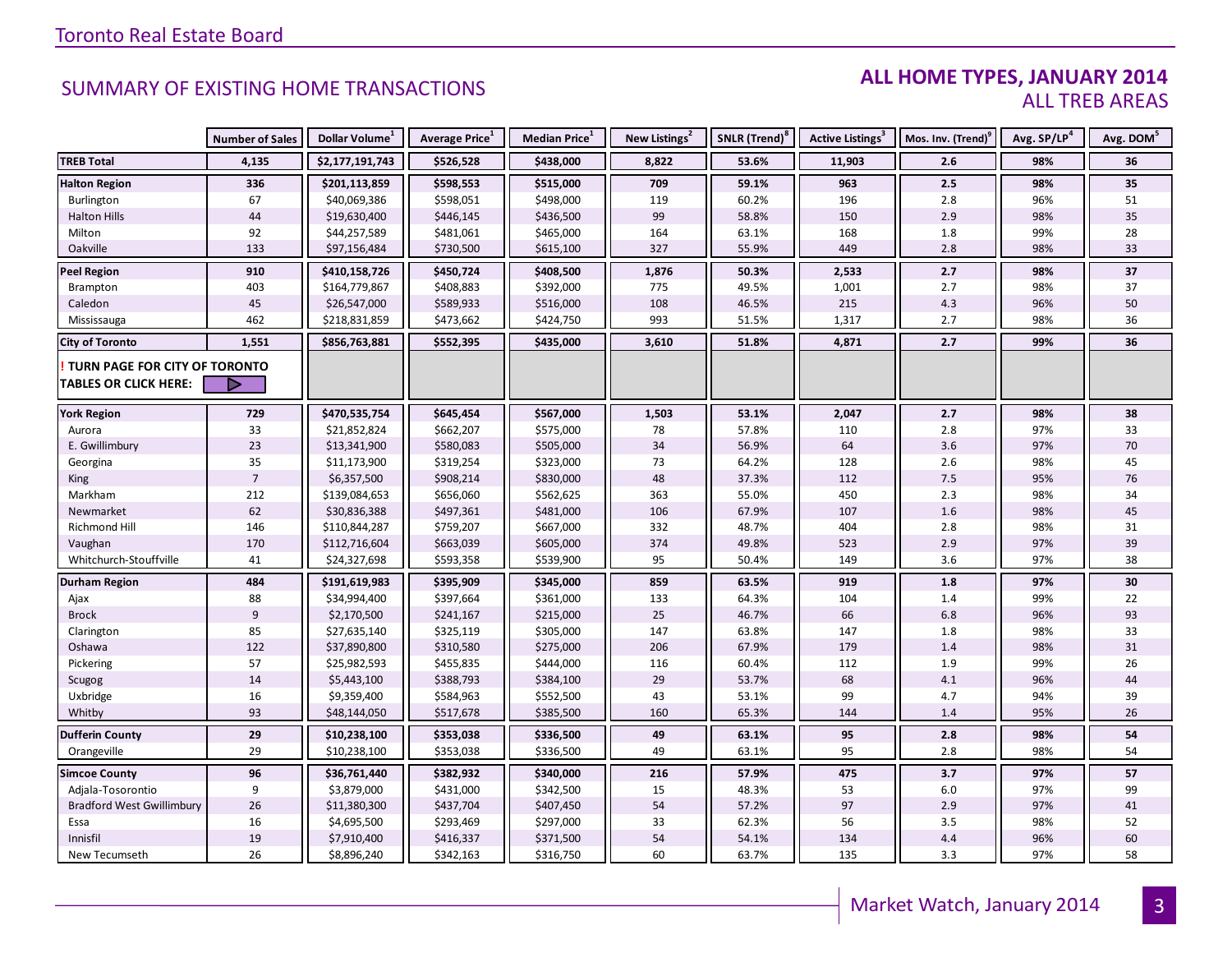#### **ALL HOME TYPES, JANUARY 2014** CITY OF TORONTO MUNICIPAL BREAKDOWN

|                              | <b>Number of Sales</b> | Dollar Volume <sup>1</sup> | <b>Average Price</b> <sup>1</sup> | <b>Median Price</b> <sup>1</sup> | New Listings <sup>2</sup> | SNLR (Trend) <sup>8</sup> | Active Listings <sup>3</sup> | Mos. Inv. (Trend) <sup>9</sup> | Avg. SP/LP <sup>4</sup> | Avg. DOM <sup>5</sup> |
|------------------------------|------------------------|----------------------------|-----------------------------------|----------------------------------|---------------------------|---------------------------|------------------------------|--------------------------------|-------------------------|-----------------------|
| <b>TREB Total</b>            | 4,135                  | \$2,177,191,743            | \$526,528                         | \$438,000                        | 8,822                     | 53.6%                     | 11,903                       | 2.6                            | 98%                     | 36                    |
| <b>City of Toronto Total</b> | 1,551                  | \$856,763,881              | \$552,395                         | \$435,000                        | 3,610                     | 51.8%                     | 4,871                        | 2.7                            | 99%                     | 36                    |
| <b>Toronto West</b>          | 378                    | \$172,650,572              | \$456,748                         | \$421,495                        | 830                       | 54.4%                     | 1,174                        | 2.7                            | 99%                     | 38                    |
| Toronto W01                  | 27                     | \$12,822,687               | \$474,914                         | \$410,000                        | 52                        | 51.3%                     | 90                           | 2.7                            | 100%                    | 46                    |
| Toronto W02                  | 19                     | \$10,790,800               | \$567,937                         | \$541,000                        | 45                        | 67.0%                     | 62                           | 1.3                            | 99%                     | 25                    |
| Toronto W03                  | 29                     | \$13,455,676               | \$463,989                         | \$476,000                        | 47                        | 64.4%                     | 47                           | 1.6                            | 102%                    | 24                    |
| Toronto W04                  | 33                     | \$13,158,700               | \$398,748                         | \$420,000                        | 79                        | 60.1%                     | 89                           | 2.3                            | 99%                     | 40                    |
| Toronto W05                  | 67                     | \$23,822,258               | \$355,556                         | \$355,000                        | 99                        | 53.3%                     | 157                          | 3.1                            | 98%                     | 42                    |
| Toronto W06                  | 56                     | \$25,827,740               | \$461,210                         | \$390,000                        | 159                       | 44.0%                     | 249                          | 4.2                            | 99%                     | 53                    |
| Toronto W07                  | 14                     | \$10,885,500               | \$777,536                         | \$642,250                        | 21                        | 66.0%                     | 17                           | 1.4                            | 103%                    | 34                    |
| Toronto W08                  | 64                     | \$40,423,511               | \$631,617                         | \$578,000                        | 186                       | 52.7%                     | 256                          | 2.8                            | 98%                     | 32                    |
| Toronto W09                  | 21                     | \$7,622,900                | \$362,995                         | \$376,500                        | 44                        | 58.4%                     | 59                           | $2.4$                          | 98%                     | 36                    |
| Toronto W10                  | 48                     | \$13,840,800               | \$288,350                         | \$238,000                        | 98                        | 51.9%                     | 148                          | 3.0                            | 97%                     | 37                    |
| <b>Toronto Central</b>       | 739                    | \$494,916,261              | \$669,711                         | \$455,000                        | 2,010                     | 46.4%                     | 2,865                        | 3.3                            | 98%                     | 39                    |
| Toronto C01                  | 198                    | \$96,376,549               | \$486,750                         | \$392,500                        | 678                       | 41.5%                     | 998                          | 4.0                            | 98%                     | 42                    |
| Toronto C02                  | 29                     | \$27,257,052               | \$939,898                         | \$725,000                        | 85                        | 44.0%                     | 168                          | $4.2\,$                        | 98%                     | 33                    |
| Toronto C03                  | 27                     | \$30,112,600               | \$1,115,281                       | \$625,000                        | 59                        | 55.5%                     | 69                           | 2.6                            | 97%                     | 37                    |
| Toronto C04                  | 43                     | \$51,293,000               | \$1,192,860                       | \$1,081,000                      | 117                       | 49.7%                     | 160                          | 2.7                            | 99%                     | 29                    |
| Toronto C06                  | 20                     | \$11,213,000               | \$560,650                         | \$648,750                        | 39                        | 42.2%                     | 62                           | 3.8                            | 99%                     | 34                    |
| Toronto C07                  | 65                     | \$43,902,913               | \$675,429                         | \$508,000                        | 147                       | 44.8%                     | 206                          | 3.5                            | 97%                     | 35                    |
| Toronto C08                  | 81                     | \$39,421,968               | \$486,691                         | \$395,000                        | 181                       | 50.5%                     | 267                          | 2.9                            | 97%                     | 49                    |
| Toronto C09                  | $\,8\,$                | \$16,057,235               | \$2,007,154                       | \$1,607,500                      | 42                        | 52.9%                     | 58                           | 3.1                            | 100%                    | 69                    |
| Toronto C10                  | 27                     | \$19,984,950               | \$740,183                         | \$665,000                        | 57                        | 55.6%                     | 63                           | $2.1\,$                        | 101%                    | 24                    |
| Toronto C11                  | 29                     | \$20,714,481               | \$714,292                         | \$235,000                        | 63                        | 61.8%                     | 59                           | 1.8                            | 100%                    | 29                    |
| Toronto C12                  | 16                     | \$24,894,400               | \$1,555,900                       | \$1,408,750                      | 61                        | 40.7%                     | 110                          | 5.1                            | 96%                     | 56                    |
| Toronto C13                  | 35                     | \$21,273,700               | \$607,820                         | \$419,000                        | 73                        | 60.4%                     | 83                           | 2.0                            | 100%                    | 33                    |
| Toronto C14                  | 86                     | \$53,377,060               | \$620,663                         | \$442,390                        | 256                       | 42.0%                     | 355                          | 3.8                            | 98%                     | 42                    |
| Toronto C15                  | 75                     | \$39,037,353               | \$520,498                         | \$392,000                        | 152                       | 49.2%                     | 207                          | 2.9                            | 100%                    | 36                    |
| <b>Toronto East</b>          | 434                    | \$189,197,048              | \$435,938                         | \$427,500                        | 770                       | 60.1%                     | 832                          | 1.8                            | 101%                    | 28                    |
| Toronto E01                  | 35                     | \$20,943,268               | \$598,379                         | \$604,000                        | 80                        | 58.9%                     | 63                           | 1.5                            | 104%                    | 19                    |
| Toronto E02                  | 32                     | \$21,494,500               | \$671,703                         | \$614,750                        | 48                        | 61.3%                     | 55                           | 1.4                            | 105%                    | 20                    |
| Toronto E03                  | 44                     | \$26,205,980               | \$595,590                         | \$562,500                        | 68                        | 61.9%                     | 52                           | 1.3                            | 102%                    | 21                    |
| Toronto E04                  | 44                     | \$18,084,585               | \$411,013                         | \$447,500                        | 87                        | 60.5%                     | 109                          | 1.9                            | 99%                     | 29                    |
| Toronto E05                  | 43                     | \$16,037,980               | \$372,976                         | \$302,000                        | 78                        | 66.7%                     | 77                           | 1.6                            | 99%                     | 25                    |
| Toronto E06                  | 19                     | \$9,363,096                | \$492,795                         | \$454,000                        | 42                        | 54.9%                     | 37                           | 1.7                            | 100%                    | 21                    |
| Toronto E07                  | 37                     | \$13,388,600               | \$361,854                         | \$270,000                        | 76                        | 60.2%                     | 96                           | 2.1                            | 100%                    | 31                    |
| Toronto E08                  | 23                     | \$7,651,300                | \$332,665                         | \$297,500                        | 39                        | 58.4%                     | 59                           | 2.3                            | 98%                     | 35                    |
| Toronto E09                  | 82                     | \$26,706,889               | \$325,694                         | \$276,000                        | 122                       | 57.2%                     | 126                          | 2.2                            | 99%                     | 30                    |
| Toronto E10                  | 32                     | \$13,868,750               | \$433,398                         | \$411,500                        | 56                        | 56.0%                     | 77                           | 2.3                            | 100%                    | 40                    |
| Toronto E11                  | 43                     | \$15,452,100               | \$359,351                         | \$360,000                        | 74                        | 62.5%                     | 81                           | 1.9                            | 99%                     | 31                    |

4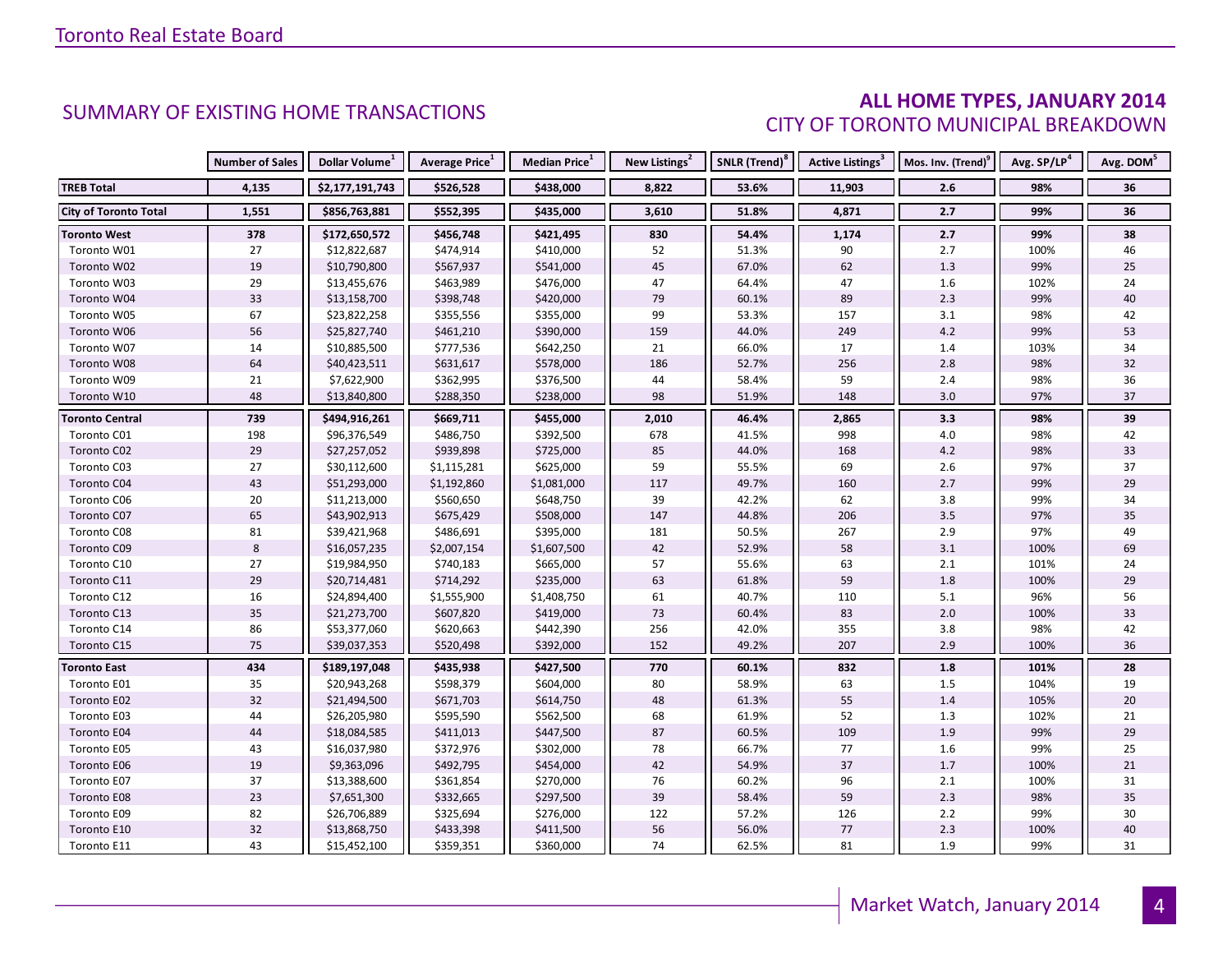#### **ALL HOME TYPES, YEAR-TO-DATE 2014** ALL TREB AREAS

|                                  | <b>Number of Sales</b> | Dollar Volume <sup>1</sup>   | Average Price <sup>1</sup> | Median Price <sup>1</sup> | New Listings <sup>2</sup> | Avg. SP/LP <sup>4</sup> | Avg. DOM <sup>5</sup> |
|----------------------------------|------------------------|------------------------------|----------------------------|---------------------------|---------------------------|-------------------------|-----------------------|
| <b>TREB Total</b>                | 4,135                  | \$2,177,191,743              | \$526,528                  | \$438,000                 | 8,822                     | 98%                     | 36                    |
| <b>Halton Region</b>             | 336                    | \$201,113,859                | \$598,553                  | \$515,000                 | 709                       | 98%                     | 35                    |
| Burlington                       | 67                     | \$40,069,386                 | \$598,051                  | \$498,000                 | 119                       | 96%                     | 51                    |
| <b>Halton Hills</b>              | 44                     | \$19,630,400                 | \$446,145                  | \$436,500                 | 99                        | 98%                     | 35                    |
| Milton                           | 92                     | \$44,257,589                 | \$481,061                  | \$465,000                 | 164                       | 99%                     | 28                    |
| Oakville                         | 133                    | \$97,156,484                 | \$730,500                  | \$615,100                 | 327                       | 98%                     | 33                    |
| <b>Peel Region</b>               | 910                    | \$410,158,726                | \$450,724                  | \$408,500                 | 1,876                     | 98%                     | 37                    |
| Brampton                         | 403                    | \$164,779,867                | \$408,883                  | \$392,000                 | 775                       | 98%                     | 37                    |
| Caledon                          | 45                     | \$26,547,000                 | \$589,933                  | \$516,000                 | 108                       | 96%                     | 50                    |
| Mississauga                      | 462                    | \$218,831,859                | \$473,662                  | \$424,750                 | 993                       | 98%                     | 36                    |
| <b>City of Toronto</b>           | 1,551                  | \$856,763,881                | \$552,395                  | \$435,000                 | 3,610                     | 99%                     | 36                    |
| TURN PAGE FOR CITY OF TORONTO    |                        |                              |                            |                           |                           |                         |                       |
| <b>TABLES OR CLICK HERE:</b>     |                        |                              |                            |                           |                           |                         |                       |
|                                  |                        |                              |                            | \$567,000                 |                           |                         |                       |
| <b>York Region</b>               | 729                    | \$470,535,754                | \$645,454                  |                           | 1,503                     | 98%<br>97%              | 38<br>33              |
| Aurora<br>E. Gwillimbury         | 33<br>23               | \$21,852,824<br>\$13,341,900 | \$662,207<br>\$580,083     | \$575,000<br>\$505,000    | 78<br>34                  | 97%                     | 70                    |
| Georgina                         | 35                     | \$11,173,900                 | \$319,254                  | \$323,000                 | 73                        | 98%                     | 45                    |
| King                             | $\overline{7}$         | \$6,357,500                  | \$908,214                  | \$830,000                 | 48                        | 95%                     | 76                    |
| Markham                          | 212                    | \$139,084,653                | \$656,060                  | \$562,625                 | 363                       | 98%                     | 34                    |
| Newmarket                        | 62                     | \$30,836,388                 | \$497,361                  | \$481,000                 | 106                       | 98%                     | 45                    |
| Richmond Hill                    | 146                    | \$110,844,287                | \$759,207                  | \$667,000                 | 332                       | 98%                     | 31                    |
| Vaughan                          | 170                    | \$112,716,604                | \$663,039                  | \$605,000                 | 374                       | 97%                     | 39                    |
| Whitchurch-Stouffville           | 41                     | \$24,327,698                 | \$593,358                  | \$539,900                 | 95                        | 97%                     | 38                    |
|                                  |                        |                              |                            |                           |                           |                         |                       |
| Durham Region                    | 484                    | \$191,619,983                | \$395,909                  | \$345,000                 | 859                       | 97%                     | 30                    |
| Ajax                             | 88                     | \$34,994,400                 | \$397,664                  | \$361,000                 | 133                       | 99%                     | 22                    |
| <b>Brock</b>                     | 9                      | \$2,170,500                  | \$241,167                  | \$215,000                 | 25                        | 96%                     | 93                    |
| Clarington                       | 85                     | \$27,635,140                 | \$325,119                  | \$305,000                 | 147                       | 98%                     | 33                    |
| Oshawa                           | 122                    | \$37,890,800                 | \$310,580                  | \$275,000                 | 206                       | 98%                     | 31                    |
| Pickering                        | 57                     | \$25,982,593                 | \$455,835                  | \$444,000                 | 116                       | 99%                     | 26                    |
| Scugog                           | 14<br>16               | \$5,443,100                  | \$388,793                  | \$384,100                 | 29<br>43                  | 96%<br>94%              | 44<br>39              |
| Uxbridge                         | 93                     | \$9,359,400                  | \$584,963                  | \$552,500                 |                           | 95%                     |                       |
| Whitby                           |                        | \$48,144,050                 | \$517,678                  | \$385,500                 | 160                       |                         | 26                    |
| <b>Dufferin County</b>           | 29                     | \$10,238,100                 | \$353,038                  | \$336,500                 | 49                        | 98%                     | 54                    |
| Orangeville                      | 29                     | \$10,238,100                 | \$353,038                  | \$336,500                 | 49                        | 98%                     | 54                    |
| <b>Simcoe County</b>             | 96                     | \$36,761,440                 | \$382,932                  | \$340,000                 | 216                       | 97%                     | 57                    |
| Adjala-Tosorontio                | 9                      | \$3,879,000                  | \$431,000                  | \$342,500                 | 15                        | 97%                     | 99                    |
| <b>Bradford West Gwillimbury</b> | 26                     | \$11,380,300                 | \$437,704                  | \$407,450                 | 54                        | 97%                     | 41                    |
| Essa                             | 16                     | \$4,695,500                  | \$293,469                  | \$297,000                 | 33                        | 98%                     | 52                    |
| Innisfil                         | 19                     | \$7,910,400                  | \$416,337                  | \$371,500                 | 54                        | 96%                     | 60                    |
| New Tecumseth                    | 26                     | \$8,896,240                  | \$342,163                  | \$316,750                 | 60                        | 97%                     | 58                    |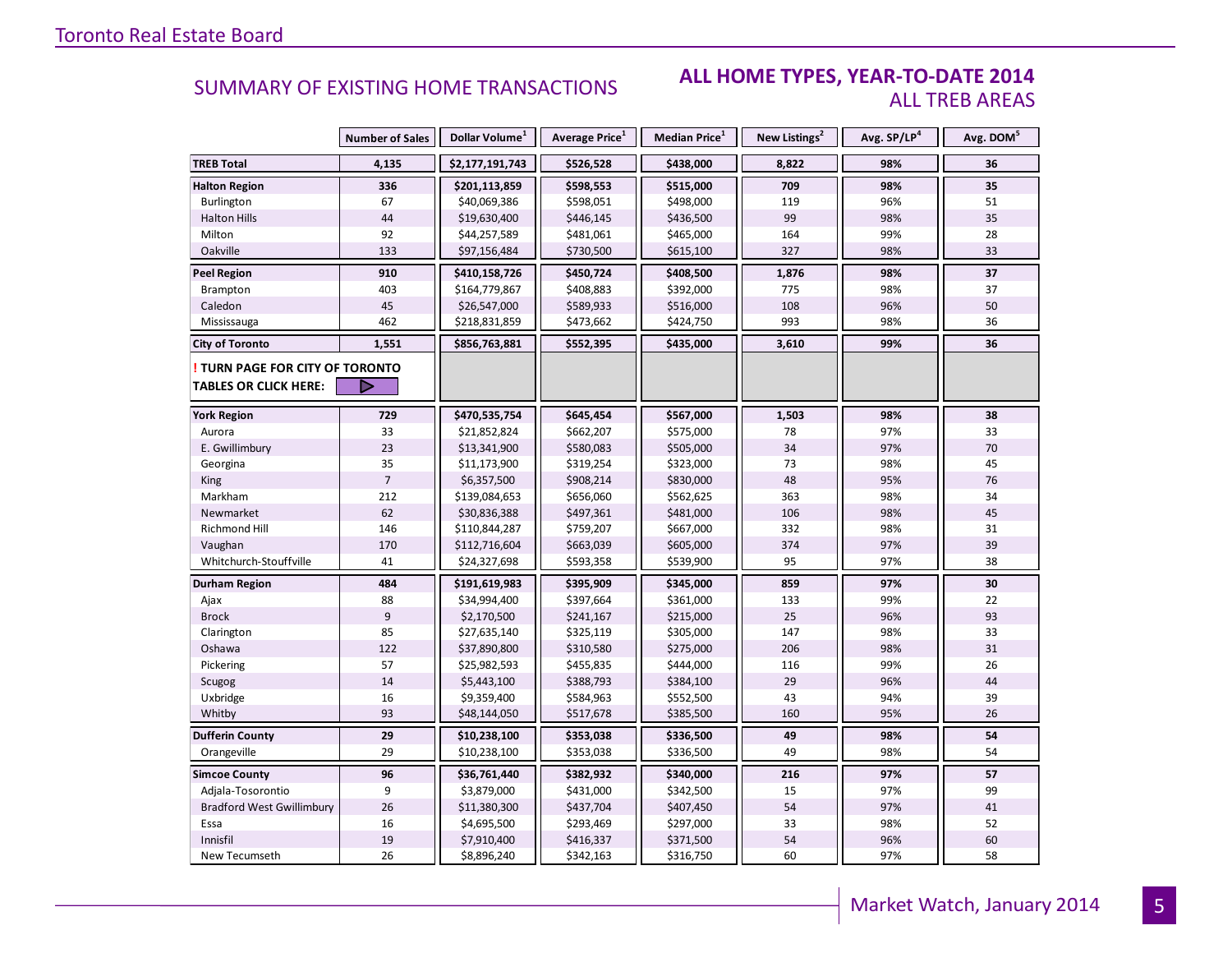#### **ALL HOME TYPES, YEAR-TO-DATE 2014** CITY OF TORONTO MUNICIPAL BREAKDOWN SUMMARY OF EXISTING HOME TRANSACTIONS

|                              | <b>Number of Sales</b> | Dollar Volume <sup>1</sup> | <b>Average Price</b> <sup>1</sup> | Median Price <sup>1</sup> | New Listings <sup>2</sup> | Avg. SP/LP <sup>4</sup> | Avg. DOM <sup>5</sup> |
|------------------------------|------------------------|----------------------------|-----------------------------------|---------------------------|---------------------------|-------------------------|-----------------------|
| <b>TREB Total</b>            | 4,135                  | \$2,177,191,743            | \$526,528                         | \$438,000                 | 8,822                     | 98%                     | 36                    |
| <b>City of Toronto Total</b> | 1,551                  | \$856,763,881              | \$552,395                         | \$435,000                 | 3,610                     | 99%                     | 36                    |
| <b>Toronto West</b>          | 378                    | \$172,650,572              | \$456,748                         | \$421,495                 | 830                       | 99%                     | 38                    |
| Toronto W01                  | 27                     | \$12,822,687               | \$474,914                         | \$410,000                 | 52                        | 100%                    | 46                    |
| Toronto W02                  | 19                     | \$10,790,800               | \$567,937                         | \$541,000                 | 45                        | 99%                     | 25                    |
| Toronto W03                  | 29                     | \$13,455,676               | \$463,989                         | \$476,000                 | 47                        | 102%                    | 24                    |
| Toronto W04                  | 33                     | \$13,158,700               | \$398,748                         | \$420,000                 | 79                        | 99%                     | 40                    |
| Toronto W05                  | 67                     | \$23,822,258               | \$355,556                         | \$355,000                 | 99                        | 98%                     | 42                    |
| Toronto W06                  | 56                     | \$25,827,740               | \$461,210                         | \$390,000                 | 159                       | 99%                     | 53                    |
| Toronto W07                  | 14                     | \$10,885,500               | \$777,536                         | \$642,250                 | 21                        | 103%                    | 34                    |
| Toronto W08                  | 64                     | \$40,423,511               | \$631,617                         | \$578,000                 | 186                       | 98%                     | 32                    |
| Toronto W09                  | 21                     | \$7,622,900                | \$362,995                         | \$376,500                 | 44                        | 98%                     | 36                    |
| Toronto W10                  | 48                     | \$13,840,800               | \$288,350                         | \$238,000                 | 98                        | 97%                     | 37                    |
| Toronto Central              | 739                    | \$494,916,261              | \$669,711                         | \$455,000                 | 2,010                     | 98%                     | 39                    |
| Toronto C01                  | 198                    | \$96,376,549               | \$486,750                         | \$392,500                 | 678                       | 98%                     | 42                    |
| Toronto C02                  | 29                     | \$27,257,052               | \$939,898                         | \$725,000                 | 85                        | 98%                     | 33                    |
| Toronto C03                  | 27                     | \$30,112,600               | \$1,115,281                       | \$625,000                 | 59                        | 97%                     | 37                    |
| Toronto C04                  | 43                     | \$51,293,000               | \$1,192,860                       | \$1,081,000               | 117                       | 99%                     | 29                    |
| Toronto C06                  | 20                     | \$11,213,000               | \$560,650                         | \$648,750                 | 39                        | 99%                     | 34                    |
| Toronto C07                  | 65                     | \$43,902,913               | \$675,429                         | \$508,000                 | 147                       | 97%                     | 35                    |
| Toronto C08                  | 81                     | \$39,421,968               | \$486,691                         | \$395,000                 | 181                       | 97%                     | 49                    |
| Toronto C09                  | 8                      | \$16,057,235               | \$2,007,154                       | \$1,607,500               | 42                        | 100%                    | 69                    |
| Toronto C10                  | 27                     | \$19,984,950               | \$740,183                         | \$665,000                 | 57                        | 101%                    | 24                    |
| Toronto C11                  | 29                     | \$20,714,481               | \$714,292                         | \$235,000                 | 63                        | 100%                    | 29                    |
| Toronto C12                  | 16                     | \$24,894,400               | \$1,555,900                       | \$1,408,750               | 61                        | 96%                     | 56                    |
| Toronto C13                  | 35                     | \$21,273,700               | \$607,820                         | \$419,000                 | 73                        | 100%                    | 33                    |
| Toronto C14                  | 86                     | \$53,377,060               | \$620,663                         | \$442,390                 | 256                       | 98%                     | 42                    |
| Toronto C15                  | 75                     | \$39,037,353               | \$520,498                         | \$392,000                 | 152                       | 100%                    | 36                    |
| <b>Toronto East</b>          | 434                    | \$189,197,048              | \$435,938                         | \$427,500                 | 770                       | 101%                    | 28                    |
| Toronto E01                  | 35                     | \$20,943,268               | \$598,379                         | \$604,000                 | 80                        | 104%                    | 19                    |
| Toronto E02                  | 32                     | \$21,494,500               | \$671,703                         | \$614,750                 | 48                        | 105%                    | 20                    |
| Toronto E03                  | 44                     | \$26,205,980               | \$595,590                         | \$562,500                 | 68                        | 102%                    | 21                    |
| Toronto E04                  | 44                     | \$18,084,585               | \$411,013                         | \$447,500                 | 87                        | 99%                     | 29                    |
| Toronto E05                  | 43                     | \$16,037,980               | \$372,976                         | \$302,000                 | 78                        | 99%                     | 25                    |
| Toronto E06                  | 19                     | \$9,363,096                | \$492,795                         | \$454,000                 | 42                        | 100%                    | 21                    |
| Toronto E07                  | 37                     | \$13,388,600               | \$361,854                         | \$270,000                 | 76                        | 100%                    | 31                    |
| Toronto E08                  | 23                     | \$7,651,300                | \$332,665                         | \$297,500                 | 39                        | 98%                     | 35                    |
| Toronto E09                  | 82                     | \$26,706,889               | \$325,694                         | \$276,000                 | 122                       | 99%                     | 30                    |
| Toronto E10                  | 32                     | \$13,868,750               | \$433,398                         | \$411,500                 | 56                        | 100%                    | 40                    |
| Toronto E11                  | 43                     | \$15,452,100               | \$359,351                         | \$360,000                 | 74                        | 99%                     | 31                    |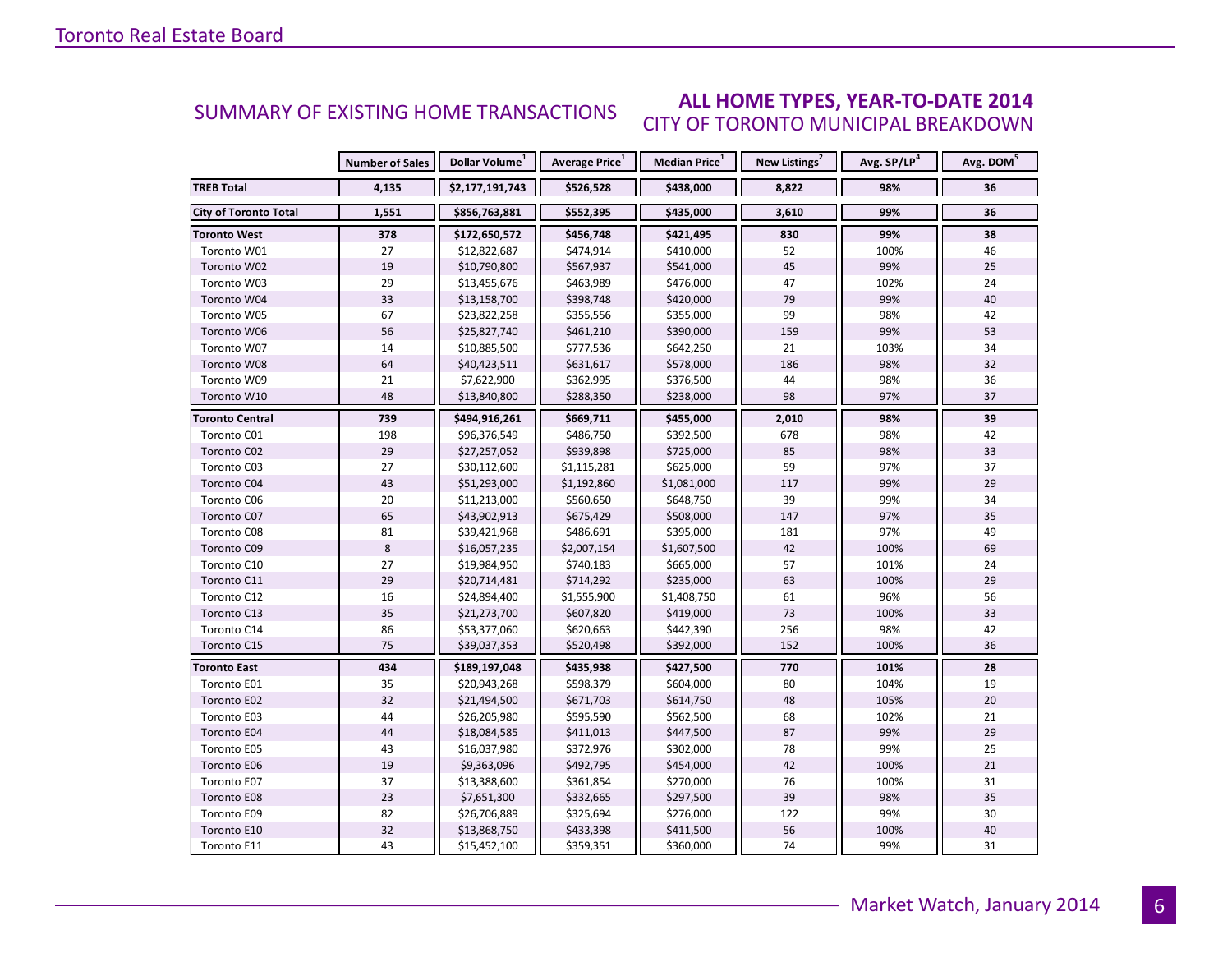#### DETACHED HOUSES, JANUARY 2014 ALL TREB AREAS

|                                  | Sales <sup>1</sup> | Dollar Volume <sup>1</sup> | Average Price <sup>1</sup> | Median Price <sup>1</sup> | New Listings <sup>2</sup> | Active Listings <sup>3</sup> | Avg. SP/LP <sup>4</sup> | Avg. DOM <sup>5</sup> |
|----------------------------------|--------------------|----------------------------|----------------------------|---------------------------|---------------------------|------------------------------|-------------------------|-----------------------|
| <b>TREB Total</b>                | 1,876              | \$1,288,226,077            | \$686,688                  | \$572,400                 | 3,909                     | 5,392                        | 98%                     | 36                    |
| <b>Halton Region</b>             | 196                | \$141,033,513              | \$719,559                  | \$600,475                 | 440                       | 654                          | 97%                     | 41                    |
| Burlington                       | 39                 | \$29,578,786               | \$758,430                  | \$590,000                 | 70                        | 119                          | 96%                     | 63                    |
| <b>Halton Hills</b>              | 33                 | \$16,176,400               | \$490,194                  | \$460,000                 | 83                        | 135                          | 98%                     | 39                    |
| Milton                           | 48                 | \$26,908,689               | \$560,598                  | \$526,250                 | 91                        | 110                          | 98%                     | 31                    |
| Oakville                         | 76                 | \$68,369,638               | \$899,601                  | \$784,500                 | 196                       | 290                          | 98%                     | 37                    |
| <b>Peel Region</b>               | 390                | \$227,075,787              | \$582,246                  | \$527,750                 | 842                       | 1,248                        | 97%                     | 39                    |
| Brampton                         | 208                | \$98,080,599               | \$471,541                  | \$454,500                 | 448                       | 626                          | 98%                     | 38                    |
| Caledon                          | 35                 | \$22,241,300               | \$635,466                  | \$539,900                 | 83                        | 192                          | 96%                     | 53                    |
| Mississauga                      | 147                | \$106,753,888              | \$726,217                  | \$652,939                 | 311                       | 430                          | 97%                     | 36                    |
| <b>City of Toronto</b>           | 463                | \$411,241,322              | \$888,210                  | \$695,000                 | 929                       | 1,062                        | 99%                     | 28                    |
| TURN PAGE FOR CITY OF TORONTO    |                    |                            |                            |                           |                           |                              |                         |                       |
| <b>TABLES OR CLICK HERE:</b>     |                    |                            |                            |                           |                           |                              |                         |                       |
| <b>York Region</b>               | 413                | \$326,449,271              | \$790,434                  | \$718,000                 | 865                       | 1,222                        | 97%                     | 39                    |
| Aurora                           | 22                 | \$16,905,750               | \$768,443                  | \$613,000                 | 49                        | 73                           | 96%                     | 35                    |
| E. Gwillimbury                   | 19                 | \$11,558,200               | \$608,326                  | \$537,500                 | 29                        | 56                           | 96%                     | 69                    |
| Georgina                         | 31                 | \$10,143,900               | \$327,223                  | \$330,000                 | 69                        | 120                          | 97%                     | 47                    |
| King                             | $\boldsymbol{6}$   | \$5,690,000                | \$948,333                  | \$860,000                 | 39                        | 95                           | 94%                     | 87                    |
| Markham                          | 88                 | \$80,878,441               | \$919,073                  | \$792,500                 | 148                       | 170                          | 98%                     | 30                    |
| Newmarket                        | 40                 | \$22,459,900               | \$561,498                  | \$536,000                 | 73                        | 71                           | 98%                     | 47                    |
| Richmond Hill                    | 90                 | \$85,271,256               | \$947,458                  | \$832,750                 | 187                       | 209                          | 98%                     | 30                    |
| Vaughan                          | 85                 | \$72,631,636               | \$854,490                  | \$725,000                 | 188                       | 289                          | 97%                     | 43                    |
| Whitchurch-Stouffville           | 32                 | \$20,910,188               | \$653,443                  | \$603,000                 | 83                        | 139                          | 97%                     | 40                    |
| <b>Durham Region</b>             | 320                | \$144,641,284              | \$452,004                  | \$385,250                 | 627                       | 725                          | 97%                     | 33                    |
| Ajax                             | 49                 | \$21,949,700               | \$447,953                  | \$431,500                 | 82                        | 62                           | 99%                     | 23                    |
| <b>Brock</b>                     | $\overline{9}$     | \$2,170,500                | \$241,167                  | \$215,000                 | 24                        | 63                           | 96%                     | 93                    |
| Clarington                       | 61                 | \$21,577,890               | \$353,736                  | \$335,000                 | 117                       | 128                          | 98%                     | 35                    |
| Oshawa                           | 79                 | \$28,340,800               | \$358,744                  | \$332,500                 | 153                       | 139                          | 98%                     | 33                    |
| Pickering                        | 33                 | \$18,536,194               | \$561,703                  | \$515,000                 | 72                        | 72                           | 98%                     | 26                    |
| Scugog                           | 14                 | \$5,443,100                | \$388,793                  | \$384,100                 | 29                        | 67                           | 96%                     | 44                    |
| Uxbridge                         | 12                 | \$8,113,500                | \$676,125                  | \$629,500                 | 37                        | 86                           | 93%                     | 40                    |
| Whitby                           | 63                 | \$38,509,600               | \$611,263                  | \$422,500                 | 113                       | 108                          | 95%                     | 30                    |
| <b>Dufferin County</b>           | 17                 | \$6,870,200                | \$404,129                  | \$355,000                 | 34                        | 76                           | 97%                     | 64                    |
| Orangeville                      | 17                 | \$6,870,200                | \$404,129                  | \$355,000                 | 34                        | 76                           | 97%                     | 64                    |
| <b>Simcoe County</b>             | $77$               | \$30,914,700               | \$401,490                  | \$350,000                 | 172                       | 405                          | 97%                     | 57                    |
| Adjala-Tosorontio                | 9                  | \$3,879,000                | \$431,000                  | \$342,500                 | 15                        | 53                           | 97%                     | 99                    |
| <b>Bradford West Gwillimbury</b> | 17                 | \$8,276,300                | \$486,841                  | \$465,000                 | 40                        | 82                           | 97%                     | 47                    |
| Essa                             | 15                 | \$4,415,500                | \$294,367                  | \$297,000                 | 27                        | 50                           | 98%                     | 52                    |
| Innisfil                         | 18                 | \$7,705,400                | \$428,078                  | \$375,750                 | 52                        | 132                          | 95%                     | 61                    |
| New Tecumseth                    | 18                 | \$6,638,500                | \$368,806                  | \$334,000                 | 38                        | 88                           | 97%                     | 43                    |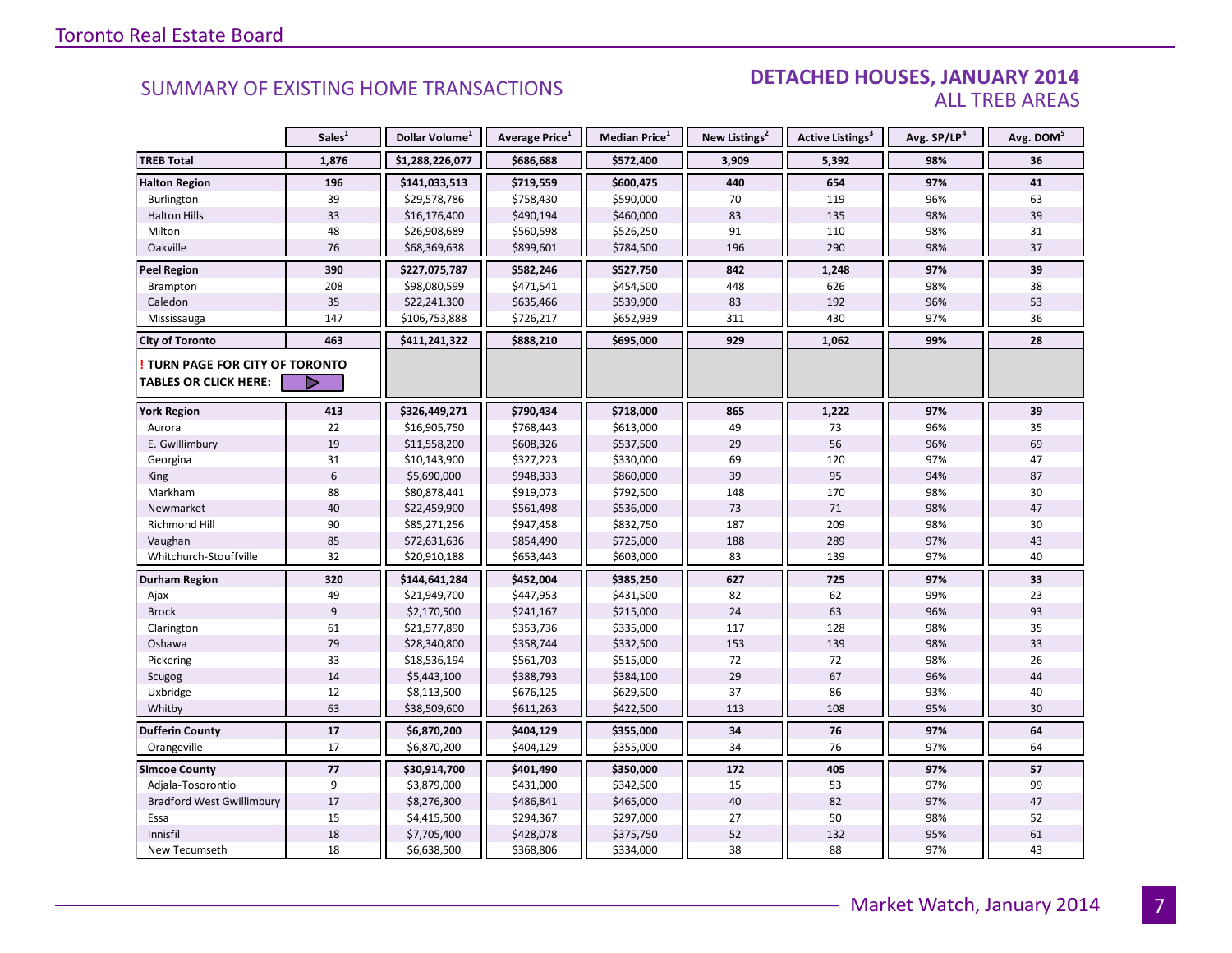### DETACHED HOUSES, JANUARY 2014 CITY OF TORONTO MUNICIPAL BREAKDOWN

<span id="page-7-0"></span>

|                              | Sales <sup>1</sup> | Dollar Volume <sup>1</sup> | Average Price <sup>1</sup> | Median Price <sup>1</sup> | New Listings <sup>2</sup> | Active Listings <sup>3</sup> | Avg. SP/LP <sup>4</sup> | Avg. DOM <sup>5</sup> |
|------------------------------|--------------------|----------------------------|----------------------------|---------------------------|---------------------------|------------------------------|-------------------------|-----------------------|
| <b>TREB Total</b>            | 1,876              | \$1,288,226,077            | \$686,688                  | \$572,400                 | 3,909                     | 5,392                        | 98%                     | 36                    |
| <b>City of Toronto Total</b> | 463                | \$411,241,322              | \$888,210                  | \$695,000                 | 929                       | 1,062                        | 99%                     | 28                    |
| <b>Toronto West</b>          | 134                | \$88,693,795               | \$661,894                  | \$576,500                 | 249                       | 289                          | 100%                    | 29                    |
| Toronto W01                  | 4                  | \$3,492,037                | \$873,009                  | \$795,619                 | $\overline{7}$            | 10                           | 105%                    | 22                    |
| Toronto W02                  | $\overline{4}$     | \$3,730,000                | \$932,500                  | \$810,000                 | 13                        | 14                           | 100%                    | 21                    |
| Toronto W03                  | 16                 | \$7,390,576                | \$461,911                  | \$483,000                 | 21                        | 27                           | 103%                    | 27                    |
| Toronto W04                  | 15                 | \$7,899,800                | \$526,653                  | \$500,000                 | 29                        | 33                           | 100%                    | 45                    |
| Toronto W05                  | 9                  | \$6,042,400                | \$671,378                  | \$666,500                 | 21                        | 37                           | 97%                     | 35                    |
| Toronto W06                  | 15                 | \$8,352,450                | \$556,830                  | \$550,000                 | 30                        | 23                           | 103%                    | 17                    |
| Toronto W07                  | 10                 | \$8,270,000                | \$827,000                  | \$741,000                 | 13                        | 10                           | 103%                    | 39                    |
| Toronto W08                  | 33                 | \$29,204,532               | \$884,986                  | \$803,000                 | 60                        | 78                           | 98%                     | 23                    |
| Toronto W09                  | 10                 | \$6,231,900                | \$623,190                  | \$623,950                 | 20                        | 20                           | 98%                     | 37                    |
| Toronto W10                  | 18                 | \$8,080,100                | \$448,894                  | \$437,250                 | 35                        | 37                           | 98%                     | 27                    |
| <b>Toronto Central</b>       | 166                | \$226,707,083              | \$1,365,705                | \$1,115,009               | 384                       | 495                          | 98%                     | 32                    |
| Toronto C01                  | $\overline{2}$     | \$1,956,000                | \$978,000                  | \$978,000                 | 5                         | $\overline{2}$               | 100%                    | $\overline{7}$        |
| Toronto C02                  | $\overline{2}$     | \$2,680,018                | \$1,340,009                | \$1,340,009               | 14                        | 19                           | 96%                     | 47                    |
| Toronto C03                  | 15                 | \$24,676,700               | \$1,645,113                | \$1,210,000               | 31                        | 40                           | 96%                     | 37                    |
| Toronto C04                  | 33                 | \$46,141,500               | \$1,398,227                | \$1,235,000               | 85                        | 108                          | 99%                     | 29                    |
| Toronto C06                  | 10                 | \$7,453,500                | \$745,350                  | \$741,250                 | 16                        | 19                           | 99%                     | 22                    |
| Toronto C07                  | 23                 | \$26,276,000               | \$1,142,435                | \$894,000                 | 41                        | 62                           | 96%                     | 28                    |
| Toronto C08                  | 3                  | \$4,939,000                | \$1,646,333                | \$1,800,000               | $\overline{2}$            | $\mathbf{1}$                 | 92%                     | 45                    |
| Toronto C09                  | $\overline{4}$     | \$11,452,235               | \$2,863,059                | \$2,533,618               | 21                        | 28                           | 101%                    | 64                    |
| Toronto C10                  | 9                  | \$10,296,850               | \$1,144,094                | \$967,000                 | 14                        | 15                           | 102%                    | 28                    |
| Toronto C11                  | 10                 | \$16,337,500               | \$1,633,750                | \$1,486,250               | 25                        | 17                           | 101%                    | 21                    |
| Toronto C12                  | 8                  | \$18,773,400               | \$2,346,675                | \$2,180,450               | 30                        | 71                           | 95%                     | 59                    |
| Toronto C13                  | $9\,$              | \$11,675,900               | \$1,297,322                | \$968,100                 | 22                        | 19                           | 101%                    | 23                    |
| Toronto C14                  | 22                 | \$27,171,980               | \$1,235,090                | \$1,090,000               | 48                        | 67                           | 98%                     | 41                    |
| Toronto C15                  | 16                 | \$16,876,500               | \$1,054,781                | \$1,015,000               | 30                        | 27                           | 101%                    | 28                    |
| <b>Toronto East</b>          | 163                | \$95,840,444               | \$587,978                  | \$526,000                 | 296                       | 278                          | 101%                    | 23                    |
| Toronto E01                  | 8                  | \$6,648,600                | \$831,075                  | \$756,500                 | 15                        | 9                            | 104%                    | 30                    |
| Toronto E02                  | $\,8\,$            | \$6,181,500                | \$772,688                  | \$839,500                 | 18                        | 17                           | 104%                    | 16                    |
| Toronto E03                  | 27                 | \$18,612,400               | \$689,348                  | \$650,000                 | 48                        | 35                           | 101%                    | 19                    |
| Toronto E04                  | 19                 | \$10,194,499               | \$536,553                  | \$505,000                 | 35                        | 35                           | 99%                     | 27                    |
| Toronto E05                  | 8                  | \$5,748,000                | \$718,500                  | \$645,500                 | 20                        | 13                           | 101%                    | 22                    |
| Toronto E06                  | 15                 | \$7,431,096                | \$495,406                  | \$435,000                 | 30                        | 30                           | 99%                     | 20                    |
| Toronto E07                  | 8                  | \$4,931,600                | \$616,450                  | \$596,000                 | 13                        | 13                           | 101%                    | 16                    |
| Toronto E08                  | $6\,$              | \$3,170,800                | \$528,467                  | \$489,000                 | 17                        | 29                           | 98%                     | $20\,$                |
| Toronto E09                  | 30                 | \$14,368,999               | \$478,967                  | \$477,450                 | 42                        | 30                           | 100%                    | 21                    |
| Toronto E10                  | 19                 | \$10,769,850               | \$566,834                  | \$472,000                 | 36                        | 48                           | 101%                    | 31                    |
| Toronto E11                  | 15                 | \$7,783,100                | \$518,873                  | \$526,000                 | 22                        | 19                           | 100%                    | 29                    |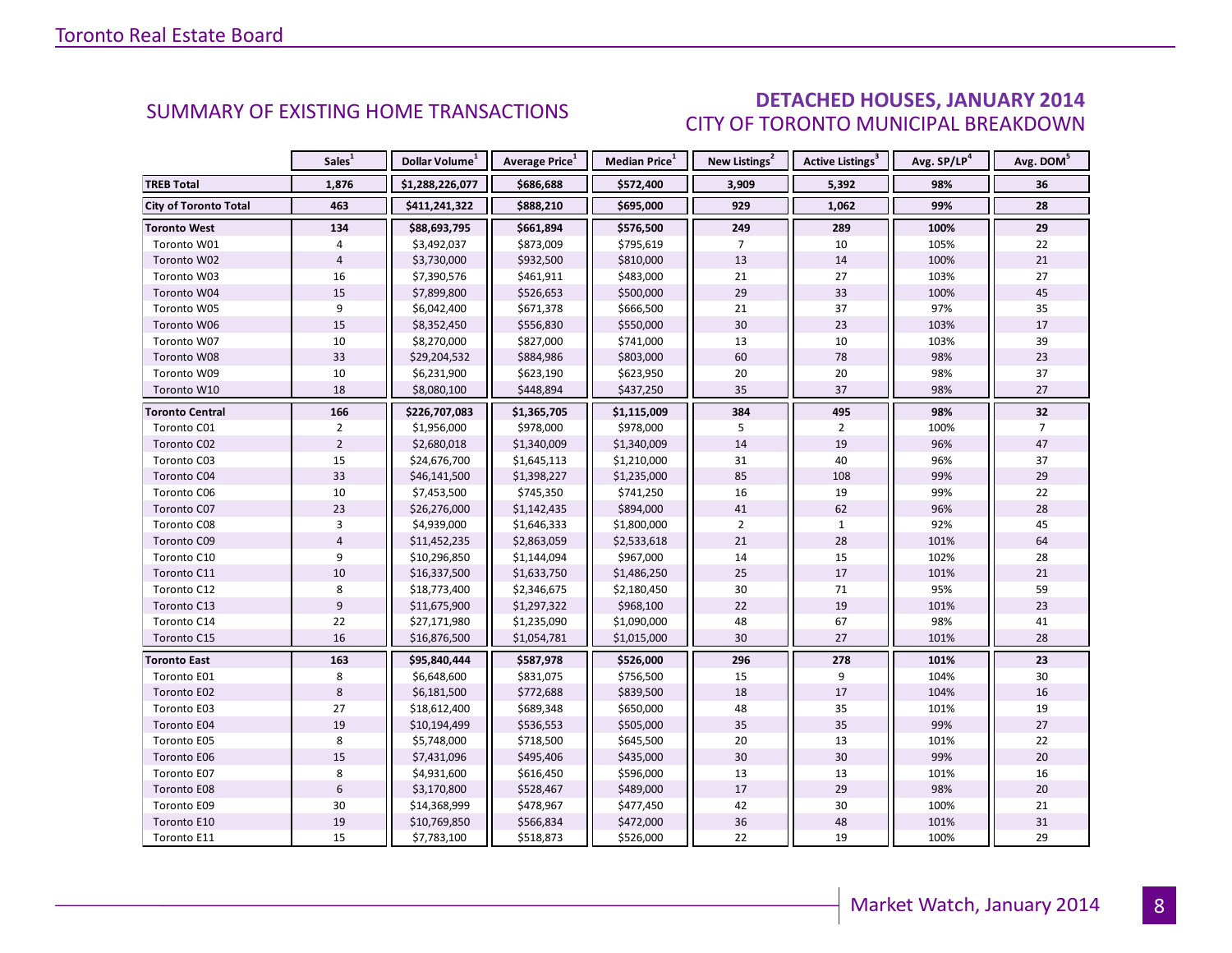#### **Industrial Leasing SUMMARY OF EXISTING HOME TRANSACTIONS SEMI-DETACHED HOUSES, JANUARY 2014** ALL TREB AREAS

|                                                               | Sales <sup>1</sup>      | Dollar Volume <sup>1</sup> | Average Price <sup>1</sup> | <b>Median Price</b> <sup>1</sup> | New Listings <sup>2</sup> | Active Listings <sup>3</sup> | Avg. SP/LP <sup>4</sup> | Avg. DOM <sup>5</sup> |
|---------------------------------------------------------------|-------------------------|----------------------------|----------------------------|----------------------------------|---------------------------|------------------------------|-------------------------|-----------------------|
| <b>TREB Total</b>                                             | 421                     | \$202,909,279              | \$481,970                  | \$447,000                        | 629                       | 507                          | 100%                    | 26                    |
| <b>Halton Region</b>                                          | 26                      | \$13,040,499               | \$501,558                  | \$458,250                        | 40                        | 37                           | 99%                     | 24                    |
| Burlington                                                    | 5                       | \$2,606,000                | \$521,200                  | \$420,000                        | 13                        | 15                           | 100%                    | 25                    |
| <b>Halton Hills</b>                                           |                         |                            |                            |                                  | $\mathbf{1}$              | $\overline{2}$               |                         |                       |
| Milton                                                        | 11                      | \$4,801,000                | \$436,455                  | \$436,000                        | 14                        | 8                            | 100%                    | 26                    |
| Oakville                                                      | 10                      | \$5,633,499                | \$563,350                  | \$570,000                        | 12                        | 12                           | 98%                     | 20                    |
| <b>Peel Region</b>                                            | 157                     | \$65,773,424               | \$418,939                  | \$411,000                        | 264                       | 226                          | 98%                     | 28                    |
| Brampton                                                      | 84                      | \$31,983,691               | \$380,758                  | \$382,500                        | 136                       | 128                          | 98%                     | 32                    |
| Caledon                                                       | $\overline{2}$          | \$872,800                  | \$436,400                  | \$436,400                        | 8                         | $\overline{7}$               | 97%                     | 12                    |
| Mississauga                                                   | 71                      | \$32,916,933               | \$463,619                  | \$460,000                        | 120                       | 91                           | 99%                     | 24                    |
| <b>City of Toronto</b>                                        | 134                     | \$83,390,689               | \$622,319                  | \$543,000                        | 189                       | 152                          | 102%                    | 23                    |
| TURN PAGE FOR CITY OF TORONTO<br><b>TABLES OR CLICK HERE:</b> | Þ                       |                            |                            |                                  |                           |                              |                         |                       |
| <b>York Region</b>                                            | 48                      | \$24,467,268               | \$509,735                  | \$513,500                        | 72                        | 51                           | 100%                    | 26                    |
| Aurora                                                        | $\overline{2}$          | \$880,575                  | \$440,288                  | \$440,288                        | 3                         | $\overline{2}$               | 97%                     | 34                    |
| E. Gwillimbury                                                | $\overline{4}$          | \$1,783,700                | \$445,925                  | \$443,950                        | $\overline{2}$            | $\overline{4}$               | 100%                    | 74                    |
| Georgina                                                      |                         |                            |                            |                                  |                           | $\mathbf{1}$                 |                         |                       |
| King                                                          |                         |                            |                            |                                  | $\mathbf{1}$              | $\mathbf{1}$                 |                         |                       |
| Markham                                                       | 12                      | \$6,415,993                | \$534,666                  | \$530,097                        | 15                        | 9                            | 101%                    | 18                    |
| Newmarket                                                     | $6\phantom{1}$          | \$2,471,000                | \$411,833                  | \$400,500                        | 10                        | 11                           | 98%                     | 39                    |
| <b>Richmond Hill</b>                                          | $\overline{7}$          | \$3,713,000                | \$530,429                  | \$508,000                        | 9                         | $\overline{4}$               | 99%                     | 15                    |
| Vaughan                                                       | 17                      | \$9,203,000                | \$541,353                  | \$533,000                        | 30                        | 18                           | 99%                     | 19                    |
| Whitchurch-Stouffville                                        |                         |                            |                            |                                  | $\overline{2}$            | $\mathbf{1}$                 |                         |                       |
| <b>Durham Region</b>                                          | 45                      | \$12,936,399               | \$287,476                  | \$278,000                        | 49                        | 23                           | 99%                     | 20                    |
| Ajax                                                          | 14                      | \$4,951,800                | \$353,700                  | \$356,000                        | 13                        | $\overline{4}$               | 100%                    | 15                    |
| <b>Brock</b>                                                  |                         |                            |                            |                                  |                           |                              |                         |                       |
| Clarington                                                    | 3                       | \$591,000                  | \$197,000                  | \$205,000                        | $\overline{2}$            | $\overline{2}$               | 91%                     | 51                    |
| Oshawa                                                        | 19                      | \$4,452,600                | \$234,347                  | \$230,000                        | 24                        | $\overline{9}$               | 99%                     | 18                    |
| Pickering                                                     | 5                       | \$1,849,099                | \$369,820                  | \$400,000                        | 5                         | 3                            | 100%                    | 27                    |
| Scugog                                                        |                         |                            |                            |                                  |                           |                              |                         |                       |
| Uxbridge                                                      | $\mathbf 1$             | \$305,900                  | \$305,900                  | \$305,900                        | $\mathbf{1}$              | $\overline{2}$               | 99%                     | 23                    |
| Whitby                                                        | $\overline{3}$          | \$786,000                  | \$262,000                  | \$275,000                        | $\overline{4}$            | $\overline{3}$               | 98%                     | 19                    |
| <b>Dufferin County</b>                                        | $\overline{\mathbf{4}}$ | \$1,173,000                | \$293,250                  | \$284,000                        | 5                         | $\overline{7}$               | 98%                     | 49                    |
| Orangeville                                                   | 4                       | \$1,173,000                | \$293,250                  | \$284,000                        | 5                         | $\overline{7}$               | 98%                     | 49                    |
| <b>Simcoe County</b>                                          | $\overline{7}$          | \$2,128,000                | \$304,000                  | \$280,000                        | 10                        | 11                           | 97%                     | 37                    |
| Adjala-Tosorontio                                             |                         |                            |                            |                                  |                           |                              |                         |                       |
| <b>Bradford West Gwillimbury</b>                              | $\overline{4}$          | \$1,388,000                | \$347,000                  | \$353,000                        | 8                         | $\overline{7}$               | 98%                     | 16                    |
| Essa                                                          | $\mathbf{1}$            | \$280,000                  | \$280,000                  | \$280,000                        |                           |                              | 97%                     | 58                    |
| Innisfil                                                      |                         |                            |                            |                                  |                           |                              |                         |                       |
| New Tecumseth                                                 | $\overline{2}$          | \$460,000                  | \$230,000                  | \$230,000                        | $\overline{2}$            | $\overline{4}$               | 95%                     | 69                    |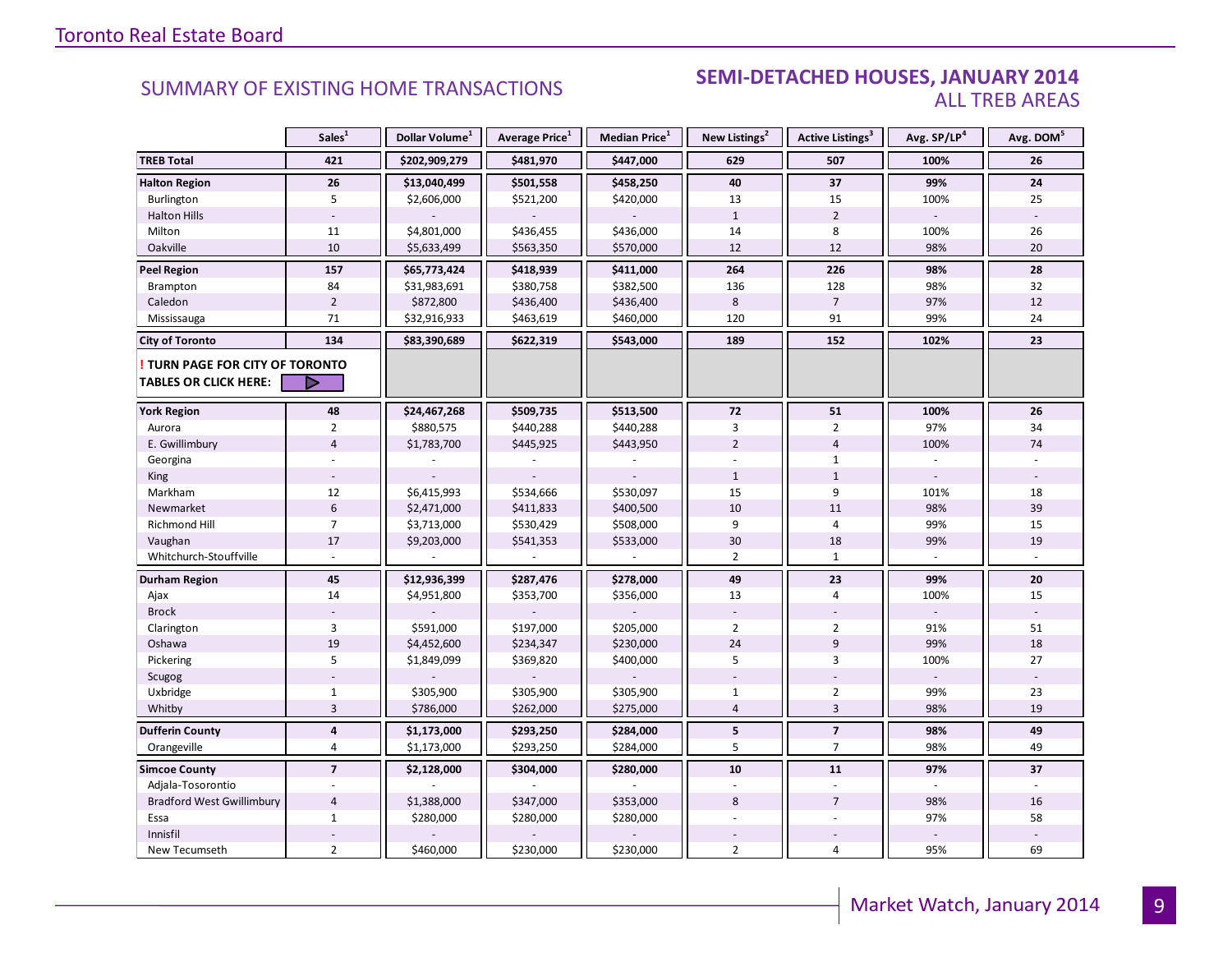### SEMI-DETACHED HOUSES, JANUARY 2014 CITY OF TORONTO MUNICIPAL BREAKDOWN

<span id="page-9-0"></span>

|                              | Sales <sup>1</sup> | Dollar Volume <sup>1</sup> | Average Price <sup>1</sup> | Median Price <sup>1</sup> | New Listings <sup>2</sup> | Active Listings <sup>3</sup> | Avg. SP/LP <sup>4</sup> | Avg. DOM <sup>5</sup> |
|------------------------------|--------------------|----------------------------|----------------------------|---------------------------|---------------------------|------------------------------|-------------------------|-----------------------|
| <b>TREB Total</b>            | 421                | \$202,909,279              | \$481,970                  | \$447,000                 | 629                       | 507                          | 100%                    | 26                    |
| <b>City of Toronto Total</b> | 134                | \$83,390,689               | \$622,319                  | \$543,000                 | 189                       | 152                          | 102%                    | 23                    |
| <b>Toronto West</b>          | 45                 | \$22,612,350               | \$502,497                  | \$458,000                 | 57                        | 56                           | 99%                     | 30                    |
| Toronto W01                  | $\overline{2}$     | \$1,511,000                | \$755,500                  | \$755,500                 | $\overline{2}$            | 4                            | 102%                    | 23                    |
| Toronto W02                  | 8                  | \$4,640,000                | \$580,000                  | \$592,500                 | $6\overline{6}$           | 6                            | 99%                     | 28                    |
| Toronto W03                  | 9                  | \$4,639,100                | \$515,456                  | \$495,000                 | 14                        | 8                            | 101%                    | 22                    |
| Toronto W04                  | $\overline{2}$     | \$1,042,500                | \$521,250                  | \$521,250                 | $\overline{3}$            | $\overline{4}$               | 96%                     | 76                    |
| Toronto W05                  | 22                 | \$9,864,750                | \$448,398                  | \$436,250                 | 26                        | 29                           | 98%                     | 31                    |
| Toronto W06                  |                    |                            |                            |                           | $\mathbf{1}$              | $\mathbf{1}$                 | $\blacksquare$          |                       |
| Toronto W07                  | $\sim$             |                            |                            |                           |                           |                              |                         |                       |
| Toronto W08                  |                    |                            |                            |                           | $\mathbf{1}$              | $\overline{2}$               |                         |                       |
| Toronto W09                  |                    |                            |                            |                           | $\mathbf{1}$              | $\mathbf{1}$                 |                         |                       |
| Toronto W10                  | $\overline{2}$     | \$915,000                  | \$457,500                  | \$457,500                 | $\overline{3}$            | $\mathbf{1}$                 | 99%                     | 15                    |
| <b>Toronto Central</b>       | 38                 | \$32,357,423               | \$851,511                  | \$740,000                 | 58                        | 46                           | 102%                    | 23                    |
| Toronto C01                  | 5                  | \$4,952,189                | \$990,438                  | \$900,189                 | 12                        | 14                           | 98%                     | 38                    |
| Toronto C02                  | $\overline{7}$     | \$9,233,134                | \$1,319,019                | \$1,460,000               | $\overline{7}$            | $\overline{4}$               | 102%                    | 18                    |
| Toronto C03                  | 5                  | \$2,240,500                | \$448,100                  | \$420,000                 | 8                         | $\overline{7}$               | 102%                    | 36                    |
| Toronto C04                  | $\overline{3}$     | \$2,685,000                | \$895,000                  | \$810,000                 | $\overline{2}$            | $\mathbf{1}$                 | 97%                     | 23                    |
| Toronto C06                  |                    |                            |                            |                           |                           |                              |                         |                       |
| Toronto C07                  | $\overline{3}$     | \$1,862,000                | \$620,667                  | \$610,000                 | 5                         | 3                            | 102%                    | 4                     |
| Toronto C08                  | $\overline{2}$     | \$1,924,000                | \$962,000                  | \$962,000                 | 3                         | 3                            | 99%                     | 37                    |
| Toronto C09                  | $\mathbf 1$        | \$1,540,000                | \$1,540,000                | \$1,540,000               | $\overline{3}$            | 5                            | 97%                     | 93                    |
| Toronto C10                  | $\overline{3}$     | \$2,486,100                | \$828,700                  | \$807,000                 | 6                         | 3                            | 103%                    | 5                     |
| Toronto C11                  |                    |                            |                            |                           |                           |                              |                         |                       |
| Toronto C12                  |                    |                            |                            |                           |                           |                              |                         |                       |
| Toronto C13                  | 3                  | \$1,772,000                | \$590,667                  | \$527,000                 | 6                         | $\sqrt{4}$                   | 114%                    | 6                     |
| Toronto C14                  |                    |                            |                            |                           |                           |                              |                         |                       |
| Toronto C15                  | 6                  | \$3,662,500                | \$610,417                  | \$645,000                 | 6                         | $\overline{2}$               | 109%                    | 14                    |
| <b>Toronto East</b>          | 51                 | \$28,420,916               | \$557,273                  | \$566,000                 | 74                        | 50                           | 104%                    | 18                    |
| Toronto E01                  | 15                 | \$9,247,750                | \$616,517                  | \$620,000                 | 25                        | 13                           | 105%                    | 8                     |
| Toronto E02                  | 11                 | \$7,095,000                | \$645,000                  | \$637,000                 | 11                        | 9                            | 108%                    | 13                    |
| Toronto E03                  | 8                  | \$4,486,580                | \$560,823                  | \$537,500                 | 6                         | 3                            | 103%                    | 32                    |
| Toronto E04                  | 5                  | \$2,337,786                | \$467,557                  | \$486,000                 | 10                        | 8                            | 100%                    | 19                    |
| Toronto E05                  | $\mathbf{1}$       | \$508,000                  | \$508,000                  | \$508,000                 | $\overline{2}$            | $\mathbf{1}$                 | 106%                    | $\overline{7}$        |
| Toronto E06                  | $\mathbf{1}$       | \$628,000                  | \$628,000                  | \$628,000                 | $\mathbf{1}$              | $\mathbf{1}$                 | 98%                     | 63                    |
| Toronto E07                  | $\mathbf{1}$       | \$568,800                  | \$568,800                  | \$568,800                 | $\overline{2}$            | $\mathbf{1}$                 | 106%                    | $\overline{2}$        |
| Toronto E08                  | $\overline{2}$     | \$856,000                  | \$428,000                  | \$428,000                 | $\mathbf{1}$              | $\overline{2}$               | 99%                     | 46                    |
| Toronto E09                  | $\mathbf{1}$       | \$450,000                  | \$450,000                  | \$450,000                 | $\overline{4}$            | 3                            | 99%                     | $\Omega$              |
| Toronto E10                  | $\mathbf 1$        | \$365,000                  | \$365,000                  | \$365,000                 | $\mathbf{1}$              | $\mathbf 1$                  | 96%                     | 90                    |
| Toronto E11                  | 5                  | \$1,878,000                | \$375,600                  | \$360,000                 | 11                        | 8                            | 99%                     | 11                    |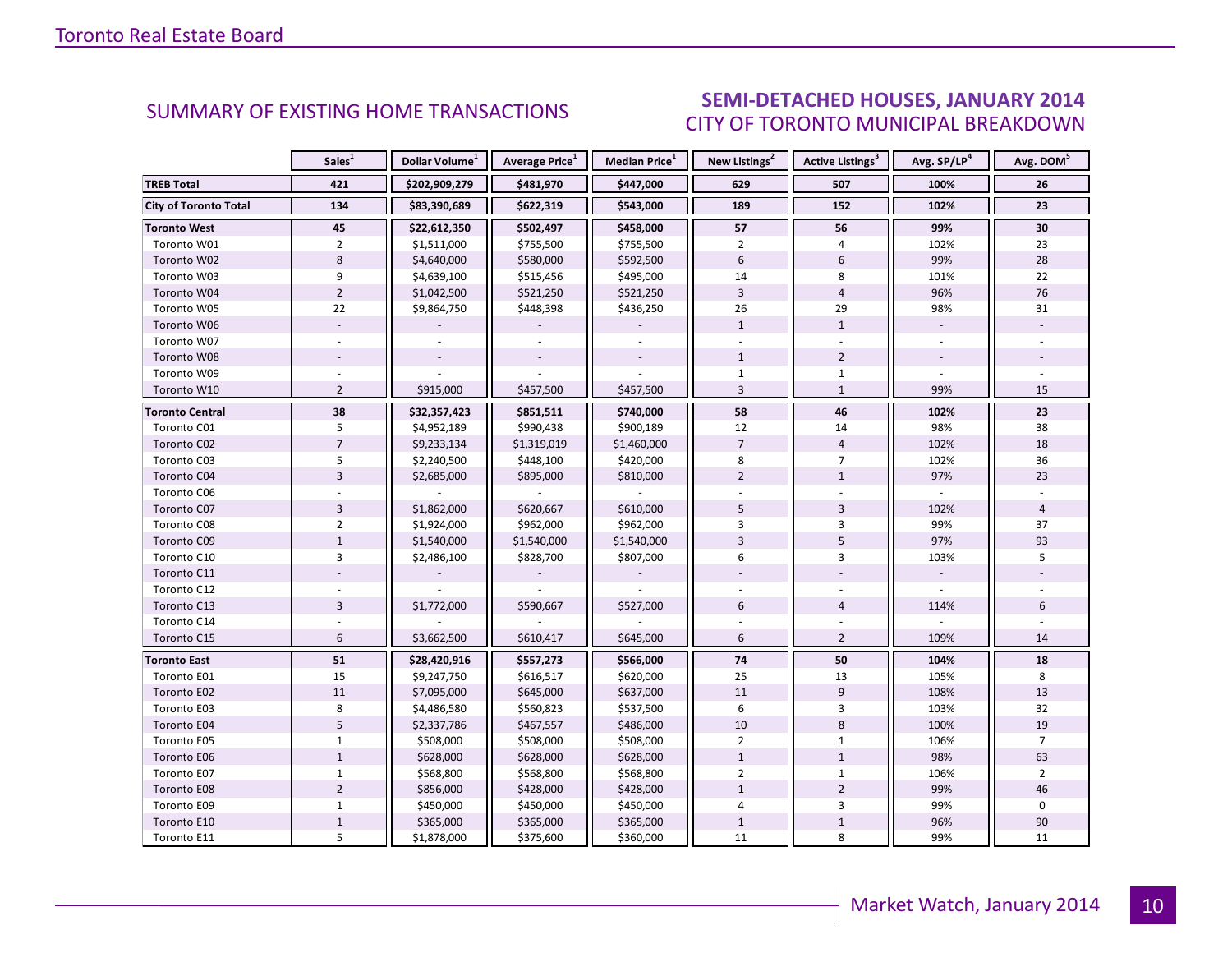#### **Industry Of EXISTING HOME TRANSACTIONS CONDOMINIUM TOWNHOUSES, JANUARY 2014** ALL TREB AREAS

|                                                               | Sales <sup>1</sup> | Dollar Volume <sup>1</sup> | Average Price <sup>1</sup> | Median Price <sup>1</sup> | New Listings <sup>2</sup> | Active Listings <sup>3</sup> | Avg. SP/LP <sup>4</sup> | Avg. DOM <sup>5</sup> |
|---------------------------------------------------------------|--------------------|----------------------------|----------------------------|---------------------------|---------------------------|------------------------------|-------------------------|-----------------------|
| <b>TREB Total</b>                                             | 306                | \$104,600,169              | \$341,831                  | \$320,000                 | 550                       | 632                          | 98%                     | 33                    |
| <b>Halton Region</b>                                          | 26                 | \$8,206,600                | \$315,638                  | \$301,000                 | 43                        | 50                           | 98%                     | 31                    |
| Burlington                                                    | 9                  | \$3,036,600                | \$337,400                  | \$317,000                 | 7                         | 11                           | 98%                     | 29                    |
| <b>Halton Hills</b>                                           | $\overline{4}$     | \$914,500                  | \$228,625                  | \$231,750                 | $\overline{7}$            | $\overline{4}$               | 98%                     | 24                    |
| Milton                                                        | 4                  | \$1,140,000                | \$285,000                  | \$295,000                 | 4                         | 4                            | 97%                     | 29                    |
| Oakville                                                      | 9                  | \$3,115,500                | \$346,167                  | \$340,000                 | 25                        | 31                           | 98%                     | 37                    |
| <b>Peel Region</b>                                            | 104                | \$35,887,300               | \$345,070                  | \$331,000                 | 194                       | 205                          | 98%                     | 30                    |
| Brampton                                                      | 29                 | \$7,928,200                | \$273,386                  | \$271,000                 | 54                        | 64                           | 98%                     | 39                    |
| Caledon                                                       |                    |                            |                            |                           |                           |                              |                         |                       |
| Mississauga                                                   | 75                 | \$27,959,100               | \$372,788                  | \$362,000                 | 140                       | 141                          | 98%                     | 27                    |
| <b>City of Toronto</b>                                        | 106                | \$35,588,769               | \$335,743                  | \$311,944                 | 196                       | 250                          | 98%                     | 34                    |
| TURN PAGE FOR CITY OF TORONTO<br><b>TABLES OR CLICK HERE:</b> | D                  |                            |                            |                           |                           |                              |                         |                       |
| <b>York Region</b>                                            | 41                 | \$17,394,000               | \$424,244                  | \$420,000                 | 60                        | 63                           | 98%                     | 41                    |
| Aurora                                                        | $\overline{2}$     | \$1,079,500                | \$539,750                  | \$539,750                 | 6                         | 9                            | 100%                    | 28                    |
| E. Gwillimbury                                                |                    |                            |                            |                           |                           |                              |                         |                       |
| Georgina                                                      | $\mathbf{1}$       | \$197,000                  | \$197,000                  | \$197,000                 |                           |                              | 99%                     | 54                    |
| King                                                          |                    |                            |                            |                           |                           |                              |                         |                       |
| Markham                                                       | 18                 | \$8,765,000                | \$486,944                  | \$447,500                 | 27                        | 26                           | 98%                     | 30                    |
| Newmarket                                                     | $\overline{4}$     | \$1,129,500                | \$282,375                  | \$284,750                 | 8                         | $\bf 8$                      | 97%                     | 62                    |
| <b>Richmond Hill</b>                                          | 11                 | \$4,353,000                | \$395,727                  | \$380,000                 | 15                        | 15                           | 99%                     | 43                    |
| Vaughan                                                       | 3                  | \$1,364,000                | \$454,667                  | \$436,000                 | $\sqrt{4}$                | 5                            | 98%                     | 50                    |
| Whitchurch-Stouffville                                        | $\overline{2}$     | \$506,000                  | \$253,000                  | \$253,000                 |                           |                              | 99%                     | 78                    |
| Durham Region                                                 | $27$               | \$7,115,500                | \$263,537                  | \$255,000                 | 51                        | 54                           | 99%                     | 31                    |
| Ajax                                                          | 4                  | \$1,158,100                | \$289,525                  | \$289,050                 | 8                         | 5                            | 101%                    | 12                    |
| <b>Brock</b>                                                  |                    |                            |                            |                           | $\mathbf{1}$              | $\overline{3}$               |                         |                       |
| Clarington                                                    | $\mathbf{1}$       | \$622,000                  | \$622,000                  | \$622,000                 | $\mathbf{1}$              | $\mathbf{1}$                 | 98%                     | 50                    |
| Oshawa                                                        | 10                 | \$2,038,000                | \$203,800                  | \$200,500                 | 18                        | 20                           | 98%                     | 37                    |
| Pickering                                                     | 8                  | \$2,226,900                | \$278,363                  | \$269,000                 | 16                        | 14                           | 99%                     | 34                    |
| Scugog                                                        |                    |                            |                            |                           |                           |                              |                         |                       |
| Uxbridge                                                      | $\mathbf{1}$       | \$315,000                  | \$315,000                  | \$315,000                 | $\overline{2}$            | 6                            | 98%                     | 10                    |
| Whitby                                                        | $\overline{3}$     | \$755,500                  | \$251,833                  | \$252,500                 | 5                         | 5                            | 100%                    | 27                    |
| <b>Dufferin County</b>                                        | $\mathbf 1$        | \$163,000                  | \$163,000                  | \$163,000                 | 4                         | 5                            | 96%                     | 63                    |
| Orangeville                                                   | $\mathbf{1}$       | \$163,000                  | \$163,000                  | \$163,000                 | 4                         | 5                            | 96%                     | 63                    |
| <b>Simcoe County</b>                                          | $\mathbf{1}$       | \$245,000                  | \$245,000                  | \$245,000                 | $\overline{2}$            | 5                            | 98%                     | 97                    |
| Adjala-Tosorontio                                             |                    |                            |                            |                           |                           |                              |                         |                       |
| <b>Bradford West Gwillimbury</b>                              |                    |                            |                            |                           |                           |                              |                         |                       |
| Essa                                                          |                    |                            |                            |                           |                           |                              |                         |                       |
| Innisfil                                                      |                    |                            |                            |                           |                           |                              |                         |                       |
| New Tecumseth                                                 | $\mathbf{1}$       | \$245,000                  | \$245,000                  | \$245,000                 | $\overline{2}$            | 5                            | 98%                     | 97                    |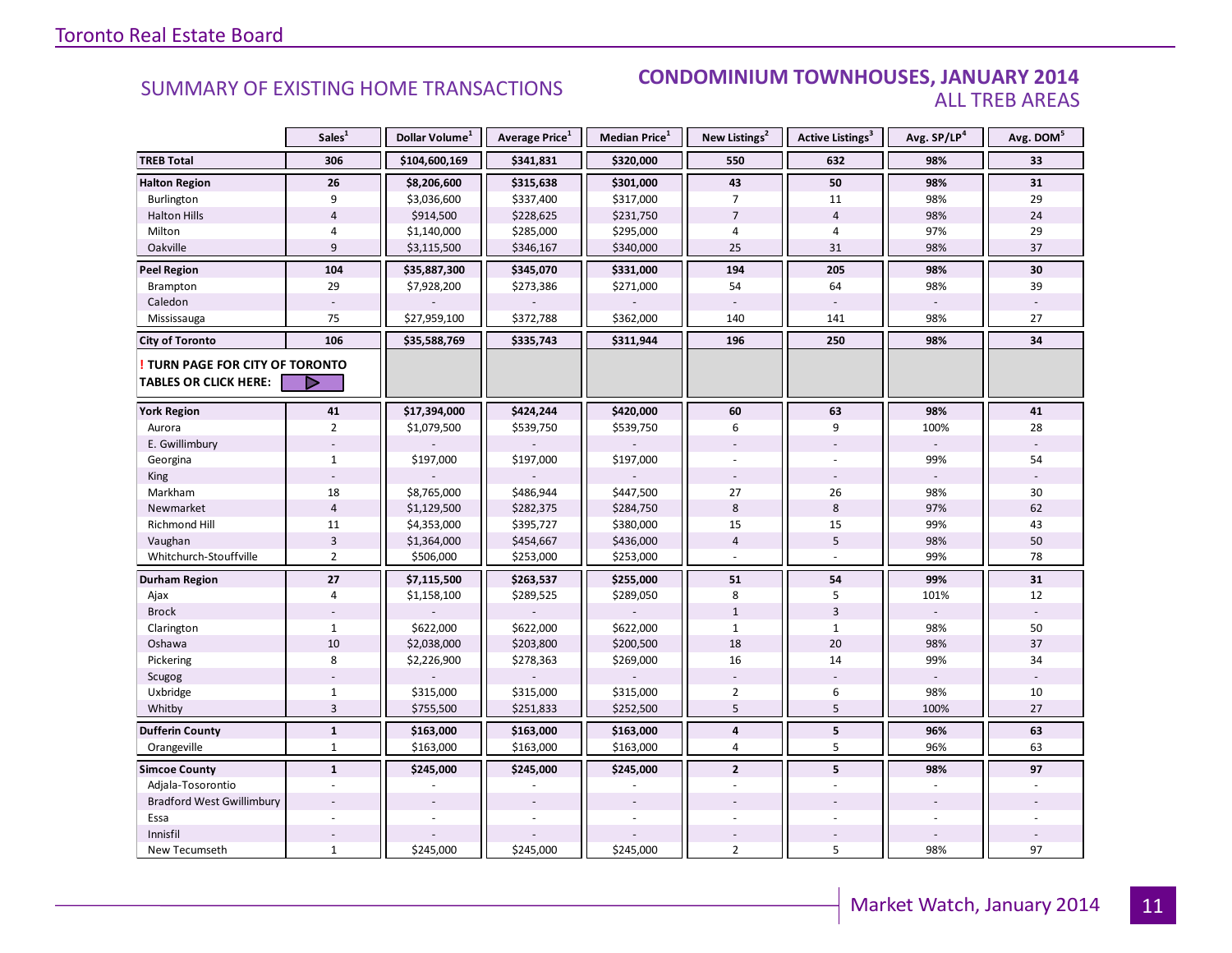#### IANIIARY 2014 CITY OF TORONTO MUNICIPAL BREAKDOWN **CONDOMINIUM TOWNHOUSES, JANUARY 2014**<br>CUTY OF TOPONTO MUNICIPAL PREAKDOMAL

<span id="page-11-0"></span>

|                              | Sales <sup>1</sup> | Dollar Volume <sup>1</sup> | Average Price <sup>1</sup> | Median Price <sup>1</sup> | New Listings <sup>2</sup> | Active Listings <sup>3</sup> | Avg. SP/LP <sup>4</sup>  | Avg. DOM <sup>5</sup> |
|------------------------------|--------------------|----------------------------|----------------------------|---------------------------|---------------------------|------------------------------|--------------------------|-----------------------|
| <b>TREB Total</b>            | 306                | \$104,600,169              | \$341,831                  | \$320,000                 | 550                       | 632                          | 98%                      | 33                    |
| <b>City of Toronto Total</b> | 106                | \$35,588,769               | \$335,743                  | \$311,944                 | 196                       | 250                          | 98%                      | 34                    |
| <b>Toronto West</b>          | 33                 | \$9,327,500                | \$282,652                  | \$274,000                 | 59                        | 81                           | 98%                      | 35                    |
| Toronto W01                  | 4                  | \$1,585,500                | \$396,375                  | \$426,000                 | 4                         | 3                            | 98%                      | 30                    |
| Toronto W02                  | $\overline{3}$     | \$1,265,000                | \$421,667                  | \$428,000                 | $\overline{3}$            | $\overline{2}$               | 101%                     | 22                    |
| Toronto W03                  |                    |                            |                            |                           | $\mathbf{1}$              | $\overline{2}$               | $\overline{\phantom{a}}$ | $\omega$              |
| Toronto W04                  | 5                  | \$1,543,500                | \$308,700                  | \$280,000                 | 9                         | 9                            | 100%                     | 40                    |
| Toronto W05                  | 13                 | \$3,092,000                | \$237,846                  | \$226,000                 | 15                        | 23                           | 98%                      | 33                    |
| Toronto W06                  |                    |                            |                            |                           |                           | $6\,$                        | $\overline{\phantom{a}}$ |                       |
| Toronto W07                  | $\omega$           |                            |                            |                           | $\mathbf{1}$              | $\mathbf{1}$                 | $\omega$                 | $\sim$                |
| Toronto W08                  | $\overline{4}$     | \$1,047,500                | \$261,875                  | \$254,250                 | 11                        | 14                           | 97%                      | 41                    |
| Toronto W09                  |                    |                            |                            |                           | 5                         | 8                            |                          |                       |
| Toronto W10                  | $\overline{4}$     | \$794,000                  | \$198,500                  | \$152,000                 | 10                        | 13                           | 95%                      | 47                    |
| <b>Toronto Central</b>       | 33                 | \$14,671,469               | \$444,590                  | \$425,000                 | 80                        | 97                           | 98%                      | 34                    |
| Toronto C01                  | 9                  | \$4,753,500                | \$528,167                  | \$520,000                 | 20                        | 27                           | 99%                      | 18                    |
| Toronto C02                  | $\mathbf{1}$       | \$835,000                  | \$835,000                  | \$835,000                 | 5                         | $\overline{7}$               | 97%                      | 40                    |
| Toronto C03                  |                    |                            |                            |                           |                           |                              |                          |                       |
| Toronto C04                  |                    |                            |                            |                           |                           |                              |                          |                       |
| Toronto C06                  |                    |                            |                            |                           |                           | $\overline{2}$               |                          |                       |
| Toronto C07                  | $\overline{3}$     | \$1,160,000                | \$386,667                  | \$400,000                 | $\overline{4}$            | 5                            | 98%                      | 52                    |
| Toronto C08                  | $\mathbf{1}$       | \$395,000                  | \$395,000                  | \$395,000                 | $\overline{2}$            | 6                            | 99%                      | 121                   |
| Toronto C09                  |                    |                            |                            |                           | $\mathbf{1}$              | $\mathbf{1}$                 |                          |                       |
| Toronto C10                  |                    |                            |                            |                           | $\overline{2}$            | 3                            |                          |                       |
| Toronto C11                  | 5                  | \$1,105,581                | \$221,116                  | \$180,000                 | $\overline{7}$            | $\overline{4}$               | 96%                      | 24                    |
| Toronto C12                  | $\mathbf{1}$       | \$795,000                  | \$795,000                  | \$795,000                 | $\overline{7}$            | 9                            | 96%                      | 44                    |
| Toronto C13                  | $\mathbf{1}$       | \$275,000                  | \$275,000                  | \$275,000                 | $\overline{3}$            | $\overline{3}$               | 98%                      | 25                    |
| Toronto C14                  | $\overline{2}$     | \$1,335,000                | \$667,500                  | \$667,500                 | 13                        | 16                           | 99%                      | 98                    |
| Toronto C15                  | 10                 | \$4,017,388                | \$401,739                  | \$425,500                 | 16                        | 14                           | 99%                      | 25                    |
| <b>Toronto East</b>          | 40                 | \$11,589,800               | \$289,745                  | \$284,000                 | 57                        | 72                           | 98%                      | 33                    |
| Toronto E01                  | $\mathbf{1}$       | \$185,000                  | \$185,000                  | \$185,000                 | 3                         | 3                            | 93%                      | 23                    |
| Toronto E02                  |                    |                            |                            |                           | $\overline{2}$            | 5                            |                          |                       |
| Toronto E03                  |                    |                            |                            |                           |                           |                              |                          |                       |
| Toronto E04                  | 6                  | \$2,101,500                | \$350,250                  | \$364,000                 | 6                         | 8                            | 98%                      | 42                    |
| Toronto E05                  | 6                  | \$1,995,300                | \$332,550                  | \$315,000                 | 12                        | 16                           | 98%                      | 12                    |
| Toronto E06                  | $\mathbf{1}$       | \$455,000                  | \$455,000                  | \$455,000                 | $\mathbf{1}$              |                              | 101%                     | $\mathbf 0$           |
| Toronto E07                  | $\mathbf{1}$       | \$455,000                  | \$455,000                  | \$455,000                 | 3                         | $\overline{2}$               | 99%                      | 67                    |
| Toronto E08                  | $6\,$              | \$1,852,500                | \$308,750                  | \$291,250                 | $\mathbf{1}$              | $\overline{2}$               | 100%                     | 31                    |
| Toronto E09                  | 6                  | \$1,216,000                | \$202,667                  | \$147,000                 | 4                         | 5                            | 96%                      | 47                    |
| Toronto E10                  | 5                  | \$1,165,000                | \$233,000                  | \$242,000                 | 10                        | $15\,$                       | 98%                      | 51                    |
| Toronto E11                  | 8                  | \$2,164,500                | \$270,563                  | \$233,000                 | 15                        | 16                           | 99%                      | 22                    |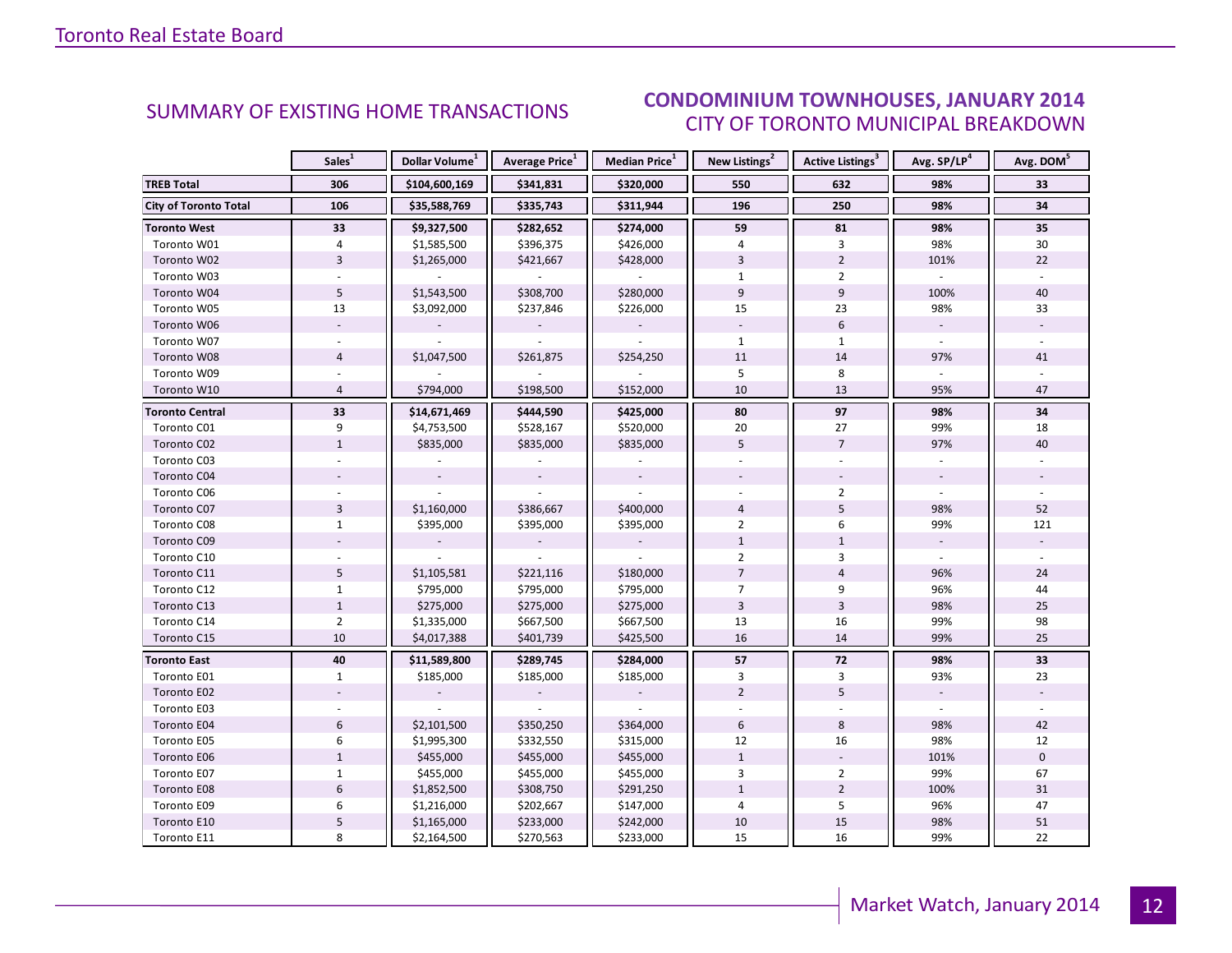#### **Industrial Leasing SUMMARY OF EXISTING HOME TRANSACTIONS CONDOMINIUM APARTMENT, JANUARY 2014** ALL TREB AREAS

|                                                               | Sales <sup>1</sup> | Dollar Volume <sup>1</sup> | Average Price <sup>1</sup> | Median Price <sup>1</sup> | New Listings <sup>2</sup> | Active Listings <sup>3</sup> | Avg. SP/LP <sup>4</sup> | Avg. DOM <sup>5</sup> |
|---------------------------------------------------------------|--------------------|----------------------------|----------------------------|---------------------------|---------------------------|------------------------------|-------------------------|-----------------------|
| <b>TREB Total</b>                                             | 1,086              | \$376,156,199              | \$346,369                  | \$310,000                 | 3,104                     | 4,842                        | 97%                     | 45                    |
| <b>Halton Region</b>                                          | 20                 | \$6,705,747                | \$335,287                  | \$312,374                 | 83                        | 150                          | 97%                     | 41                    |
| Burlington                                                    | 9                  | \$2,660,000                | \$295,556                  | \$315,000                 | 21                        | 44                           | 97%                     | 46                    |
| <b>Halton Hills</b>                                           | $\mathbf 1$        | \$220,500                  | \$220,500                  | \$220,500                 | $\overline{2}$            | 5                            | 95%                     | 42                    |
| Milton                                                        | $\overline{2}$     | \$620,500                  | \$310,250                  | \$310,250                 | 11                        | 17                           | 99%                     | 45                    |
| Oakville                                                      | 8                  | \$3,204,747                | \$400,593                  | \$367,374                 | 49                        | 84                           | 97%                     | 35                    |
| <b>Peel Region</b>                                            | 171                | \$46,125,550               | \$269,740                  | \$255,000                 | 449                       | 738                          | 97%                     | 48                    |
| Brampton                                                      | 26                 | \$5,776,500                | \$222,173                  | \$222,500                 | 57                        | 108                          | 96%                     | 48                    |
| Caledon                                                       |                    |                            |                            |                           | $\overline{3}$            | $\overline{3}$               |                         |                       |
| Mississauga                                                   | 145                | \$40,349,050               | \$278,269                  | \$265,000                 | 389                       | 627                          | 97%                     | 48                    |
| <b>City of Toronto</b>                                        | 767                | \$280,737,662              | \$366,020                  | \$325,000                 | 2,186                     | 3,293                        | 97%                     | 43                    |
| TURN PAGE FOR CITY OF TORONTO<br><b>TABLES OR CLICK HERE:</b> | $\triangleright$   |                            |                            |                           |                           |                              |                         |                       |
| <b>York Region</b>                                            | 104                | \$37,321,800               | \$358,863                  | \$333,000                 | 343                       | 583                          | 97%                     | 49                    |
| Aurora                                                        | 3                  | \$1,192,000                | \$397,333                  | \$276,000                 | 12                        | 19                           | 99%                     | 58                    |
| E. Gwillimbury                                                |                    |                            |                            |                           |                           |                              |                         |                       |
| Georgina                                                      |                    |                            |                            |                           |                           | 5                            |                         |                       |
| King                                                          |                    |                            |                            |                           | 5                         | 13                           |                         |                       |
| Markham                                                       | 48                 | \$17,066,250               | \$355,547                  | \$323,500                 | 124                       | 209                          | 97%                     | 56                    |
| Newmarket                                                     | $\overline{4}$     | \$1,375,600                | \$343,900                  | \$338,750                 | 5                         | 9                            | 97%                     | 35                    |
| <b>Richmond Hill</b>                                          | 16                 | \$4,947,500                | \$309,219                  | \$295,250                 | 82                        | 141                          | 97%                     | 44                    |
| Vaughan                                                       | 33                 | \$12,740,450               | \$386,074                  | \$370,000                 | 113                       | 181                          | 97%                     | 42                    |
| Whitchurch-Stouffville                                        |                    |                            |                            |                           | $\overline{2}$            | 6                            |                         |                       |
| <b>Durham Region</b>                                          | ${\bf 20}$         | \$4,158,800                | \$207,940                  | \$225,700                 | 37                        | 59                           | 99%                     | 43                    |
| Ajax                                                          | 3                  | \$687,400                  | \$229,133                  | \$226,500                 | 8                         | 15                           | 98%                     | 51                    |
| <b>Brock</b>                                                  |                    |                            |                            |                           |                           |                              |                         |                       |
| Clarington                                                    | $\overline{2}$     | \$321,500                  | \$160,750                  | \$160,750                 | $\overline{7}$            | 8                            | 98%                     | 38                    |
| Oshawa                                                        | $6\,$              | \$827,400                  | \$137,900                  | \$139,500                 | 5                         | 10                           | 97%                     | 59                    |
| Pickering                                                     | 5                  | \$1,247,500                | \$249,500                  | \$234,000                 | 11                        | 13                           | 103%                    | 19                    |
| Scugog                                                        |                    |                            |                            |                           |                           | $\mathbf 1$                  |                         |                       |
| Uxbridge                                                      | $\mathbf{1}$       | \$263,000                  | \$263,000                  | \$263,000                 |                           | $\overline{2}$               | 96%                     | 110                   |
| Whitby                                                        | $\overline{3}$     | \$812,000                  | \$270,667                  | \$270,000                 | 6                         | 10                           | 98%                     | 25                    |
| <b>Dufferin County</b>                                        | $\mathbf{2}$       | \$574,900                  | \$287,450                  | \$287,450                 | $\mathbf{3}$              | $\overline{\mathbf{5}}$      | 98%                     | 31                    |
| Orangeville                                                   | $\overline{2}$     | \$574,900                  | \$287,450                  | \$287,450                 | 3                         | 5                            | 98%                     | 31                    |
| <b>Simcoe County</b>                                          | $\overline{2}$     | \$531,740                  | \$265,870                  | \$265,870                 | $\overline{\mathbf{3}}$   | 14                           | 93%                     | 195                   |
| Adjala-Tosorontio                                             |                    |                            |                            |                           |                           |                              |                         |                       |
| <b>Bradford West Gwillimbury</b>                              |                    |                            |                            |                           |                           |                              |                         |                       |
| Essa                                                          |                    |                            |                            |                           |                           |                              |                         |                       |
| Innisfil                                                      |                    |                            |                            |                           |                           |                              |                         |                       |
| New Tecumseth                                                 | $\overline{2}$     | \$531,740                  | \$265,870                  | \$265,870                 | 3                         | 14                           | 93%                     | 195                   |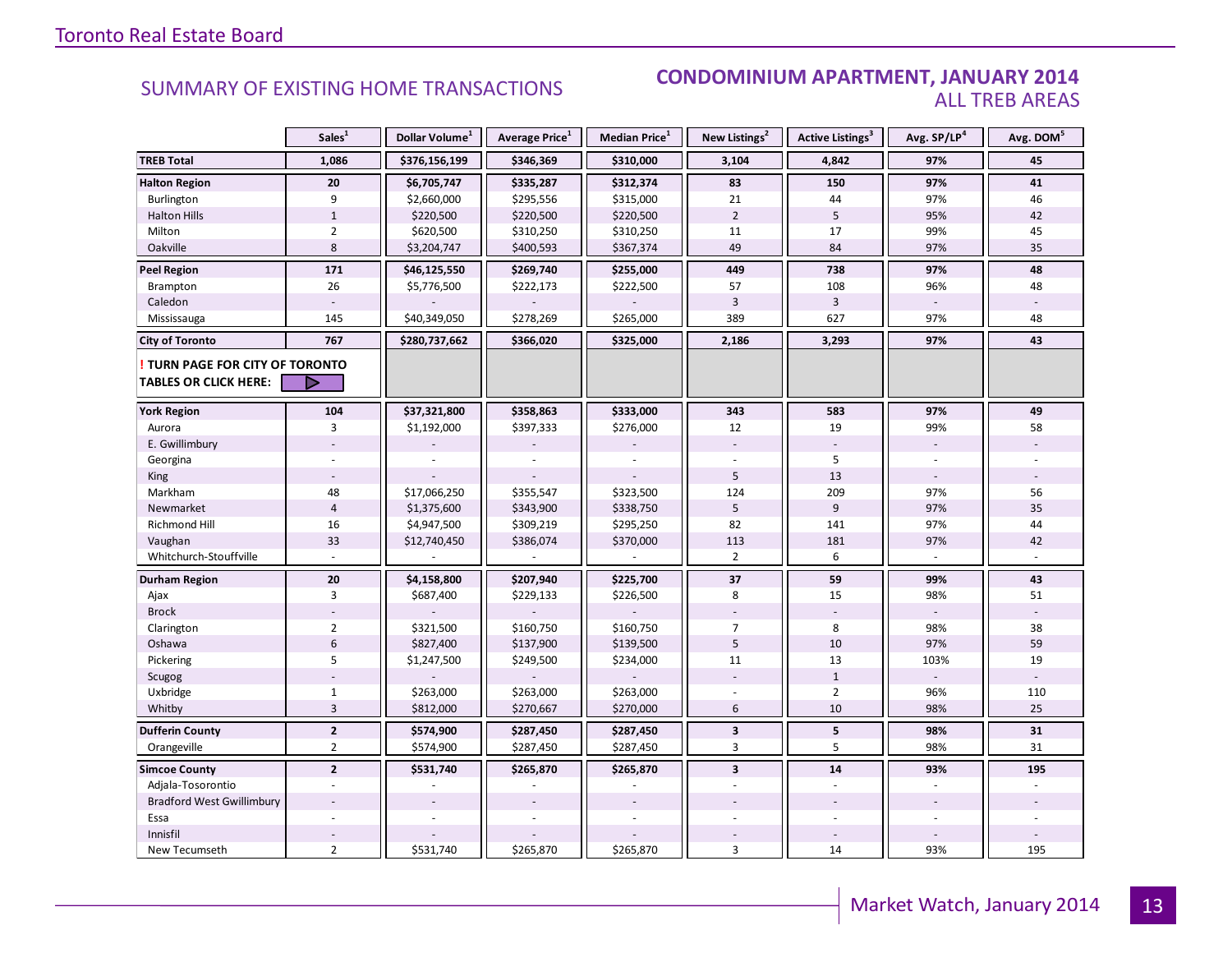#### IANIIARY 2014 CITY OF TORONTO MUNICIPAL BREAKDOWN **CONDOMINIUM APARTMENT, JANUARY 2014**<br>CITY OF TOPONTO MILINICIPAL PREAKDOMAN

<span id="page-13-0"></span>

|                              | Sales <sup>1</sup> | Dollar Volume <sup>1</sup> | Average Price <sup>1</sup> | Median Price <sup>1</sup> | New Listings <sup>2</sup> | Active Listings <sup>3</sup> | Avg. SP/LP <sup>4</sup> | Avg. DOM <sup>5</sup> |
|------------------------------|--------------------|----------------------------|----------------------------|---------------------------|---------------------------|------------------------------|-------------------------|-----------------------|
| <b>TREB Total</b>            | 1,086              | \$376,156,199              | \$346,369                  | \$310,000                 | 3,104                     | 4,842                        | 97%                     | 45                    |
| <b>City of Toronto Total</b> | 767                | \$280,737,662              | \$366,020                  | \$325,000                 | 2,186                     | 3,293                        | 97%                     | 43                    |
| Toronto West                 | 149                | \$43,447,419               | \$291,593                  | \$261,000                 | 446                       | 726                          | 97%                     | 51                    |
| Toronto W01                  | 17                 | \$6,234,150                | \$366,715                  | \$330,750                 | 38                        | 71                           | 97%                     | 58                    |
| Toronto W02                  | $\overline{4}$     | \$1,155,800                | \$288,950                  | \$256,900                 | 21                        | 38                           | 98%                     | 24                    |
| Toronto W03                  | $\overline{2}$     | \$480,000                  | \$240,000                  | \$240,000                 | 10                        | 10                           | 100%                    | 11                    |
| Toronto W04                  | $\overline{9}$     | \$1,667,900                | \$185,322                  | \$175,000                 | 36                        | 42                           | 96%                     | 28                    |
| Toronto W05                  | 20                 | \$4,195,100                | \$209,755                  | \$170,500                 | 34                        | 62                           | 98%                     | 60                    |
| Toronto W06                  | 36                 | \$14,522,290               | \$403,397                  | \$314,200                 | 125                       | 215                          | 97%                     | 68                    |
| Toronto W07                  | $\mathbf{1}$       | \$654,500                  | \$654,500                  | \$654,500                 | 5                         | 4                            | 99%                     | 11                    |
| Toronto W08                  | 26                 | \$9,471,479                | \$364,288                  | \$319,500                 | 112                       | 159                          | 97%                     | 43                    |
| Toronto W09                  | 10                 | \$1,014,500                | \$101,450                  | \$108,500                 | 17                        | 30                           | 96%                     | 37                    |
| Toronto W10                  | 24                 | \$4,051,700                | \$168,821                  | \$176,500                 | 48                        | 95                           | 96%                     | 44                    |
| <b>Toronto Central</b>       | 475                | \$202,021,673              | \$425,309                  | \$370,000                 | 1,441                     | 2,166                        | 98%                     | 43                    |
| Toronto C01                  | 172                | \$77,175,860               | \$448,697                  | \$375,500                 | 629                       | 944                          | 97%                     | 45                    |
| Toronto C02                  | 16                 | \$12,040,900               | \$752,556                  | \$555,000                 | 55                        | 135                          | 96%                     | 39                    |
| Toronto C03                  | 6                  | \$3,015,000                | \$502,500                  | \$490,250                 | 13                        | 15                           | 99%                     | 42                    |
| Toronto C04                  | $\overline{7}$     | \$2,466,500                | \$352,357                  | \$290,000                 | 25                        | 39                           | 98%                     | 29                    |
| Toronto C06                  | 10                 | \$3,759,500                | \$375,950                  | \$344,000                 | 23                        | 41                           | 98%                     | 46                    |
| Toronto C07                  | 32                 | \$11,920,700               | \$372,522                  | \$350,400                 | 96                        | 136                          | 97%                     | 41                    |
| Toronto C08                  | 72                 | \$30,058,968               | \$417,486                  | \$384,500                 | 169                       | 250                          | 98%                     | 48                    |
| Toronto C09                  | $\mathbf{1}$       | \$1,525,000                | \$1,525,000                | \$1,525,000               | 12                        | 17                           | 98%                     | 78                    |
| Toronto C10                  | 15                 | \$7,202,000                | \$480,133                  | \$485,000                 | 35                        | 42                           | 98%                     | 25                    |
| Toronto C11                  | 14                 | \$3,271,400                | \$233,671                  | \$215,000                 | 31                        | 38                           | 98%                     | 36                    |
| Toronto C12                  | $\overline{7}$     | \$5,326,000                | \$760,857                  | \$482,000                 | 24                        | 29                           | 99%                     | 53                    |
| Toronto C13                  | 20                 | \$6,413,800                | \$320,690                  | \$273,500                 | 41                        | 56                           | 97%                     | 41                    |
| Toronto C14                  | 60                 | \$23,365,080               | \$389,418                  | \$373,000                 | 188                       | 260                          | 98%                     | 40                    |
| Toronto C15                  | 43                 | \$14,480,965               | \$336,767                  | \$309,800                 | 100                       | 164                          | 97%                     | 44                    |
| <b>Toronto East</b>          | 143                | \$35,268,570               | \$246,633                  | \$222,000                 | 299                       | 401                          | 98%                     | 35                    |
| Toronto E01                  | 9                  | \$3,854,900                | \$428,322                  | \$369,900                 | 33                        | 34                           | 100%                    | 25                    |
| Toronto E02                  | $6\phantom{1}$     | \$3,580,000                | \$596,667                  | \$549,000                 | 12                        | 22                           | 99%                     | 52                    |
| Toronto E03                  | 5                  | \$959,000                  | \$191,800                  | \$155,500                 | 9                         | 13                           | 97%                     | 28                    |
| Toronto E04                  | 11                 | \$1,970,800                | \$179,164                  | \$167,000                 | 32                        | 51                           | 95%                     | 27                    |
| Toronto E05                  | 25                 | \$6,181,680                | \$247,267                  | \$240,000                 | 40                        | 46                           | 97%                     | 32                    |
| Toronto E06                  | $\mathbf{1}$       | \$454,000                  | \$454,000                  | \$454,000                 | $\overline{7}$            | $\overline{4}$               | 98%                     | 10                    |
| Toronto E07                  | 21                 | \$4,580,300                | \$218,110                  | \$225,000                 | 53                        | 79                           | 97%                     | 40                    |
| Toronto E08                  | $\,8\,$            | \$1,366,000                | \$170,750                  | \$165,500                 | 19                        | 26                           | 96%                     | 48                    |
| Toronto E09                  | 43                 | \$9,837,890                | \$228,788                  | \$230,000                 | 72                        | 86                           | 97%                     | 33                    |
| Toronto E10                  | $\sqrt{4}$         | \$641,000                  | \$160,250                  | \$148,500                 | 5                         | $\overline{7}$               | 96%                     | 44                    |
| Toronto E11                  | 10                 | \$1,843,000                | \$184,300                  | \$192,250                 | 17                        | 33                           | 96%                     | 42                    |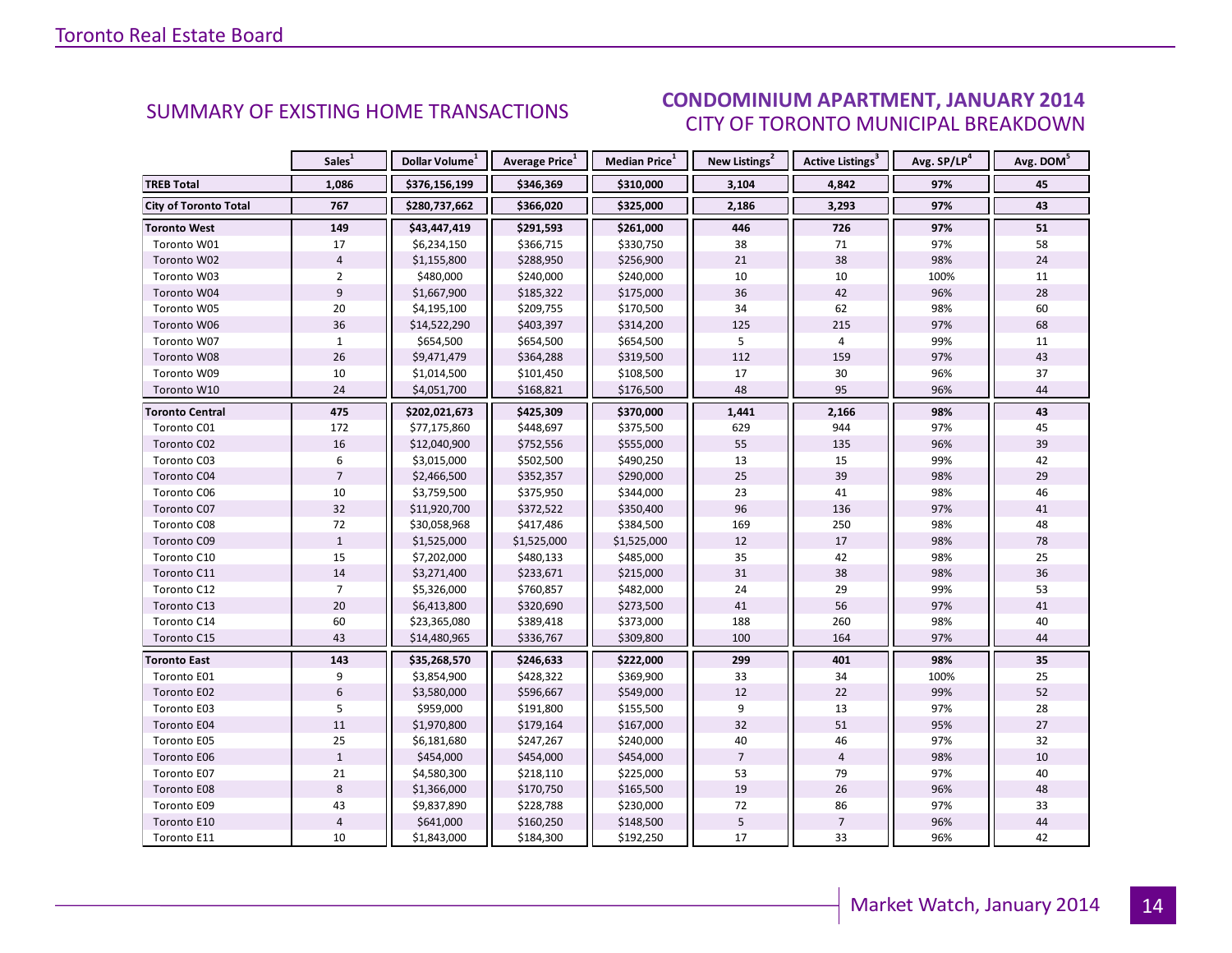#### LINK, JANUARY 2014 ALL TREB AREAS

|                                                               | Sales <sup>1</sup>       | Dollar Volume <sup>1</sup> | Average Price <sup>1</sup> | Median Price <sup>1</sup> | New Listings <sup>2</sup> | Active Listings <sup>3</sup> | Avg. SP/LP <sup>4</sup> | Avg. DOM <sup>5</sup>    |
|---------------------------------------------------------------|--------------------------|----------------------------|----------------------------|---------------------------|---------------------------|------------------------------|-------------------------|--------------------------|
| <b>TREB Total</b>                                             | 60                       | \$27,723,888               | \$462,065                  | \$476,500                 | 78                        | 48                           | 100%                    | 22                       |
| <b>Halton Region</b>                                          | $\overline{\mathbf{4}}$  | \$2,128,000                | \$532,000                  | \$531,500                 | 10                        | $\overline{7}$               | 100%                    | 41                       |
| Burlington                                                    | $\mathbf{1}$             | \$465,000                  | \$465,000                  | \$465,000                 | $\omega$                  | L.                           | 98%                     | 141                      |
| <b>Halton Hills</b>                                           |                          |                            |                            |                           |                           |                              | $\sim$                  |                          |
| Milton                                                        | $\mathbf{1}$             | \$585,000                  | \$585,000                  | \$585,000                 | 8                         | 6                            | 108%                    | $\overline{2}$           |
| Oakville                                                      | $\sqrt{2}$               | \$1,078,000                | \$539,000                  | \$539,000                 | $\overline{2}$            | $\mathbf{1}$                 | 96%                     | 10                       |
| <b>Peel Region</b>                                            | $\overline{7}$           | \$3,008,888                | \$429,841                  | \$430,000                 | 12                        | 8                            | 99%                     | 24                       |
| Brampton                                                      | $\overline{2}$           | \$679,000                  | \$339,500                  | \$339,500                 | 4                         | 4                            | 98%                     | 24                       |
| Caledon                                                       | $\mathbf{1}$             | \$409,000                  | \$409,000                  | \$409,000                 | $\mathbf{1}$              |                              | 100%                    | $\overline{7}$           |
| Mississauga                                                   | 4                        | \$1,920,888                | \$480,222                  | \$467,944                 | $\overline{7}$            | $\overline{4}$               | 100%                    | 29                       |
| <b>City of Toronto</b>                                        | 5                        | \$2,412,000                | \$482,400                  | \$500,000                 | $\overline{\mathbf{3}}$   | $\mathbf{1}$                 | 99%                     | 33                       |
| TURN PAGE FOR CITY OF TORONTO<br><b>TABLES OR CLICK HERE:</b> |                          |                            |                            |                           |                           |                              |                         |                          |
|                                                               |                          |                            |                            |                           |                           |                              |                         |                          |
| <b>York Region</b>                                            | 24                       | \$13,486,000               | \$561,917                  | \$534,500                 | 25                        | 16                           | 100%                    | 16                       |
| Aurora                                                        |                          |                            |                            |                           |                           |                              |                         |                          |
| E. Gwillimbury                                                |                          |                            |                            |                           |                           |                              |                         |                          |
| Georgina                                                      |                          |                            |                            |                           |                           |                              |                         |                          |
| King                                                          |                          |                            |                            |                           | $\mathbf{1}$              | $\mathbf{1}$                 |                         |                          |
| Markham                                                       | 18                       | \$10,097,500               | \$560,972                  | \$532,000                 | 19                        | 9                            | 100%                    | 13                       |
| Newmarket                                                     |                          |                            |                            |                           |                           |                              |                         |                          |
| <b>Richmond Hill</b>                                          | 3                        | \$1,683,000                | \$561,000                  | \$562,000                 | 3                         | 5                            | 99%                     | 18                       |
| Vaughan                                                       | $\overline{3}$           | \$1,705,500                | \$568,500                  | \$615,000                 | $\overline{2}$            | $\mathbf{1}$                 | 98%                     | 33                       |
| Whitchurch-Stouffville                                        |                          |                            |                            |                           | $\overline{a}$            | $\overline{a}$               |                         |                          |
| Durham Region                                                 | 17                       | \$5,743,000                | \$337,824                  | \$338,000                 | 20                        | $\overline{7}$               | 100%                    | 19                       |
| Ajax                                                          | $\mathbf{1}$             | \$330,000                  | \$330,000                  | \$330,000                 | $\overline{2}$            | $\mathbf{1}$                 | 100%                    | $\overline{2}$           |
| <b>Brock</b>                                                  |                          |                            |                            |                           |                           |                              |                         |                          |
| Clarington                                                    | 3                        | \$851,100                  | \$283,700                  | \$269,000                 | 6                         | $\sqrt{4}$                   | 100%                    | 37                       |
| Oshawa                                                        | $\overline{3}$           | \$896,000                  | \$298,667                  | \$275,000                 | $\overline{3}$            |                              | 101%                    | 8                        |
| Pickering                                                     | $\overline{2}$           | \$694,900                  | \$347,450                  | \$347,450                 | $\mathbf{1}$              |                              | 99%                     | 22                       |
| Scugog                                                        |                          |                            |                            |                           |                           |                              |                         |                          |
| Uxbridge                                                      | $\mathbf{1}$             | \$362,000                  | \$362,000                  | \$362,000                 | $\overline{2}$            | $\mathbf{1}$                 | 102%                    | 6                        |
| Whitby                                                        | $\overline{7}$           | \$2,609,000                | \$372,714                  | \$380,000                 | 6                         | $\mathbf{1}$                 | 99%                     | 20                       |
| <b>Dufferin County</b>                                        | $\blacksquare$           |                            |                            |                           | $\blacksquare$            | $\blacksquare$               | $\blacksquare$          | L.                       |
| Orangeville                                                   | $\overline{\phantom{a}}$ |                            |                            |                           | $\sim$                    | $\overline{\phantom{a}}$     | $\sim$                  | $\overline{\phantom{a}}$ |
| <b>Simcoe County</b>                                          | $\overline{\mathbf{3}}$  | \$946,000                  | \$315,333                  | \$315,000                 | 8                         | 9                            | 96%                     | 33                       |
| Adjala-Tosorontio                                             | $\sim$                   |                            |                            |                           |                           |                              |                         |                          |
| <b>Bradford West Gwillimbury</b>                              | $\overline{2}$           | \$651,000                  | \$325,500                  | \$325,500                 | 3                         | $\overline{4}$               | 94%                     | 45                       |
| Essa                                                          |                          |                            |                            |                           | 5                         | 5                            |                         |                          |
| Innisfil                                                      |                          |                            |                            |                           |                           | $\overline{\phantom{a}}$     |                         |                          |
| New Tecumseth                                                 | $\mathbf{1}$             | \$295,000                  | \$295,000                  | \$295,000                 |                           |                              | 100%                    | 8                        |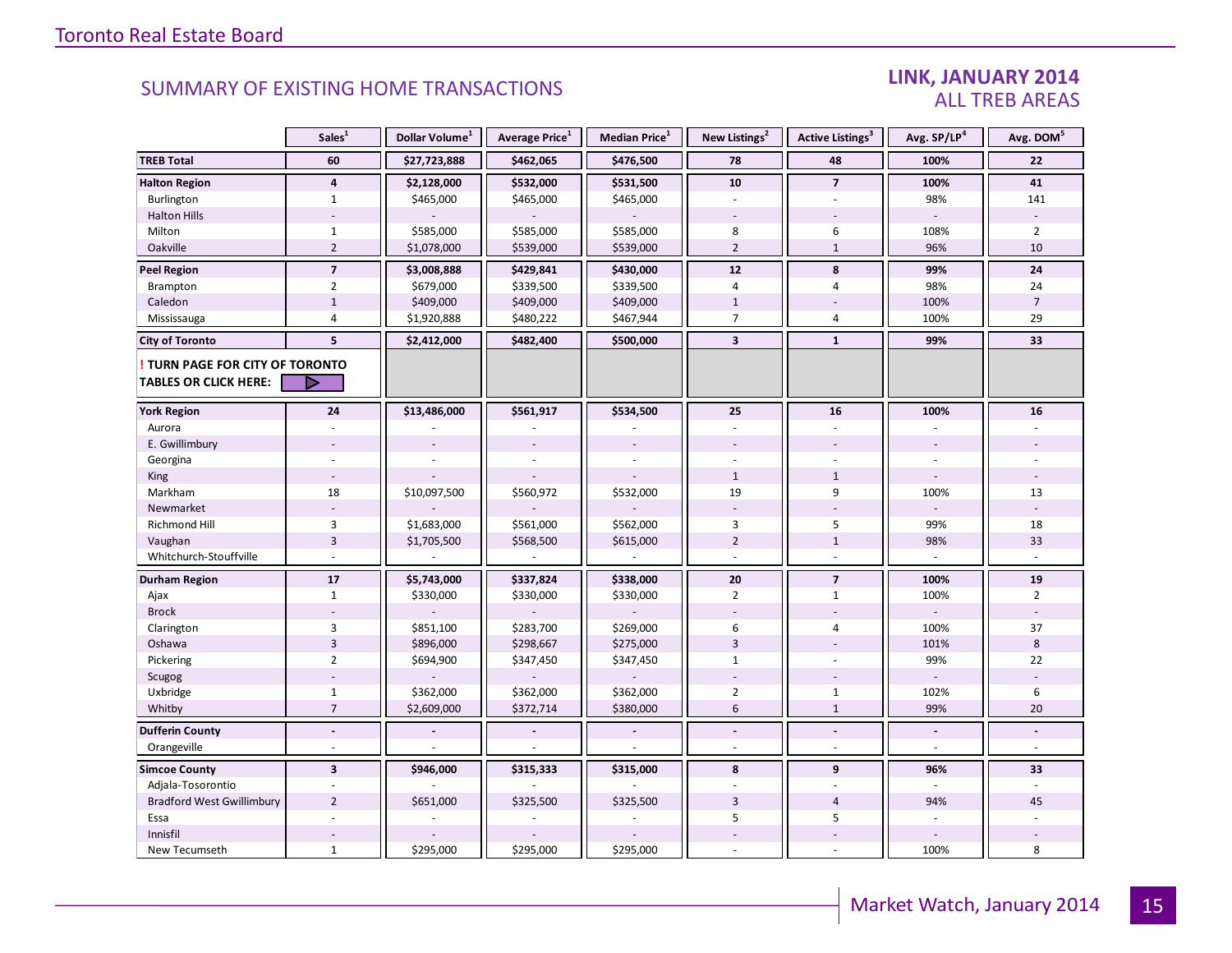### LINK, JANUARY 2014 CITY OF TORONTO MUNICIPAL BREAKDOWN

<span id="page-15-0"></span>

|                              | Sales <sup>1</sup>       | Dollar Volume <sup>1</sup> | Average Price <sup>1</sup> | Median Price <sup>1</sup> | New Listings <sup>2</sup> | <b>Active Listings</b> <sup>3</sup> | Avg. SP/LP <sup>4</sup>  | Avg. DOM <sup>5</sup> |
|------------------------------|--------------------------|----------------------------|----------------------------|---------------------------|---------------------------|-------------------------------------|--------------------------|-----------------------|
| <b>TREB Total</b>            | 60                       | \$27,723,888               | \$462,065                  | \$476,500                 | 78                        | 48                                  | 100%                     | 22                    |
| <b>City of Toronto Total</b> | 5                        | \$2,412,000                | \$482,400                  | \$500,000                 | $\overline{\mathbf{3}}$   | $\mathbf{1}$                        | 99%                      | 33                    |
| <b>Toronto West</b>          | $\blacksquare$           |                            |                            | $\blacksquare$            | $\mathbf{1}$              | $\mathbf{1}$                        | $\overline{\phantom{a}}$ |                       |
| Toronto W01                  |                          |                            |                            |                           |                           | ÷                                   |                          |                       |
| Toronto W02                  |                          |                            |                            |                           |                           |                                     |                          |                       |
| Toronto W03                  | ٠                        |                            |                            | $\sim$                    | $\overline{\phantom{a}}$  | ÷.                                  |                          |                       |
| Toronto W04                  |                          |                            |                            |                           |                           |                                     |                          |                       |
| Toronto W05                  |                          |                            |                            |                           |                           |                                     |                          |                       |
| Toronto W06                  |                          |                            |                            |                           |                           |                                     |                          |                       |
| Toronto W07                  |                          |                            |                            | ÷.                        |                           | ÷.                                  |                          |                       |
| Toronto W08                  |                          |                            |                            |                           |                           |                                     |                          |                       |
| Toronto W09                  |                          |                            |                            |                           |                           |                                     |                          |                       |
| Toronto W10                  | $\overline{a}$           | $\sim$                     | $\sim$                     | $\sim$                    | $\mathbf{1}$              | $\mathbf{1}$                        |                          |                       |
| <b>Toronto Central</b>       |                          |                            |                            | $\blacksquare$            | $\blacksquare$            | $\blacksquare$                      |                          |                       |
| Toronto C01                  |                          |                            |                            |                           |                           |                                     |                          |                       |
| Toronto C02                  |                          |                            |                            |                           |                           |                                     |                          |                       |
| Toronto C03                  |                          |                            |                            |                           |                           |                                     |                          |                       |
| Toronto C04                  |                          |                            |                            |                           |                           |                                     |                          |                       |
| Toronto C06                  |                          |                            |                            |                           |                           |                                     |                          |                       |
| Toronto C07                  |                          |                            |                            |                           |                           |                                     |                          |                       |
| Toronto C08                  |                          |                            |                            |                           |                           |                                     |                          |                       |
| Toronto C09                  |                          |                            |                            |                           |                           |                                     |                          |                       |
| Toronto C10                  |                          |                            |                            |                           |                           |                                     |                          |                       |
| Toronto C11                  |                          |                            |                            |                           |                           |                                     |                          |                       |
| Toronto C12                  |                          |                            |                            |                           |                           |                                     |                          |                       |
| Toronto C13                  |                          |                            |                            |                           |                           |                                     |                          |                       |
| Toronto C14                  |                          |                            |                            |                           | $\sim$                    | $\overline{a}$                      |                          |                       |
| Toronto C15                  | $\overline{\phantom{a}}$ |                            |                            | L.                        | $\sim$                    | $\overline{a}$                      | $\sim$                   |                       |
| <b>Toronto East</b>          | 5 <sup>1</sup>           | \$2,412,000                | \$482,400                  | \$500,000                 | $\overline{2}$            |                                     | 99%                      | 33                    |
| Toronto E01                  | ÷.                       |                            |                            |                           | $\sim$                    |                                     | $\overline{\phantom{a}}$ |                       |
| Toronto E02                  |                          |                            |                            |                           |                           |                                     |                          |                       |
| Toronto E03                  |                          |                            |                            |                           |                           |                                     |                          |                       |
| Toronto E04                  | $\overline{a}$           |                            |                            |                           |                           |                                     | $\overline{\phantom{a}}$ |                       |
| Toronto E05                  | $\overline{2}$           | \$1,065,000                | \$532,500                  | \$532,500                 | $\overline{2}$            | ä,                                  | 102%                     | $\overline{4}$        |
| Toronto E06                  |                          |                            |                            |                           |                           |                                     | $\sim$                   |                       |
| Toronto E07                  | $\overline{2}$           | \$980,000                  | \$490,000                  | \$490,000                 |                           |                                     | 96%                      | 43                    |
| Toronto E08                  |                          |                            |                            |                           |                           |                                     | $\omega$                 |                       |
| Toronto E09                  |                          |                            |                            |                           |                           |                                     | $\overline{\phantom{a}}$ |                       |
| Toronto E10                  |                          |                            |                            |                           |                           |                                     |                          |                       |
| Toronto E11                  | $\mathbf{1}$             | \$367,000                  | \$367,000                  | \$367,000                 |                           | ÷,                                  | 99%                      | 70                    |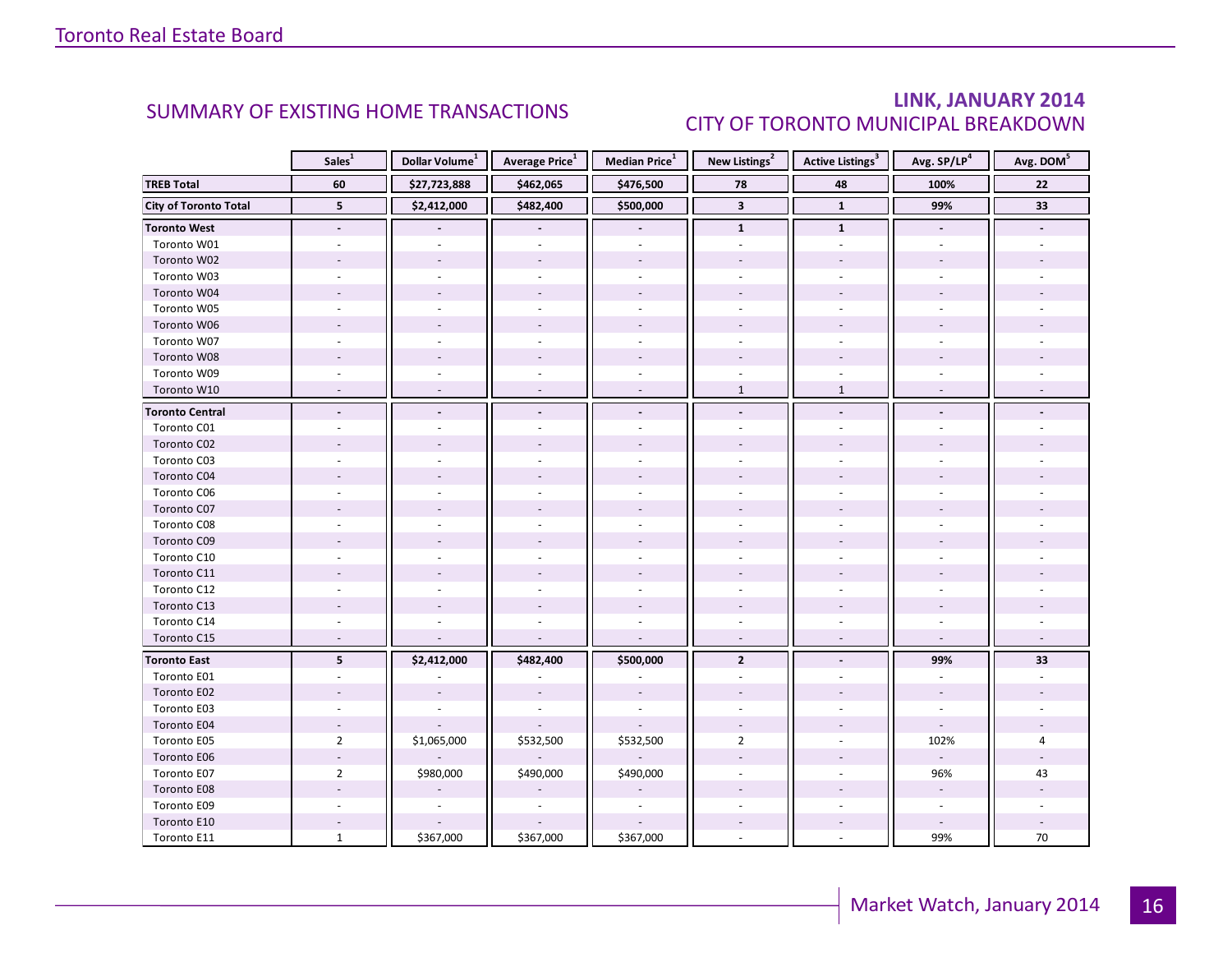#### **Industrial Leasing SUMMARY OF EXISTING HOME TRANSACTIONS ATTACHED/ROW/TOWNHOUSE, JANUARY 2014** ALL TREB AREAS

|                                  | Sales <sup>1</sup> | Dollar Volume <sup>1</sup> | Average Price <sup>1</sup> | Median Price <sup>1</sup> | New Listings <sup>2</sup> | <b>Active Listings</b> <sup>3</sup> | Avg. SP/LP4 | Avg. DOM <sup>5</sup> |
|----------------------------------|--------------------|----------------------------|----------------------------|---------------------------|---------------------------|-------------------------------------|-------------|-----------------------|
| <b>TREB Total</b>                | 371                | \$171,204,731              | \$461,468                  | \$435,000                 | 507                       | 411                                 | 99%         | 27                    |
| <b>Halton Region</b>             | 63                 | \$29,069,500               | \$461,421                  | \$425,000                 | 91                        | 63                                  | 99%         | 22                    |
| Burlington                       | $\overline{4}$     | \$1,723,000                | \$430,750                  | \$417,250                 | 8                         | 6                                   | 99%         | 4                     |
| <b>Halton Hills</b>              | $6\phantom{a}$     | \$2,319,000                | \$386,500                  | \$391,000                 | $6\phantom{1}$            | $\overline{4}$                      | 99%         | 14                    |
| Milton                           | 26                 | \$10,202,400               | \$392,400                  | \$396,450                 | 36                        | 23                                  | 99%         | 22                    |
| Oakville                         | 27                 | \$14,825,100               | \$549,078                  | \$485,000                 | 41                        | 30                                  | 99%         | 26                    |
| <b>Peel Region</b>               | 76                 | \$29,822,777               | \$392,405                  | \$375,000                 | 108                       | 100                                 | 98%         | 33                    |
| Brampton                         | 53                 | \$19,689,877               | \$371,507                  | \$370,000                 | 72                        | 65                                  | 98%         | 33                    |
| Caledon                          | 6                  | \$2,358,900                | \$393,150                  | \$367,450                 | 12                        | 12                                  | 98%         | 26                    |
| Mississauga                      | 17                 | \$7,774,000                | \$457,294                  | \$464,000                 | 24                        | 23                                  | 99%         | 36                    |
| <b>City of Toronto</b>           | 68                 | \$40,867,039               | \$600,986                  | \$532,500                 | 83                        | 74                                  | 100%        | 27                    |
| TURN PAGE FOR CITY OF TORONTO    |                    |                            |                            |                           |                           |                                     |             |                       |
| <b>TABLES OR CLICK HERE:</b>     | D                  |                            |                            |                           |                           |                                     |             |                       |
| <b>York Region</b>               | 99                 | \$51,417,415               | \$519,368                  | \$519,000                 | 138                       | 111                                 | 99%         | 28                    |
| Aurora                           | $\overline{4}$     | \$1,794,999                | \$448,750                  | \$443,500                 | 8                         | $\overline{7}$                      | 103%        | 5                     |
| E. Gwillimbury                   |                    |                            |                            |                           | $\overline{3}$            | $\overline{4}$                      |             |                       |
| Georgina                         | $\overline{3}$     | \$833,000                  | \$277,667                  | \$275,000                 | 4                         | $\overline{2}$                      | 98%         | 15                    |
| King                             | $\mathbf 1$        | \$667,500                  | \$667,500                  | \$667,500                 | $\overline{2}$            | $\overline{2}$                      | 103%        | 10                    |
| Markham                          | 28                 | \$15,861,469               | \$566,481                  | \$546,000                 | 30                        | 27                                  | 99%         | 28                    |
| Newmarket                        | $\boldsymbol{8}$   | \$3,400,388                | \$425,049                  | \$410,250                 | 10                        | 8                                   | 98%         | 37                    |
| <b>Richmond Hill</b>             | 19                 | \$10,876,531               | \$572,449                  | \$560,000                 | 36                        | 30                                  | 100%        | 28                    |
| Vaughan                          | 29                 | \$15,072,018               | \$519,725                  | \$514,000                 | 37                        | 28                                  | 99%         | 32                    |
| Whitchurch-Stouffville           | $\overline{7}$     | \$2,911,510                | \$415,930                  | \$415,500                 | 8                         | $\overline{3}$                      | 99%         | 19                    |
| Durham Region                    | 55                 | \$17,025,000               | \$309,545                  | \$315,000                 | 75                        | 49                                  | 99%         | 19                    |
| Ajax                             | 17                 | \$5,917,400                | \$348,082                  | \$347,000                 | 20                        | 15                                  | 98%         | 23                    |
| <b>Brock</b>                     |                    |                            |                            |                           |                           |                                     |             |                       |
| Clarington                       | 15                 | \$3,671,650                | \$244,777                  | \$242,000                 | 14                        | $\overline{4}$                      | 99%         | $16\,$                |
| Oshawa                           | $5\overline{)}$    | \$1,336,000                | \$267,200                  | \$263,000                 | $\overline{3}$            | $\mathbf{1}$                        | 99%         | 22                    |
| Pickering                        | $\overline{4}$     | \$1,428,000                | \$357,000                  | \$365,000                 | 11                        | 10                                  | 101%        | 27                    |
| Scugog                           |                    |                            |                            |                           |                           |                                     |             |                       |
| Uxbridge                         |                    |                            |                            |                           | $\mathbf{1}$              | $\overline{2}$                      |             |                       |
| Whitby                           | 14                 | \$4,671,950                | \$333,711                  | \$330,575                 | 26                        | 17                                  | 99%         | 13                    |
| <b>Dufferin County</b>           | ${\bf 5}$          | \$1,457,000                | \$291,400                  | \$292,000                 | $\mathbf{3}$              | $\mathbf{2}$                        | 98%         | 32                    |
| Orangeville                      | 5                  | \$1,457,000                | \$291,400                  | \$292,000                 | 3                         | $\overline{2}$                      | 98%         | 32                    |
| <b>Simcoe County</b>             | 5                  | \$1,546,000                | \$309,200                  | \$340,000                 | 9                         | 12                                  | 98%         | 36                    |
| Adjala-Tosorontio                |                    |                            |                            |                           |                           |                                     |             |                       |
| <b>Bradford West Gwillimbury</b> | $\overline{3}$     | \$1,065,000                | \$355,000                  | \$355,000                 | $\overline{3}$            | $\overline{4}$                      | 98%         | 38                    |
| Essa                             |                    |                            |                            |                           | $\mathbf{1}$              | $\mathbf{1}$                        |             |                       |
| Innisfil                         | $\mathbf{1}$       | \$205,000                  | \$205,000                  | \$205,000                 | $\overline{2}$            | $\overline{2}$                      | 98%         | 57                    |
| New Tecumseth                    | $\mathbf{1}$       | \$276,000                  | \$276,000                  | \$276,000                 | 3                         | 5                                   | 96%         | 6                     |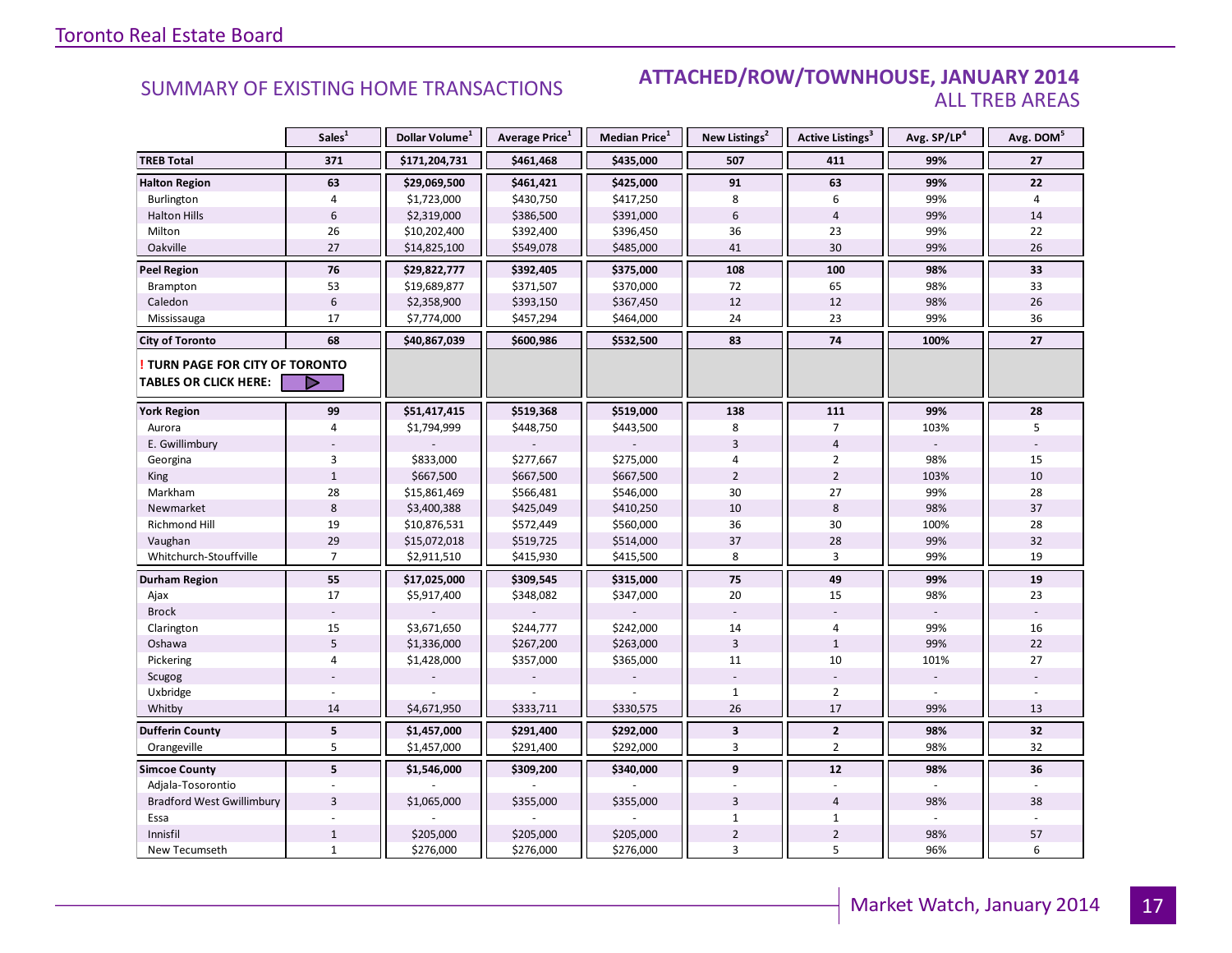#### IANIIARY 2014 CITY OF TORONTO MUNICIPAL BREAKDOWN SUMMARY OF EXISTING HOME TRANSACTIONS **ATTACHED/ROW/TOWNHOUSE, JANUARY 2014**

<span id="page-17-0"></span>

|                              | Sales <sup>1</sup> | Dollar Volume <sup>1</sup> | Average Price <sup>1</sup> | Median Price <sup>1</sup> | New Listings <sup>2</sup> | Active Listings <sup>3</sup> | Avg. SP/LP <sup>4</sup> | Avg. DOM <sup>5</sup> |
|------------------------------|--------------------|----------------------------|----------------------------|---------------------------|---------------------------|------------------------------|-------------------------|-----------------------|
| <b>TREB Total</b>            | 371                | \$171,204,731              | \$461,468                  | \$435,000                 | 507                       | 411                          | 99%                     | 27                    |
| <b>City of Toronto Total</b> | 68                 | \$40,867,039               | \$600,986                  | \$532,500                 | 83                        | 74                           | 100%                    | 27                    |
| <b>Toronto West</b>          | 15                 | \$8,378,508                | \$558,567                  | \$541,000                 | 15                        | 13                           | 99%                     | 30                    |
| Toronto W01                  |                    |                            |                            |                           | $\mathbf{1}$              | $\overline{2}$               |                         |                       |
| Toronto W02                  |                    |                            |                            |                           | $\overline{2}$            | $\overline{2}$               |                         |                       |
| Toronto W03                  | $\overline{2}$     | \$946,000                  | \$473,000                  | \$473,000                 | $\mathbf{1}$              |                              | 100%                    | 17                    |
| Toronto W04                  | $\overline{2}$     | \$1,005,000                | \$502,500                  | \$502,500                 | $\overline{2}$            | $\mathbf{1}$                 | 96%                     | 24                    |
| Toronto W05                  | $\mathbf{1}$       | \$437,008                  | \$437,008                  | \$437,008                 | 3                         | $\overline{2}$               | 97%                     | 10                    |
| Toronto W06                  | 5                  | \$2,953,000                | \$590,600                  | \$595,000                 |                           | $\mathbf{1}$                 | 97%                     | 52                    |
| Toronto W07                  | 3                  | \$1,961,000                | \$653,667                  | \$616,000                 | $\overline{2}$            | $\overline{2}$               | 102%                    | 27                    |
| Toronto W08                  | $\mathbf{1}$       | \$700,000                  | \$700,000                  | \$700,000                 | $\overline{2}$            | $\overline{2}$               | 100%                    | 8                     |
| Toronto W09                  | $\mathbf{1}$       | \$376,500                  | \$376,500                  | \$376,500                 | $\mathbf{1}$              |                              | 102%                    | 13                    |
| Toronto W10                  |                    |                            |                            |                           | $\mathbf{1}$              | $\mathbf{1}$                 | $\sim$                  |                       |
| <b>Toronto Central</b>       | 22                 | \$16,973,213               | \$771,510                  | \$742,500                 | 30                        | 34                           | 99%                     | 32                    |
| Toronto C01                  | 10                 | \$7,539,000                | \$753,900                  | \$726,500                 | 11                        | 8                            | 101%                    | 17                    |
| Toronto C02                  | $\overline{3}$     | \$2,468,000                | \$822,667                  | \$925,000                 | $\overline{2}$            | $\mathbf{1}$                 | 97%                     | 29                    |
| Toronto C03                  |                    |                            |                            |                           | 3                         | 3                            |                         |                       |
| Toronto C04                  |                    |                            |                            |                           | 3                         | 6                            |                         |                       |
| Toronto C06                  |                    |                            |                            |                           |                           |                              |                         |                       |
| Toronto C07                  | $\overline{4}$     | \$2,684,213                | \$671,053                  | \$667,000                 | $\mathbf{1}$              |                              | 95%                     | 39                    |
| Toronto C08                  | $\overline{2}$     | \$1,885,000                | \$942,500                  | \$942,500                 | 3                         | 5                            | 97%                     | 72                    |
| Toronto C09                  |                    |                            |                            |                           |                           |                              |                         |                       |
| Toronto C10                  |                    |                            |                            |                           |                           |                              |                         |                       |
| Toronto C11                  |                    |                            |                            |                           |                           |                              |                         |                       |
| Toronto C12                  |                    |                            |                            |                           |                           | $\mathbf{1}$                 |                         |                       |
| Toronto C13                  | $\mathbf{1}$       | \$892,000                  | \$892,000                  | \$892,000                 | $\mathbf{1}$              |                              | 99%                     | 49                    |
| Toronto C14                  | $\overline{2}$     | \$1,505,000                | \$752,500                  | \$752,500                 | 6                         | 10                           | 98%                     | 44                    |
| Toronto C15                  |                    |                            | $\bar{a}$                  | $\overline{\phantom{a}}$  |                           | $\omega$                     | $\mathcal{L}$           |                       |
| <b>Toronto East</b>          | 31                 | \$15,515,318               | \$500,494                  | \$478,000                 | 38                        | 27                           | 104%                    | 21                    |
| Toronto E01                  | $\overline{2}$     | \$1,007,018                | \$503,509                  | \$503,509                 | $\overline{4}$            | 4                            | 103%                    | 34                    |
| Toronto E02                  | $\overline{7}$     | \$4,638,000                | \$662,571                  | \$560,000                 | 5                         | $\overline{2}$               | 106%                    | $\overline{7}$        |
| Toronto E03                  | 4                  | \$2,148,000                | \$537,000                  | \$489,000                 | 5                         | $\mathbf{1}$                 | 109%                    | 10                    |
| Toronto E04                  | $\overline{3}$     | \$1,480,000                | \$493,333                  | \$508,000                 | $\overline{\mathbf{4}}$   | $\overline{7}$               | 98%                     | 45                    |
| Toronto E05                  | $\mathbf{1}$       | \$540,000                  | \$540,000                  | \$540,000                 | $\overline{2}$            | $\mathbf{1}$                 | 111%                    | 4                     |
| Toronto E06                  | $\mathbf{1}$       | \$395,000                  | \$395,000                  | \$395,000                 | $\overline{3}$            | $\overline{2}$               | 113%                    | 23                    |
| Toronto E07                  | 4                  | \$1,872,900                | \$468,225                  | \$471,500                 | 5                         | $\mathbf{1}$                 | 104%                    | 8                     |
| Toronto E08                  | $\mathbf{1}$       | \$406,000                  | \$406,000                  | \$406,000                 | $\mathbf{1}$              |                              | 97%                     | 11                    |
| Toronto E09                  | $\overline{2}$     | \$834,000                  | \$417,000                  | \$417,000                 |                           | $\overline{2}$               | 103%                    | 52                    |
| Toronto E10                  | $\overline{2}$     | \$777,900                  | \$388,950                  | \$388,950                 | $\mathbf{1}$              | $\overline{3}$               | 100%                    | 27                    |
| Toronto E11                  | 4                  | \$1,416,500                | \$354,125                  | \$368,750                 | 8                         | 4                            | 96%                     | 38                    |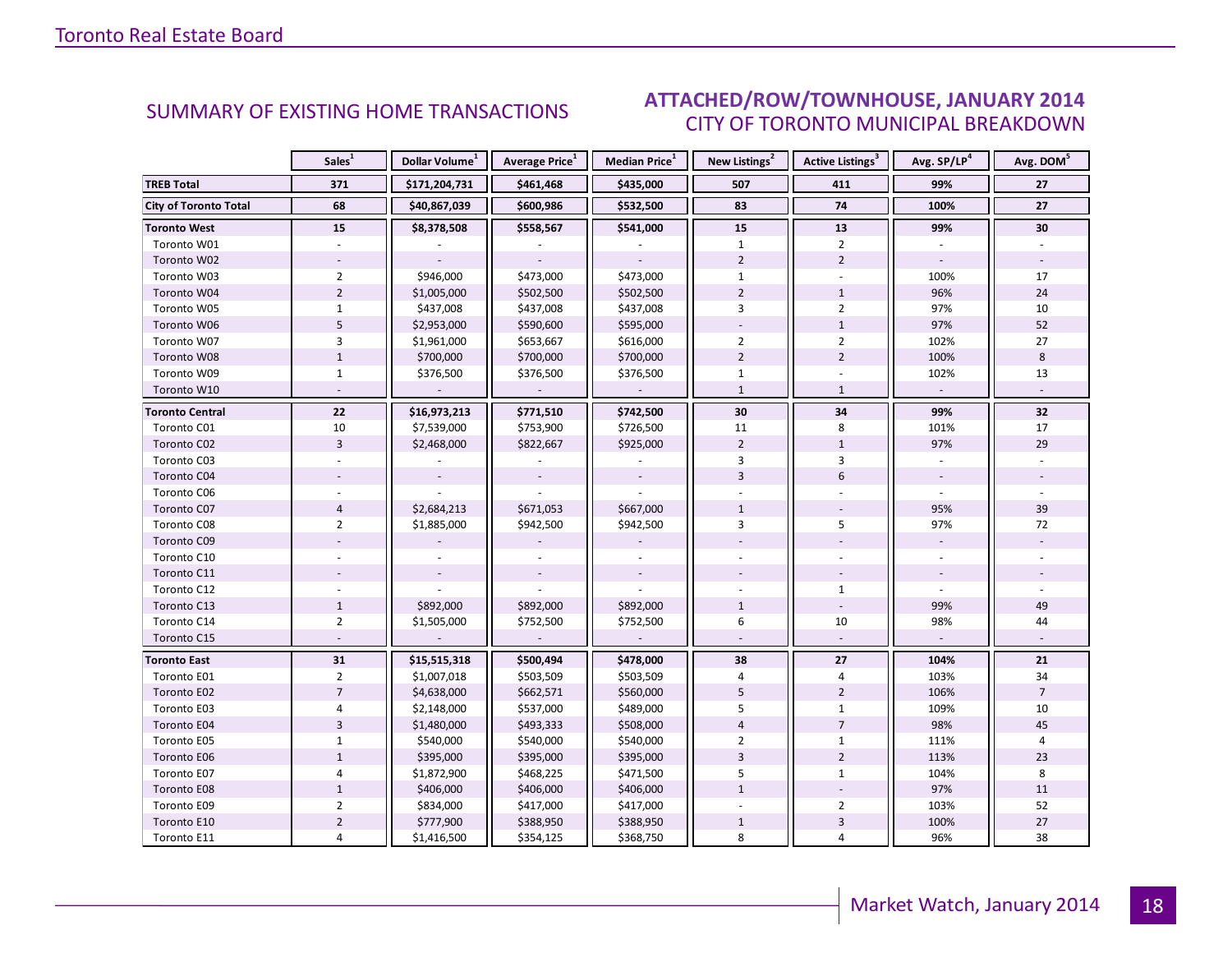#### CO-OP APARTMENT, JANUARY 2014 ALL TREB AREAS

|                                  | Sales <sup>1</sup>       | Dollar Volume <sup>1</sup> | Average Price <sup>1</sup> | Median Price $^1$        | New Listings <sup>2</sup> | <b>Active Listings<sup>3</sup></b> | Avg. SP/LP <sup>4</sup>  | Avg. DOM <sup>5</sup>    |
|----------------------------------|--------------------------|----------------------------|----------------------------|--------------------------|---------------------------|------------------------------------|--------------------------|--------------------------|
| <b>TREB Total</b>                | 4                        | \$2,620,000                | \$655,000                  | \$770,000                | 17                        | 28                                 | 100%                     | 61                       |
| <b>Halton Region</b>             | $\mathbf{1}$             | \$930,000                  | \$930,000                  | \$930,000                | $\overline{2}$            | $\overline{2}$                     | 103%                     | 8                        |
| Burlington                       |                          |                            |                            |                          |                           | $\mathbf{1}$                       |                          |                          |
| <b>Halton Hills</b>              |                          | $\sim$                     | $\overline{\phantom{a}}$   | $\sim$                   |                           | $\sim$                             | $\blacksquare$           |                          |
| Milton                           | $\sim$                   |                            | ÷.                         | $\overline{a}$           | $\overline{\phantom{a}}$  | $\overline{\phantom{a}}$           | $\overline{\phantom{a}}$ |                          |
| Oakville                         | $\mathbf{1}$             | \$930,000                  | \$930,000                  | \$930,000                | $\overline{2}$            | $\mathbf{1}$                       | 103%                     | 8                        |
| <b>Peel Region</b>               | $\blacksquare$           |                            |                            |                          | $\overline{\phantom{a}}$  | $\blacksquare$                     |                          |                          |
| Brampton                         | $\sim$                   | $\bar{a}$                  | ä,                         | $\sim$                   | $\sim$                    | $\overline{\phantom{a}}$           | $\overline{\phantom{a}}$ |                          |
| Caledon                          |                          |                            |                            |                          |                           |                                    |                          |                          |
| Mississauga                      | $\sim$                   |                            |                            |                          | $\overline{a}$            | $\sim$                             | $\overline{a}$           |                          |
| <b>City of Toronto</b>           | $\overline{\mathbf{3}}$  | \$1,690,000                | \$563,333                  | \$610,000                | 15                        | 25                                 | 99%                      | 78                       |
| TURN PAGE FOR CITY OF TORONTO    |                          |                            |                            |                          |                           |                                    |                          |                          |
| <b>TABLES OR CLICK HERE:</b>     |                          |                            |                            |                          |                           |                                    |                          |                          |
|                                  |                          |                            |                            |                          |                           |                                    |                          |                          |
| <b>York Region</b>               | $\blacksquare$           | $\overline{\phantom{a}}$   | $\overline{\phantom{a}}$   | $\blacksquare$           | $\blacksquare$            | $\mathbf{1}$                       |                          |                          |
| Aurora                           |                          |                            |                            |                          |                           | $\overline{\phantom{a}}$           |                          |                          |
| E. Gwillimbury                   |                          |                            |                            |                          |                           |                                    |                          |                          |
| Georgina                         |                          |                            |                            |                          |                           |                                    |                          |                          |
| King                             |                          |                            |                            |                          |                           |                                    |                          |                          |
| Markham                          | ÷.                       | ÷.                         | ä,                         | $\sim$                   | ÷                         | ÷.                                 | ÷                        |                          |
| Newmarket                        |                          |                            |                            |                          |                           |                                    |                          |                          |
| Richmond Hill                    | $\overline{a}$           |                            |                            |                          |                           | $\overline{a}$                     |                          |                          |
| Vaughan                          | $\sim$                   | $\sim$                     | $\overline{a}$             | $\overline{\phantom{a}}$ | $\overline{\phantom{a}}$  | $\mathbf{1}$                       |                          |                          |
| Whitchurch-Stouffville           | $\sim$                   | $\sim$                     | ä,                         | $\sim$                   | $\sim$                    | $\sim$                             | $\overline{\phantom{a}}$ |                          |
| <b>Durham Region</b>             | $\overline{\phantom{a}}$ | $\blacksquare$             | $\overline{\phantom{a}}$   | $\overline{\phantom{a}}$ | $\overline{\phantom{a}}$  | $\blacksquare$                     |                          |                          |
| Ajax                             | ÷.                       | ÷.                         | ä,                         | $\overline{a}$           | ä,                        |                                    |                          |                          |
| <b>Brock</b>                     |                          |                            |                            |                          |                           |                                    |                          |                          |
| Clarington                       | ÷.                       | ÷.                         | ÷,                         | $\overline{a}$           | ٠                         | ÷.                                 |                          |                          |
| Oshawa                           | $\overline{\phantom{a}}$ |                            |                            |                          |                           |                                    |                          |                          |
| Pickering                        | $\overline{a}$           |                            | ٠                          |                          | ٠                         | ÷.                                 |                          |                          |
| Scugog                           |                          | $\sim$                     | $\overline{\phantom{a}}$   |                          |                           |                                    |                          |                          |
| Uxbridge                         | ÷,                       | $\sim$                     | ÷,                         | $\omega$                 | $\overline{\phantom{a}}$  | $\sim$                             | $\overline{\phantom{a}}$ |                          |
| Whitby                           | $\sim$                   | $\sim$                     | $\overline{a}$             | $\sim$                   | $\sim$                    | $\overline{\phantom{a}}$           | $\sim$                   | $\overline{a}$           |
| <b>Dufferin County</b>           | $\overline{\phantom{a}}$ | $\overline{\phantom{a}}$   | $\overline{\phantom{a}}$   | $\overline{\phantom{a}}$ | $\overline{\phantom{a}}$  | $\overline{\phantom{a}}$           | $\overline{\phantom{a}}$ | $\overline{\phantom{a}}$ |
| Orangeville                      | ÷,                       | $\sim$                     | ä,                         | $\omega$                 | $\omega$                  | $\omega$                           | $\omega$                 | $\omega$                 |
| <b>Simcoe County</b>             | $\blacksquare$           | $\blacksquare$             | $\overline{\phantom{a}}$   | $\blacksquare$           | ÷.                        | $\overline{a}$                     |                          |                          |
| Adjala-Tosorontio                | $\sim$                   | $\bar{a}$                  | ä,                         | $\sim$                   | ä,                        | $\overline{\phantom{a}}$           | $\sim$                   |                          |
| <b>Bradford West Gwillimbury</b> | $\overline{a}$           |                            |                            |                          |                           |                                    |                          |                          |
| Essa                             |                          |                            |                            |                          |                           |                                    |                          |                          |
| Innisfil                         | $\overline{\phantom{a}}$ | $\overline{\phantom{a}}$   | $\overline{\phantom{a}}$   | $\sim$                   | $\frac{1}{2}$             | $\sim$                             |                          |                          |
| New Tecumseth                    | ÷,                       | ÷,                         | L.                         | $\overline{a}$           | ä,                        | $\omega$                           | $\overline{a}$           |                          |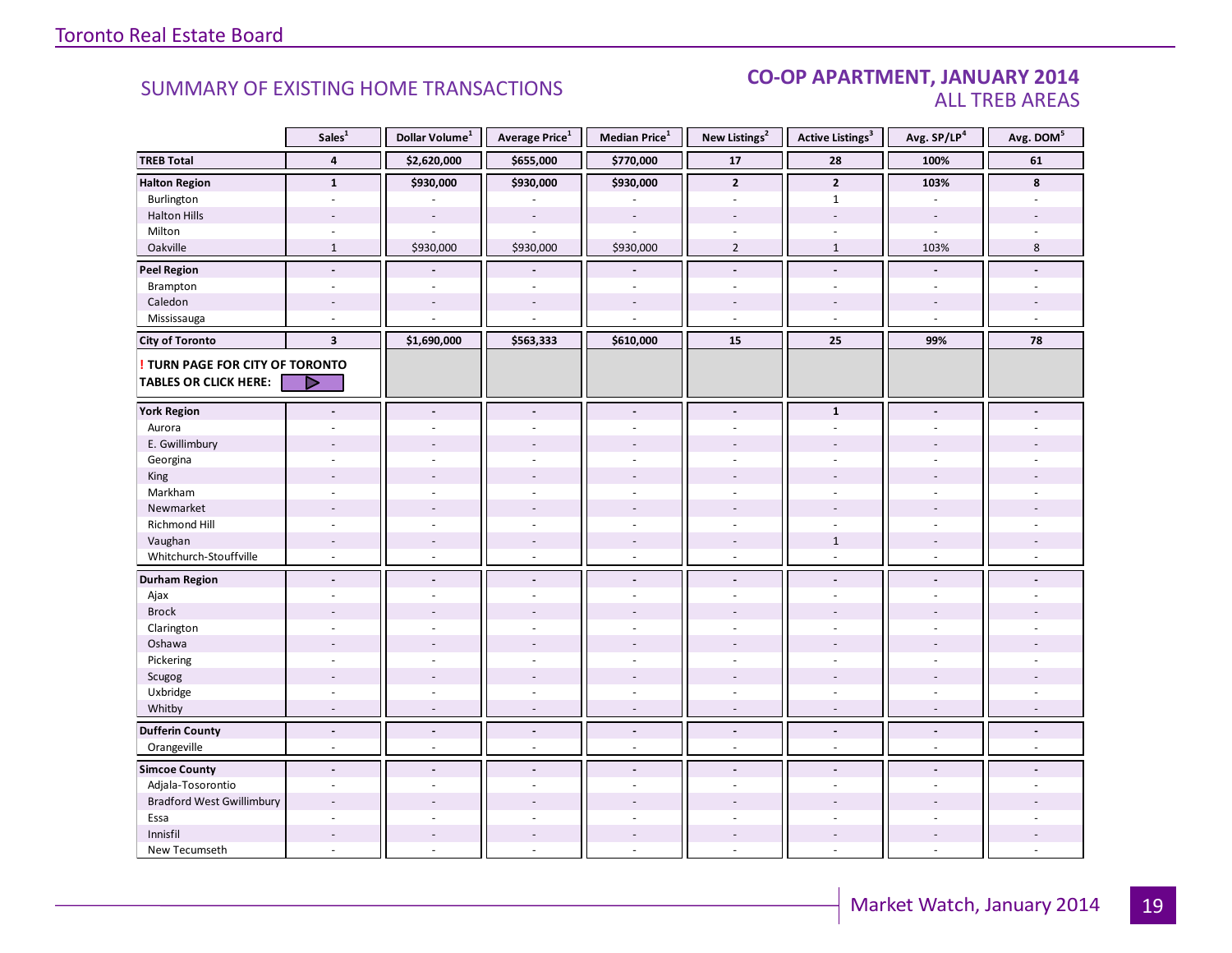### CO-OP APARTMENT, JANUARY 2014 CITY OF TORONTO MUNICIPAL BREAKDOWN

<span id="page-19-0"></span>

|                              | Sales <sup>1</sup>       | Dollar Volume <sup>1</sup> | Average Price <sup>1</sup> | Median Price <sup>1</sup> | New Listings <sup>2</sup> | Active Listings <sup>3</sup> | Avg. SP/LP <sup>4</sup> | Avg. DOM <sup>5</sup> |
|------------------------------|--------------------------|----------------------------|----------------------------|---------------------------|---------------------------|------------------------------|-------------------------|-----------------------|
| <b>TREB Total</b>            | $\overline{\mathbf{4}}$  | \$2,620,000                | \$655,000                  | \$770,000                 | ${\bf 17}$                | 28                           | 100%                    | 61                    |
| <b>City of Toronto Total</b> | $\overline{\mathbf{3}}$  | \$1,690,000                | \$563,333                  | \$610,000                 | 15                        | 25                           | 99%                     | 78                    |
| <b>Toronto West</b>          | $\blacksquare$           |                            |                            | $\overline{\phantom{a}}$  | $\mathbf{3}$              | 6                            | $\blacksquare$          |                       |
| Toronto W01                  |                          |                            |                            |                           |                           |                              |                         |                       |
| Toronto W02                  |                          |                            |                            |                           |                           |                              |                         |                       |
| Toronto W03                  |                          |                            |                            |                           |                           |                              |                         |                       |
| Toronto W04                  |                          |                            |                            |                           |                           |                              |                         |                       |
| Toronto W05                  |                          |                            |                            |                           |                           | $\overline{2}$               |                         |                       |
| Toronto W06                  |                          |                            |                            |                           | $\overline{3}$            | $\overline{3}$               |                         |                       |
| Toronto W07                  |                          |                            |                            | $\sim$                    |                           | $\overline{a}$               |                         |                       |
| Toronto W08                  |                          |                            |                            |                           |                           | $\mathbf{1}$                 |                         |                       |
| Toronto W09                  |                          |                            |                            |                           |                           |                              |                         |                       |
| Toronto W10                  | $\sim$                   | $\sim$                     | $\overline{\phantom{a}}$   | ÷,                        | $\sim$                    | $\overline{\phantom{a}}$     | $\sim$                  |                       |
| <b>Toronto Central</b>       | $\overline{2}$           | \$1,540,000                | \$770,000                  | \$770,000                 | 9                         | 16                           | 99%                     | 63                    |
| Toronto C01                  |                          |                            |                            |                           |                           | $\overline{3}$               |                         |                       |
| Toronto C02                  |                          |                            |                            |                           | $\mathbf{1}$              | $\mathbf{1}$                 |                         |                       |
| Toronto C03                  |                          |                            |                            |                           | $\overline{2}$            | 3                            |                         |                       |
| Toronto C04                  |                          |                            |                            |                           |                           | $\mathbf{1}$                 |                         |                       |
| Toronto C06                  |                          |                            |                            |                           |                           |                              |                         |                       |
| Toronto C07                  |                          |                            |                            |                           |                           |                              |                         |                       |
| Toronto C08                  |                          |                            |                            |                           | $\mathbf{1}$              | $\mathbf{1}$                 |                         |                       |
| Toronto C09                  | $\overline{2}$           | \$1,540,000                | \$770,000                  | \$770,000                 | 5                         | $\overline{7}$               | 99%                     | 63                    |
| Toronto C10                  |                          |                            |                            |                           |                           |                              |                         |                       |
| Toronto C11                  |                          |                            |                            |                           |                           |                              |                         |                       |
| Toronto C12                  |                          |                            |                            |                           |                           |                              |                         |                       |
| Toronto C13                  |                          |                            |                            |                           |                           |                              |                         |                       |
| Toronto C14                  |                          |                            |                            |                           |                           |                              |                         |                       |
| Toronto C15                  | $\overline{\phantom{a}}$ | $\overline{a}$             |                            | $\overline{a}$            | $\overline{a}$            |                              |                         |                       |
| <b>Toronto East</b>          | $\mathbf{1}$             | \$150,000                  | \$150,000                  | \$150,000                 | $\overline{\mathbf{3}}$   | $\overline{\mathbf{3}}$      | 97%                     | 109                   |
| Toronto E01                  |                          |                            |                            |                           |                           |                              |                         |                       |
| Toronto E02                  |                          |                            |                            |                           |                           |                              |                         |                       |
| Toronto E03                  |                          |                            |                            |                           |                           |                              |                         |                       |
| Toronto E04                  |                          | $\sim$                     |                            | $\overline{a}$            |                           |                              |                         |                       |
| Toronto E05                  | $\sim$                   | ÷.                         |                            | ÷,                        |                           |                              |                         |                       |
| Toronto E06                  |                          |                            |                            |                           |                           |                              |                         |                       |
| Toronto E07                  |                          |                            |                            |                           |                           |                              |                         |                       |
| Toronto E08                  |                          |                            |                            |                           |                           |                              |                         |                       |
| Toronto E09                  | $\sim$                   |                            |                            | $\overline{a}$            |                           |                              | ÷.                      |                       |
| Toronto E10                  | $\mathbf{1}$             | \$150,000                  | \$150,000                  | \$150,000                 | 3                         | $\overline{3}$               | 97%                     | 109                   |
| Toronto E11                  |                          |                            |                            |                           |                           |                              |                         |                       |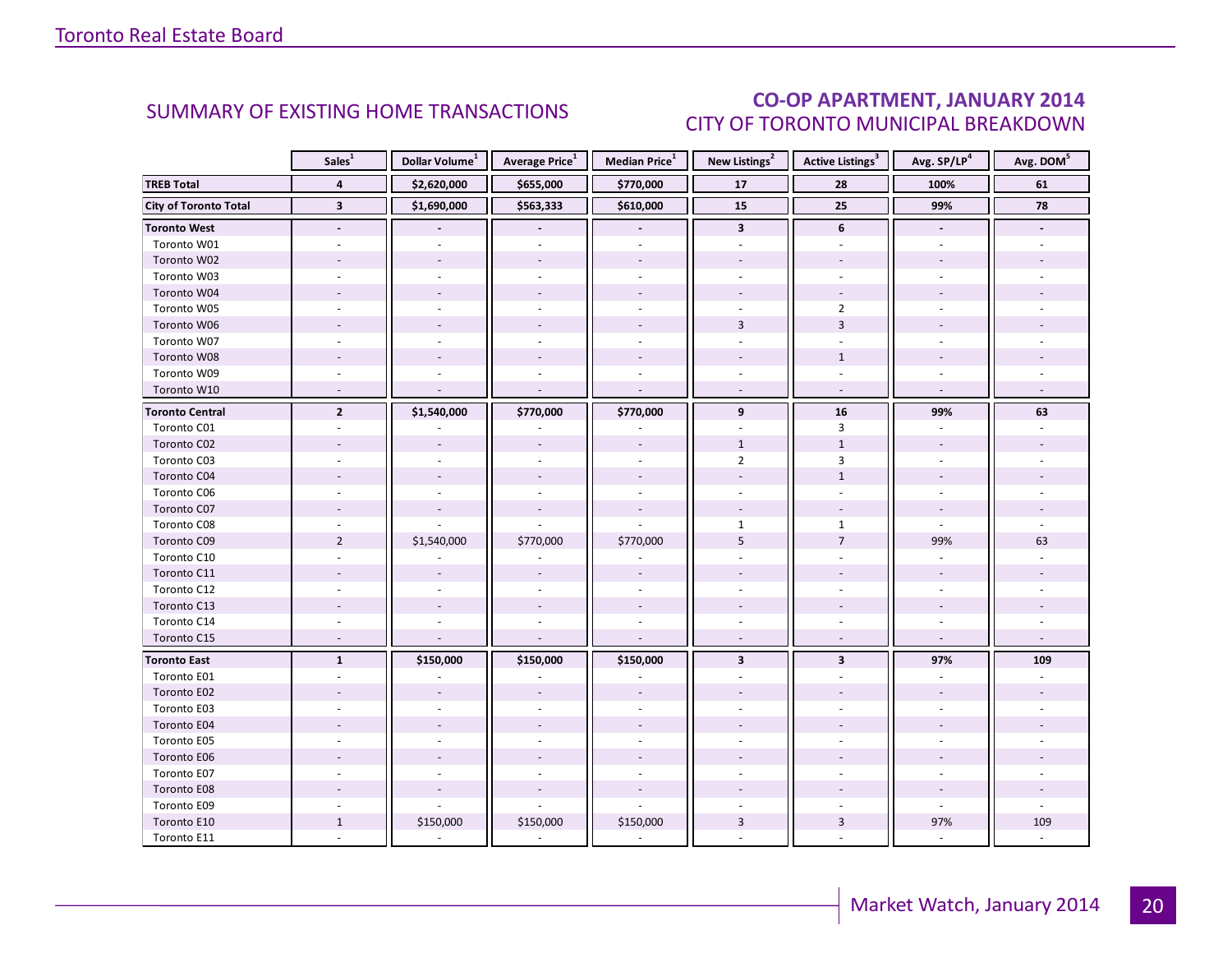#### **Industrial Leasing SUMMARY OF EXISTING HOME TRANSACTIONS DETACHED CONDOMINIUM, JANUARY 2014** ALL TREB AREAS

|                                  | Sales <sup>1</sup>       | Dollar Volume <sup>1</sup> | Average Price <sup>1</sup> | Median Price $^1$        | New Listings <sup>2</sup> | <b>Active Listings<sup>3</sup></b> | Avg. SP/LP <sup>4</sup>  | Avg. DOM <sup>5</sup>    |
|----------------------------------|--------------------------|----------------------------|----------------------------|--------------------------|---------------------------|------------------------------------|--------------------------|--------------------------|
| <b>TREB Total</b>                | 6                        | \$2,915,000                | \$485,833                  | \$438,500                | 21                        | 30                                 | 97%                      | 65                       |
| <b>Halton Region</b>             | $\blacksquare$           |                            |                            |                          | $\overline{\phantom{a}}$  | $\blacksquare$                     |                          |                          |
| Burlington                       |                          |                            |                            |                          |                           |                                    |                          |                          |
| <b>Halton Hills</b>              |                          |                            |                            |                          |                           |                                    |                          |                          |
| Milton                           |                          |                            |                            | $\sim$                   | $\sim$                    | $\sim$                             | $\overline{\phantom{a}}$ |                          |
| Oakville                         | $\sim$                   | $\sim$                     | ÷.                         | $\sim$                   | $\overline{\phantom{a}}$  | $\sim$                             | $\sim$                   | $\sim$                   |
| <b>Peel Region</b>               | 5                        | \$2,465,000                | \$493,000                  | \$427,000                | $\overline{7}$            | 8                                  | 97%                      | 60                       |
| Brampton                         | $\mathbf{1}$             | \$642,000                  | \$642,000                  | \$642,000                | $\overline{4}$            | 6                                  | 99%                      | 12                       |
| Caledon                          | $\mathbf 1$              | \$665,000                  | \$665,000                  | \$665,000                | $\mathbf{1}$              | $1\,$                              | 97%                      | 200                      |
| Mississauga                      | $\overline{3}$           | \$1,158,000                | \$386,000                  | \$427,000                | $\overline{2}$            | $\mathbf{1}$                       | 96%                      | 29                       |
| <b>City of Toronto</b>           | $\blacksquare$           | $\overline{\phantom{a}}$   | $\overline{\phantom{a}}$   | $\overline{\phantom{a}}$ | $\overline{2}$            | $\mathbf{1}$                       | $\blacksquare$           | $\blacksquare$           |
| TURN PAGE FOR CITY OF TORONTO    |                          |                            |                            |                          |                           |                                    |                          |                          |
| <b>TABLES OR CLICK HERE:</b>     |                          |                            |                            |                          |                           |                                    |                          |                          |
|                                  |                          |                            |                            |                          |                           |                                    |                          |                          |
| <b>York Region</b>               | $\overline{a}$           |                            | $\overline{a}$             | $\blacksquare$           | $\blacksquare$            | $\blacksquare$                     |                          |                          |
| Aurora                           |                          |                            |                            |                          |                           |                                    |                          |                          |
| E. Gwillimbury                   |                          |                            |                            |                          |                           |                                    |                          |                          |
| Georgina                         |                          |                            |                            |                          |                           |                                    |                          |                          |
| King                             |                          |                            |                            |                          |                           |                                    |                          |                          |
| Markham                          | $\bar{a}$                |                            | L.                         | ÷.                       | L.                        |                                    |                          |                          |
| Newmarket                        |                          |                            |                            |                          |                           |                                    |                          |                          |
| <b>Richmond Hill</b>             |                          |                            |                            |                          |                           |                                    |                          |                          |
| Vaughan                          |                          |                            | ÷,                         |                          | $\overline{a}$            |                                    |                          |                          |
| Whitchurch-Stouffville           | $\sim$                   | $\sim$                     | $\overline{a}$             | $\sim$                   | $\sim$                    | $\sim$                             | $\overline{a}$           |                          |
| <b>Durham Region</b>             | $\overline{\phantom{a}}$ | $\overline{\phantom{a}}$   | $\overline{a}$             | $\overline{\phantom{a}}$ | $\overline{\phantom{a}}$  | $\overline{2}$                     | $\overline{\phantom{a}}$ |                          |
| Ajax                             |                          |                            |                            | $\overline{a}$           | L.                        | $\overline{2}$                     |                          |                          |
| <b>Brock</b>                     |                          |                            |                            |                          |                           |                                    |                          |                          |
| Clarington                       | $\overline{a}$           |                            |                            |                          |                           |                                    |                          |                          |
| Oshawa                           |                          |                            |                            |                          |                           |                                    |                          |                          |
| Pickering                        |                          |                            |                            |                          |                           |                                    |                          |                          |
| Scugog                           |                          |                            |                            |                          |                           |                                    |                          |                          |
| Uxbridge                         | ÷,                       |                            | ä,                         | $\overline{\phantom{a}}$ | ÷,                        | $\sim$                             | $\overline{\phantom{a}}$ |                          |
| Whitby                           | $\sim$                   | $\overline{\phantom{a}}$   | ٠                          | $\overline{\phantom{a}}$ | $\sim$                    | $\sim$                             | $\overline{\phantom{a}}$ | $\overline{\phantom{a}}$ |
| <b>Dufferin County</b>           | $\blacksquare$           | $\blacksquare$             | $\frac{1}{2}$              | $\blacksquare$           | $\blacksquare$            | $\blacksquare$                     | $\blacksquare$           | $\overline{\phantom{a}}$ |
| Orangeville                      | $\overline{\phantom{a}}$ | $\sim$                     | L,                         | $\sim$                   | $\sim$                    | $\sim$                             | $\sim$                   | $\omega$                 |
| <b>Simcoe County</b>             | $\mathbf{1}$             | \$450,000                  | \$450,000                  | \$450,000                | 12                        | 19                                 | 96%                      | 94                       |
| Adjala-Tosorontio                | $\sim$                   |                            |                            |                          | $\sim$                    | $\sim$                             | $\overline{a}$           | $\overline{a}$           |
| <b>Bradford West Gwillimbury</b> | $\overline{a}$           |                            |                            |                          |                           |                                    |                          |                          |
| Essa                             |                          |                            |                            |                          |                           |                                    |                          |                          |
| Innisfil                         | $\sim$                   |                            |                            |                          | $\overline{a}$            |                                    |                          |                          |
| New Tecumseth                    | $\mathbf 1$              | \$450,000                  | \$450,000                  | \$450,000                | 12                        | 19                                 | 96%                      | 94                       |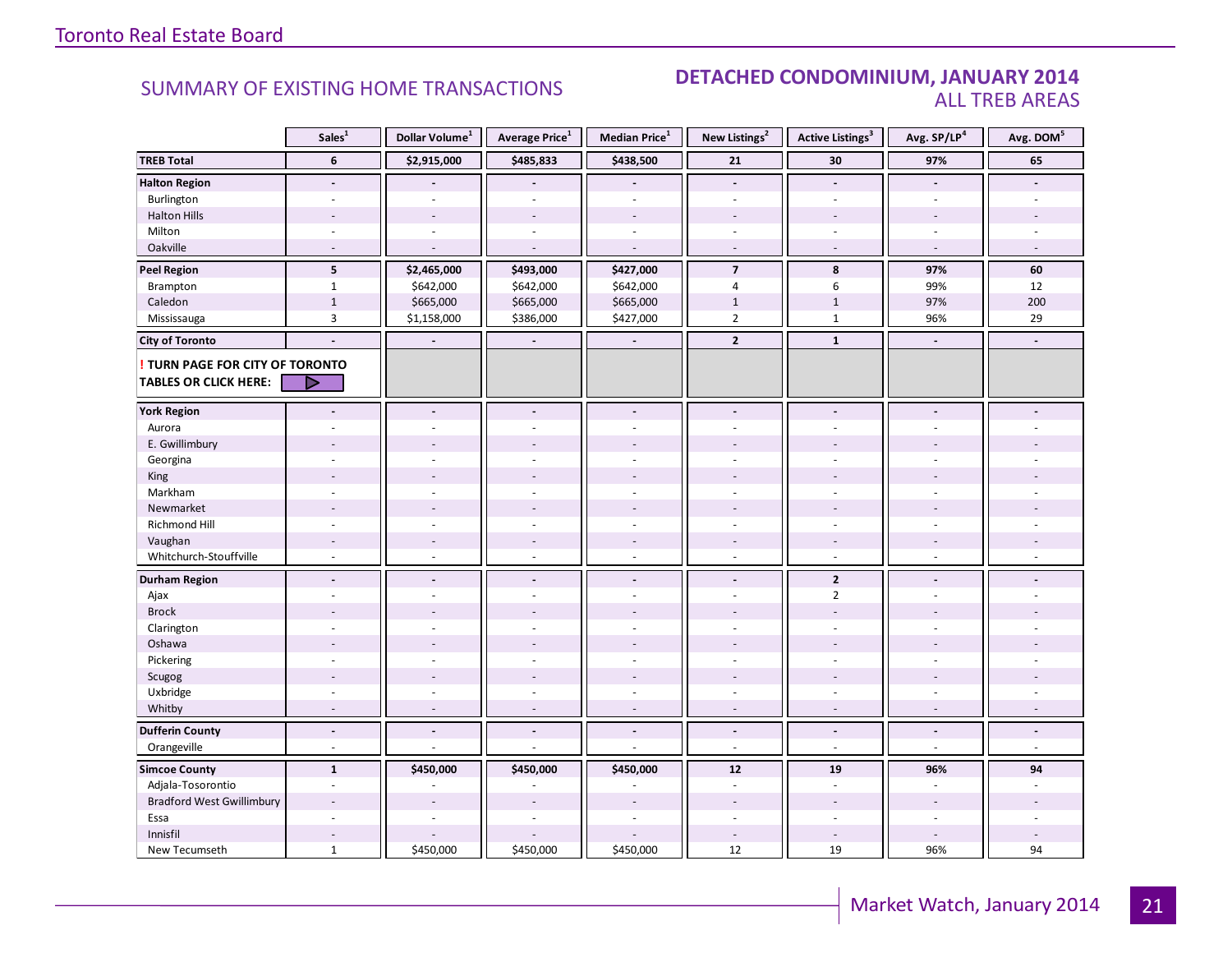#### IANIJARY 2014 CITY OF TORONTO MUNICIPAL BREAKDOWN SUMMARY OF EXISTING HOME TRANSACTIONS **DETACHED CONDOMINIUM, JANUARY 2014**

<span id="page-21-0"></span>

|                        | Sales <sup>1</sup>       | Dollar Volume <sup>1</sup> | Average Price <sup>1</sup> | Median Price <sup>1</sup> | New Listings <sup>2</sup> | <b>Active Listings</b> <sup>3</sup> | Avg. SP/LP <sup>4</sup> | Avg. DOM <sup>5</sup> |
|------------------------|--------------------------|----------------------------|----------------------------|---------------------------|---------------------------|-------------------------------------|-------------------------|-----------------------|
| <b>TREB Total</b>      | 6                        | \$2,915,000                | \$485,833                  | \$438,500                 | 21                        | 30                                  | 97%                     | 65                    |
| City of Toronto Total  |                          |                            |                            |                           | $\overline{2}$            | $\mathbf{1}$                        |                         |                       |
| <b>Toronto West</b>    | $\blacksquare$           |                            | $\blacksquare$             | $\blacksquare$            |                           | $\blacksquare$                      | $\blacksquare$          |                       |
| Toronto W01            |                          |                            |                            |                           |                           |                                     |                         |                       |
| Toronto W02            |                          |                            |                            |                           |                           |                                     |                         |                       |
| Toronto W03            |                          |                            |                            | $\sim$                    | ä,                        |                                     |                         |                       |
| Toronto W04            |                          |                            |                            |                           |                           |                                     |                         |                       |
| Toronto W05            |                          |                            |                            |                           |                           |                                     |                         |                       |
| Toronto W06            |                          |                            |                            |                           |                           |                                     |                         |                       |
| Toronto W07            |                          | $\overline{a}$             |                            | ä,                        | $\sim$                    | ÷                                   |                         |                       |
| Toronto W08            |                          |                            |                            |                           |                           |                                     |                         |                       |
| Toronto W09            |                          |                            |                            |                           | $\bar{a}$                 |                                     |                         |                       |
| Toronto W10            |                          | $\overline{\phantom{a}}$   |                            | ÷,                        | $\overline{\phantom{a}}$  | $\overline{\phantom{a}}$            | $\overline{a}$          |                       |
| <b>Toronto Central</b> |                          | $\overline{a}$             | $\overline{a}$             | $\overline{a}$            | ${\bf 1}$                 | $\overline{a}$                      |                         |                       |
| Toronto C01            |                          |                            |                            |                           | $\mathbf{1}$              |                                     |                         |                       |
| Toronto C02            |                          |                            |                            |                           |                           |                                     |                         |                       |
| Toronto C03            |                          |                            |                            | ÷,                        |                           |                                     |                         |                       |
| Toronto C04            |                          |                            |                            |                           |                           |                                     |                         |                       |
| Toronto C06            |                          |                            |                            |                           |                           |                                     |                         |                       |
| Toronto C07            |                          |                            |                            |                           |                           |                                     |                         |                       |
| Toronto C08            |                          |                            |                            |                           |                           |                                     |                         |                       |
| Toronto C09            |                          |                            |                            |                           |                           |                                     |                         |                       |
| Toronto C10            |                          |                            |                            |                           |                           |                                     |                         |                       |
| Toronto C11            |                          |                            |                            |                           |                           |                                     |                         |                       |
| Toronto C12            |                          |                            |                            |                           |                           |                                     |                         |                       |
| Toronto C13            |                          |                            |                            |                           |                           |                                     |                         |                       |
| Toronto C14            |                          |                            |                            |                           |                           |                                     |                         |                       |
| Toronto C15            | $\sim$                   | $\sim$                     | $\overline{\phantom{a}}$   | $\overline{\phantom{a}}$  | $\overline{\phantom{a}}$  | $\overline{\phantom{a}}$            | $\sim$                  |                       |
| <b>Toronto East</b>    | $\overline{\phantom{a}}$ | $\blacksquare$             |                            | $\blacksquare$            | $\mathbf{1}$              | $\mathbf{1}$                        |                         |                       |
| Toronto E01            |                          |                            |                            |                           |                           |                                     |                         |                       |
| Toronto E02            |                          |                            |                            |                           |                           |                                     |                         |                       |
| Toronto E03            |                          |                            |                            |                           |                           |                                     |                         |                       |
| Toronto E04            |                          |                            |                            |                           |                           |                                     |                         |                       |
| Toronto E05            |                          |                            |                            |                           |                           |                                     |                         |                       |
| Toronto E06            |                          |                            |                            |                           |                           |                                     |                         |                       |
| Toronto E07            |                          |                            |                            |                           |                           |                                     |                         |                       |
| Toronto E08            |                          |                            |                            |                           |                           |                                     |                         |                       |
| Toronto E09            |                          |                            |                            |                           |                           |                                     |                         |                       |
| Toronto E10            |                          | $\sim$                     |                            | $\overline{a}$            |                           |                                     |                         |                       |
| Toronto E11            |                          |                            |                            |                           | $\mathbf{1}$              | $\mathbf{1}$                        |                         |                       |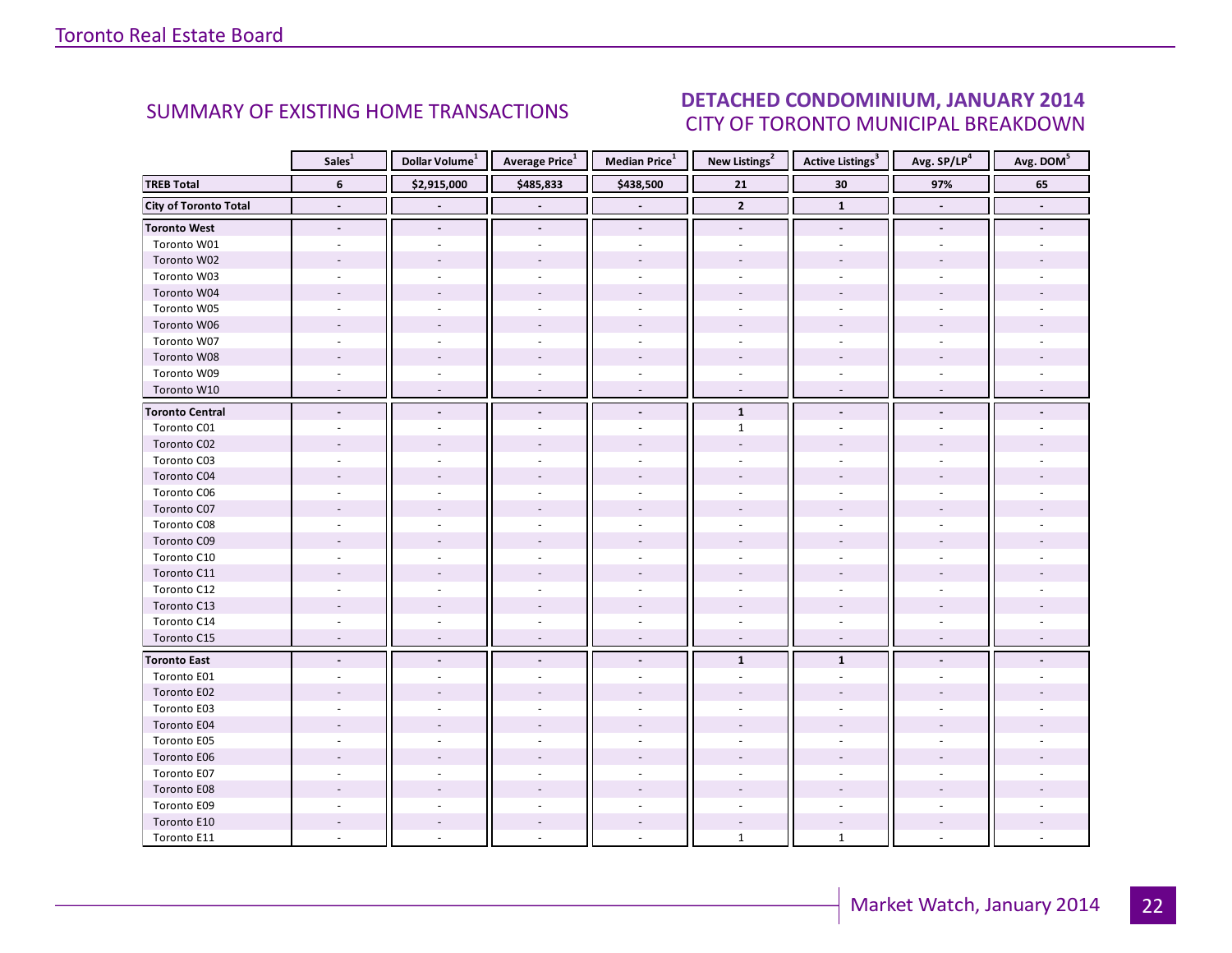#### **Industrial Leasing CO-OWNERSHIP APARTMENT, JANUARY 2014**<br>ALL TREB AREAS ALL TREB AREAS

|                                                               | Sales <sup>1</sup>       | Dollar Volume <sup>1</sup> | <b>Average Price</b> <sup>1</sup> | Median Price <sup>1</sup> | New Listings <sup>2</sup> | <b>Active Listings<sup>3</sup></b> | Avg. SP/LP <sup>4</sup>  | Avg. DOM <sup>5</sup> |
|---------------------------------------------------------------|--------------------------|----------------------------|-----------------------------------|---------------------------|---------------------------|------------------------------------|--------------------------|-----------------------|
| <b>TREB Total</b>                                             | $5\phantom{.0}$          | \$836,400                  | \$167,280                         | \$180,400                 | $\overline{\mathbf{z}}$   | $13\,$                             | 98%                      | $\bf{41}$             |
| <b>Halton Region</b>                                          | $\blacksquare$           |                            |                                   | $\overline{a}$            | $\overline{a}$            | $\overline{a}$                     | $\blacksquare$           |                       |
| Burlington                                                    | ÷                        |                            | ÷.                                | ÷.                        | ÷                         | ÷.                                 | $\sim$                   |                       |
| <b>Halton Hills</b>                                           | $\overline{a}$           |                            | $\overline{a}$                    | $\overline{a}$            |                           | $\overline{\phantom{a}}$           |                          |                       |
| Milton                                                        | ÷,                       | $\sim$                     | ÷,                                | $\bar{a}$                 | ä,                        | ÷,                                 |                          |                       |
| Oakville                                                      | $\sim$                   | $\sim$                     | $\overline{\phantom{a}}$          | $\sim$                    | $\overline{\phantom{a}}$  | $\sim$                             | $\sim$                   |                       |
| <b>Peel Region</b>                                            | $\overline{a}$           | $\blacksquare$             | $\blacksquare$                    | $\blacksquare$            | $\blacksquare$            | $\blacksquare$                     | $\blacksquare$           |                       |
| Brampton                                                      | $\sim$                   | ÷.                         | ÷,                                | $\sim$                    | $\overline{\phantom{a}}$  | $\sim$                             | ÷.                       |                       |
| Caledon                                                       | $\overline{\phantom{a}}$ |                            | $\overline{a}$                    | $\overline{a}$            |                           | $\overline{a}$                     |                          |                       |
| Mississauga                                                   | L.                       |                            |                                   | ä,                        | $\overline{a}$            | $\sim$                             |                          |                       |
| <b>City of Toronto</b>                                        | $5\phantom{a}$           | \$836,400                  | \$167,280                         | \$180,400                 | $\overline{7}$            | 13                                 | 98%                      | 41                    |
| TURN PAGE FOR CITY OF TORONTO<br><b>TABLES OR CLICK HERE:</b> | D                        |                            |                                   |                           |                           |                                    |                          |                       |
| <b>York Region</b>                                            | $\overline{a}$           | $\blacksquare$             | $\blacksquare$                    | $\overline{a}$            | $\overline{a}$            | $\overline{a}$                     |                          |                       |
| Aurora                                                        |                          |                            |                                   | ÷                         |                           | $\overline{\phantom{a}}$           |                          |                       |
| E. Gwillimbury                                                |                          |                            |                                   |                           |                           |                                    |                          |                       |
| Georgina                                                      |                          |                            |                                   | $\ddot{\phantom{1}}$      |                           |                                    |                          |                       |
| King                                                          |                          |                            | $\overline{a}$                    | $\overline{a}$            |                           |                                    |                          |                       |
| Markham                                                       | $\bar{a}$                |                            | ÷,                                | $\bar{a}$                 | ä,                        | ÷,                                 |                          |                       |
| Newmarket                                                     | $\overline{\phantom{a}}$ |                            |                                   |                           |                           |                                    |                          |                       |
| <b>Richmond Hill</b>                                          |                          |                            |                                   |                           |                           |                                    |                          |                       |
| Vaughan                                                       |                          |                            | $\frac{1}{2}$                     | $\frac{1}{2}$             |                           |                                    |                          |                       |
| Whitchurch-Stouffville                                        | $\omega$                 | $\sim$                     | $\overline{a}$                    | $\sim$                    | $\sim$                    | $\sim$                             | $\sim$                   |                       |
| <b>Durham Region</b>                                          | $\blacksquare$           | $\blacksquare$             | $\blacksquare$                    | $\overline{\phantom{a}}$  | $\blacksquare$            | $\blacksquare$                     | $\overline{\phantom{a}}$ |                       |
| Ajax                                                          | ÷                        | ÷.                         | ÷                                 | $\omega$                  | ÷.                        | ÷.                                 | $\sim$                   |                       |
| <b>Brock</b>                                                  |                          |                            |                                   |                           |                           |                                    |                          |                       |
| Clarington                                                    | ÷,                       |                            |                                   | $\overline{a}$            |                           |                                    |                          |                       |
| Oshawa                                                        |                          |                            |                                   |                           |                           |                                    |                          |                       |
| Pickering                                                     | ÷,                       |                            |                                   | ä,                        | $\overline{\phantom{a}}$  | $\overline{\phantom{a}}$           |                          |                       |
| Scugog                                                        |                          |                            |                                   |                           |                           |                                    |                          |                       |
| Uxbridge                                                      | $\overline{\phantom{a}}$ | $\sim$                     | $\overline{\phantom{a}}$          | $\bar{a}$                 | ÷.                        | $\sim$                             | $\sim$                   |                       |
| Whitby                                                        | $\overline{a}$           |                            | ÷,                                | $\overline{\phantom{a}}$  | $\overline{\phantom{a}}$  | $\overline{\phantom{a}}$           |                          |                       |
| <b>Dufferin County</b>                                        | $\blacksquare$           | $\blacksquare$             | $\blacksquare$                    | $\blacksquare$            | $\blacksquare$            | $\blacksquare$                     | $\blacksquare$           | $\blacksquare$        |
| Orangeville                                                   | $\overline{\phantom{a}}$ | $\sim$                     | $\omega$                          | $\sim$                    | $\sim$                    | $\omega$                           | $\sim$                   | $\omega$              |
| <b>Simcoe County</b>                                          | $\blacksquare$           | $\sim$                     | $\overline{\phantom{a}}$          | $\overline{\phantom{a}}$  | $\blacksquare$            | $\overline{a}$                     |                          |                       |
| Adjala-Tosorontio                                             | $\sim$                   |                            | ÷.                                | ÷.                        | ÷                         | ÷.                                 |                          |                       |
| <b>Bradford West Gwillimbury</b>                              |                          |                            |                                   |                           |                           |                                    |                          |                       |
| Essa                                                          | ÷                        |                            |                                   | $\overline{a}$            | ÷                         | ÷.                                 |                          |                       |
| Innisfil                                                      | $\overline{a}$           |                            | $\sim$                            | $\overline{\phantom{a}}$  | $\overline{a}$            | $\overline{a}$                     |                          |                       |
| New Tecumseth                                                 | L.                       |                            |                                   | $\overline{a}$            |                           | $\overline{\phantom{a}}$           |                          |                       |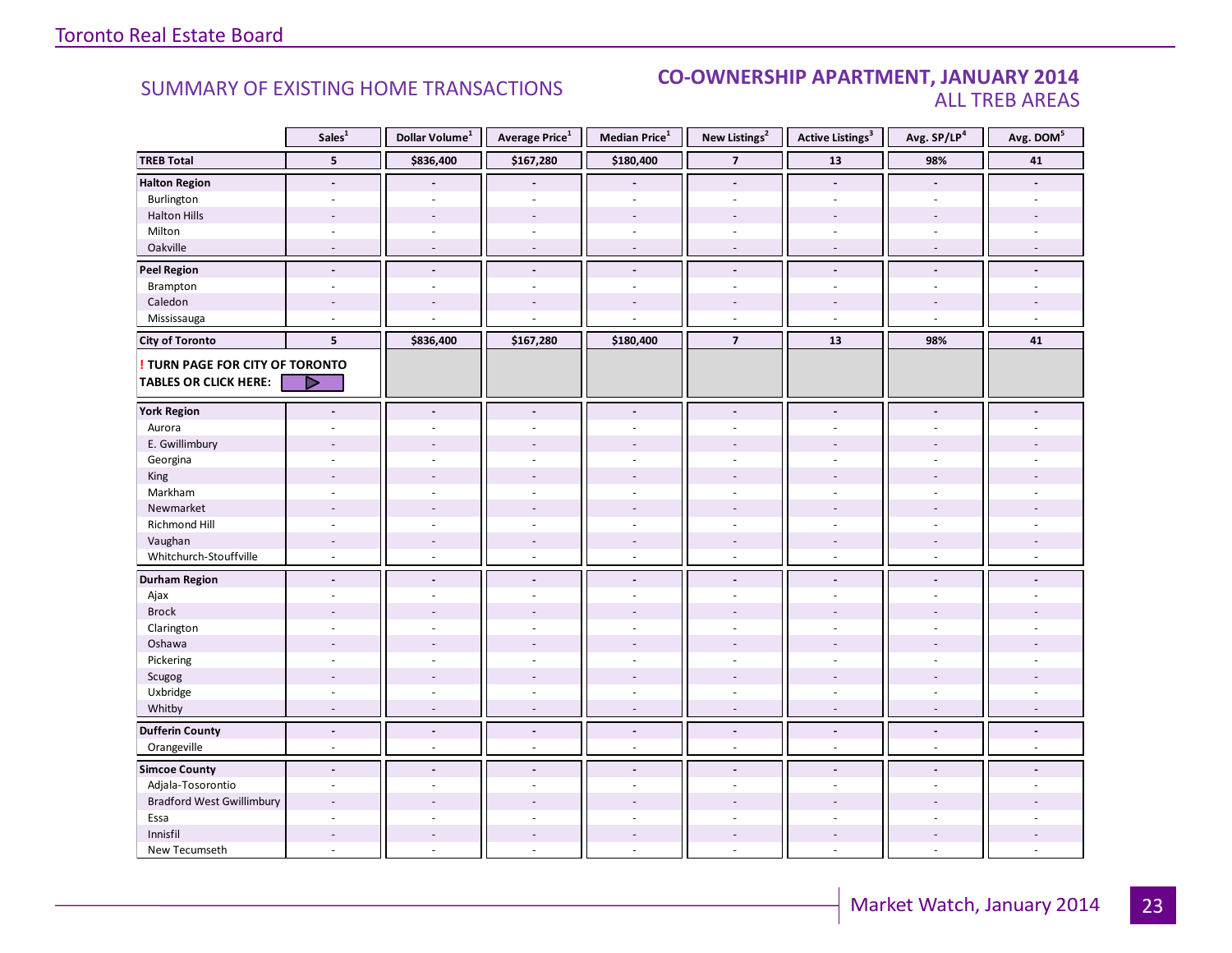#### IANIIARY 2014 CITY OF TORONTO MUNICIPAL BREAKDOWN **CO-OWNERSHIP APARTMENT, JANUARY 2014**<br>CITY OF TOPONTO MUNICIPAL PREAKDOMAL

<span id="page-23-0"></span>

|                              | Sales <sup>1</sup>       | Dollar Volume <sup>1</sup> | Average Price <sup>1</sup> | Median Price <sup>1</sup> | New Listings <sup>2</sup> | Active Listings <sup>3</sup> | Avg. SP/LP <sup>4</sup>  | Avg. DOM <sup>5</sup> |
|------------------------------|--------------------------|----------------------------|----------------------------|---------------------------|---------------------------|------------------------------|--------------------------|-----------------------|
| <b>TREB Total</b>            | 5                        | \$836,400                  | \$167,280                  | \$180,400                 | $\overline{7}$            | 13                           | 98%                      | 41                    |
| <b>City of Toronto Total</b> | 5                        | \$836,400                  | \$167,280                  | \$180,400                 | $\overline{7}$            | 13                           | 98%                      | 41                    |
| <b>Toronto West</b>          | $\overline{2}$           | \$191,000                  | \$95,500                   | \$95,500                  | $\overline{\phantom{a}}$  | $\overline{2}$               | 94%                      | ${\bf 71}$            |
| Toronto W01                  |                          |                            |                            |                           |                           |                              |                          |                       |
| Toronto W02                  |                          | $\mathcal{L}$              | $\mathbf{r}$               | $\mathbb{Z}^2$            |                           |                              | $\mathbf{r}$             |                       |
| Toronto W03                  | $\sim$                   | $\sim$                     | $\sim$                     | $\omega$                  | $\mathbf{r}$              | $\omega$                     | $\omega$                 |                       |
| Toronto W04                  |                          |                            |                            | $\omega$                  |                           | $\overline{\phantom{a}}$     | $\omega$                 |                       |
| Toronto W05                  | $\overline{2}$           | \$191,000                  | \$95,500                   | \$95,500                  |                           | $\overline{2}$               | 94%                      | 71                    |
| Toronto W06                  |                          |                            |                            | $\overline{\phantom{a}}$  |                           | $\overline{a}$               | $\omega$                 |                       |
| Toronto W07                  | ÷.                       | $\sim$                     | $\sim$                     | $\overline{\phantom{a}}$  | $\sim$                    | $\blacksquare$               | $\omega$                 |                       |
| Toronto W08                  |                          |                            |                            |                           |                           |                              |                          |                       |
| Toronto W09                  |                          |                            |                            |                           | $\bar{a}$                 |                              | $\overline{\phantom{a}}$ |                       |
| Toronto W10                  | $\overline{\phantom{a}}$ | $\sim$                     | $\sim$                     | $\mathcal{L}$             | $\bar{\phantom{a}}$       | $\omega$                     | $\omega$                 |                       |
| <b>Toronto Central</b>       | $\overline{\mathbf{3}}$  | \$645,400                  | \$215,133                  | \$220,000                 | $\overline{7}$            | 11                           | 99%                      | 21                    |
| Toronto C01                  |                          |                            |                            |                           |                           |                              |                          |                       |
| Toronto C02                  |                          |                            |                            |                           | $\mathbf{1}$              | $\mathbf{1}$                 | $\overline{\phantom{a}}$ |                       |
| Toronto C03                  | $\mathbf{1}$             | \$180,400                  | \$180,400                  | \$180,400                 | $\overline{2}$            | $\mathbf{1}$                 | 107%                     | 18                    |
| Toronto C04                  |                          |                            |                            |                           | $\overline{2}$            | 5                            | $\omega$                 |                       |
| Toronto C06                  |                          |                            |                            |                           |                           |                              |                          |                       |
| Toronto C07                  | $\overline{a}$           |                            |                            |                           |                           |                              | $\omega$                 |                       |
| Toronto C08                  | $\mathbf{1}$             | \$220,000                  | \$220,000                  | \$220,000                 | $\mathbf{1}$              | $\mathbf{1}$                 | 94%                      | 22                    |
| Toronto C09                  |                          |                            |                            |                           |                           |                              |                          |                       |
| Toronto C10                  |                          |                            |                            |                           |                           |                              |                          |                       |
| Toronto C11                  |                          | $\overline{\phantom{a}}$   | $\overline{\phantom{a}}$   | $\overline{a}$            |                           |                              | $\overline{\phantom{a}}$ |                       |
| Toronto C12                  |                          |                            |                            |                           |                           |                              | ÷.                       |                       |
| Toronto C13                  | $\mathbf{1}$             | \$245,000                  | \$245,000                  | \$245,000                 | $\bar{\phantom{a}}$       | $1\,$                        | 98%                      | 22                    |
| Toronto C14                  |                          |                            |                            |                           | $\mathbf{1}$              | $\overline{2}$               |                          |                       |
| Toronto C15                  | $\overline{\phantom{a}}$ | $\overline{\phantom{a}}$   | $\overline{\phantom{a}}$   | $\bar{a}$                 | $\overline{a}$            | ÷.                           | $\overline{\phantom{a}}$ |                       |
| <b>Toronto East</b>          | $\overline{\phantom{a}}$ | $\overline{\phantom{a}}$   | $\overline{\phantom{a}}$   | $\blacksquare$            | $\overline{\phantom{a}}$  | $\frac{1}{2}$                | $\overline{\phantom{a}}$ |                       |
| Toronto E01                  |                          |                            |                            | $\overline{a}$            |                           |                              |                          |                       |
| Toronto E02                  |                          |                            |                            |                           |                           |                              |                          |                       |
| Toronto E03                  |                          |                            |                            |                           |                           |                              |                          |                       |
| Toronto E04                  |                          |                            |                            |                           |                           |                              |                          |                       |
| Toronto E05                  | ÷.                       |                            |                            | $\overline{a}$            |                           |                              |                          |                       |
| Toronto E06                  |                          |                            |                            |                           |                           |                              |                          |                       |
| Toronto E07                  |                          |                            |                            |                           |                           |                              |                          |                       |
| Toronto E08                  |                          |                            |                            |                           |                           |                              |                          |                       |
| Toronto E09                  |                          |                            |                            |                           |                           |                              |                          |                       |
| Toronto E10                  |                          |                            |                            |                           |                           |                              |                          |                       |
| Toronto E11                  |                          |                            |                            |                           |                           |                              |                          |                       |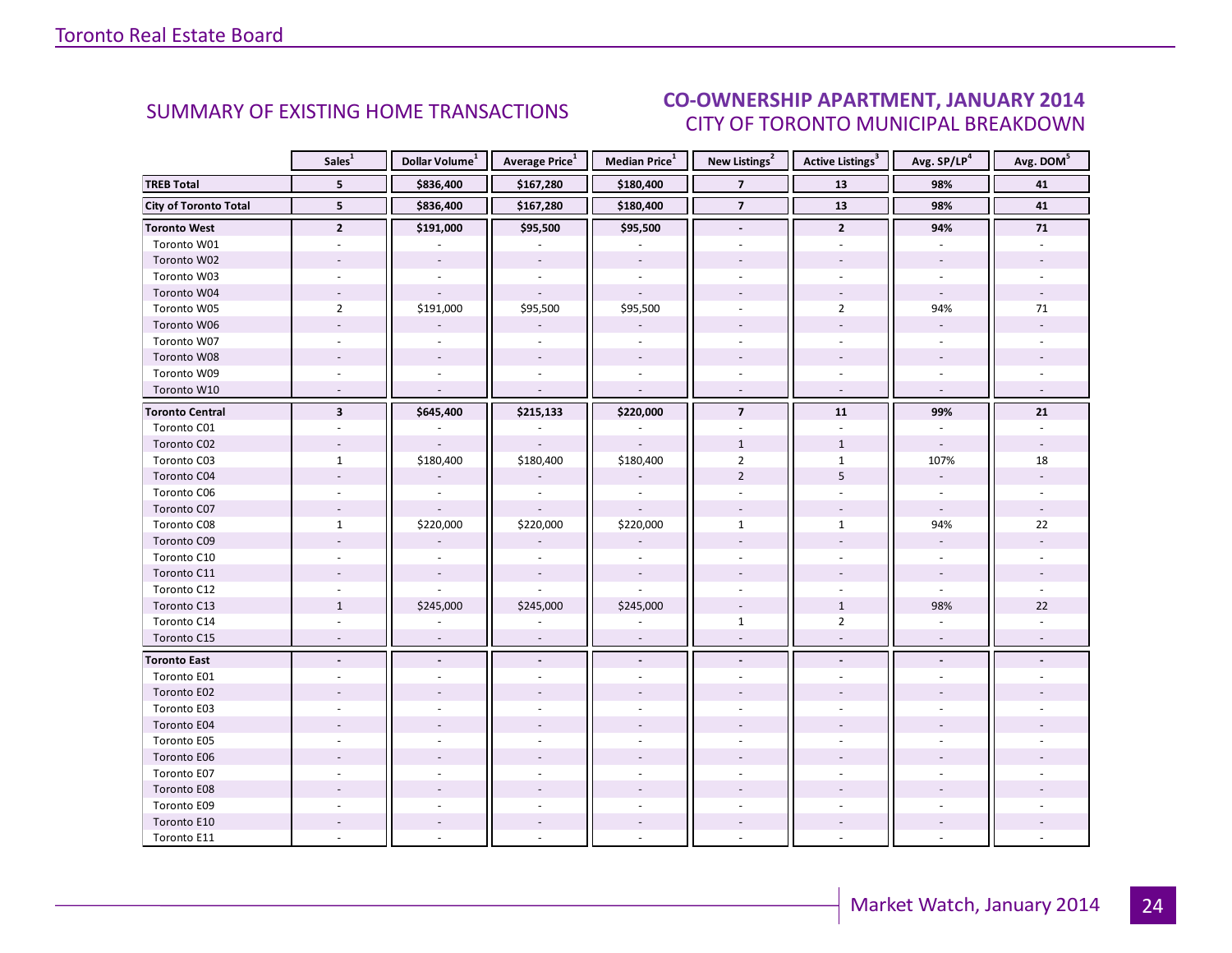#### [CLICK HERE FOR MORE BACKGROUND INFORMATION ON THE MLS® HPI](http://www.torontorealestateboard.com/market_news/home_price_index/index.htm)

#### FOCUS ON THE MLS® HOME PRICE INDEX **INDEX AND BENCHMARK PRICE, JANUARY 2014**<br>Elick here for more background information on the mls® hpi ALL TREB AREAS

|                                                        |       | Composite        |                |       | <b>Single-Family Detached</b> |                |        | <b>Single-Family Attached</b> |                |                          | Townhouse        |                              |                | Apartment        |                |
|--------------------------------------------------------|-------|------------------|----------------|-------|-------------------------------|----------------|--------|-------------------------------|----------------|--------------------------|------------------|------------------------------|----------------|------------------|----------------|
|                                                        | Index | <b>Benchmark</b> | Yr./Yr. % Chg. | Index | <b>Benchmark</b>              | Yr./Yr. % Chg. | Index  | <b>Benchmark</b>              | Yr./Yr. % Chg. | Index                    | <b>Benchmark</b> | Yr./Yr. % Chg                | Index          | <b>Benchmark</b> | Yr./Yr. % Chg. |
| <b>TREB Total</b>                                      | 159.2 | \$485,700        | 7.06%          | 159.9 | \$594,600                     | 7.75%          | 164.8  | \$465,600                     | 7.50%          | 155.7                    | \$341,000        | 5.70%                        | 150.8          | \$302,900        | 4.79%          |
| <b>Halton Region</b>                                   | 166.9 | \$547,500        | 6.44%          | 165.1 | \$612,200                     | 6.65%          | 166.8  | \$432,900                     | 6.04%          | 163.9                    | \$324,400        | 7.69%                        | $\blacksquare$ |                  |                |
| Burlington                                             | 170.5 | \$491,400        | 4.28%          | 172.5 | \$589,600                     | 6.15%          | 160.1  | \$381,600                     | 1.33%          | 173.6                    | \$348,600        | 8.30%                        | ÷              | ×.               |                |
| <b>Halton Hills</b>                                    | 156.4 | \$455,400        | 6.61%          | 156.2 | \$499,700                     | 6.84%          | 164.9  | \$406,100                     | 7.36%          | 154.9                    | \$279,300        | 5.09%                        | $\sim$         |                  |                |
| Milton                                                 | 161.2 | \$452,100        | 7.75%          | 152.1 | \$529,800                     | 7.72%          | 163.9  | \$409,200                     | 7.69%          |                          |                  |                              | $\sim$         |                  |                |
| Oakville                                               | 173.2 | \$639,000        | 5.67%          | 172.8 | \$716,200                     | 5.82%          | 173.4  | \$469,300                     | 4.46%          | 164.4                    | \$363,200        | 8.30%                        | $\sim$         | ÷.               |                |
| Peel Region                                            | 152.6 | \$417,400        | 5.02%          | 153.4 | \$519,300                     | 5.36%          | 154.5  | \$394,200                     | 5.10%          | 158.3                    | \$327,600        | 5.82%                        | 139.1          | \$239,400        | 2.20%          |
| Brampton                                               | 145.5 | \$371,200        | 4.30%          | 145.8 | \$426,100                     | 3.70%          | 146.7  | \$345,600                     | 3.82%          | 144.2                    | \$267,900        | 4.49%                        | 125.8          | \$196,900        | 8.92%          |
| Caledon                                                | 144.3 | \$514,100        | 3.52%          | 145.0 | \$532,200                     | 3.50%          | 157.8  | \$390,100                     | 5.13%          | $\sim$                   |                  |                              | $\sim$         |                  |                |
| Mississauga                                            | 158.7 | \$443,600        | 5.73%          | 164.0 | \$611,100                     | 7.47%          | 163.2  | \$446,000                     | 6.53%          | 162.7                    | \$349,400        | 6.27%                        | 141.5          | \$247,800        | 1.43%          |
| <b>City of Toronto</b>                                 | 163.3 | \$535,200        | 7.72%          | 168.4 | \$730,000                     | 9.85%          | 175.0  | \$580,400                     | 9.24%          | 159.2                    | \$385,000        | 4.46%                        | 153.7          | \$317,400        | 5.20%          |
| TURN PAGE FOR CITY OF TORONTO<br>TABLES OR CLICK HERE: | Þ     |                  |                |       |                               |                |        |                               |                |                          |                  |                              |                |                  |                |
| York Region                                            | 168.2 | \$577,200        | 7.68%          | 168.4 | \$661,600                     | 7.19%          | 172.1  | \$498,600                     | 8.10%          | 155.1                    | \$395,400        | 6.02%                        | 149.8          | \$325,400        | 4.61%          |
| Aurora                                                 | 161.9 | \$521,300        | 8.01%          | 161.8 | \$601,100                     | 9.62%          | 164.6  | \$426,000                     | 7.37%          | 140.0                    | \$354,600        | $-0.14%$                     | 149.8          | \$311,300        | 4.46%          |
| E. Gwillimbury                                         | 152.1 | \$491,700        | 11.92%         | 153.2 | \$503,200                     | 13.15%         | 160.6  | \$340,000                     | 10.45%         | $\sim$                   |                  |                              | $\sim$         |                  |                |
| Georgina                                               | 151.3 | \$314,000        | 8.85%          | 156.9 | \$323,200                     | 9.95%          | 159.3  | \$313,900                     | 10.86%         | $\sim$                   |                  | ä,                           | $\sim$         | ×.               |                |
| <b>King</b>                                            | 157.9 | \$669,400        | 2.60%          | 159.2 | \$671,700                     | 2.58%          | $\sim$ |                               |                | $\sim$                   |                  | $\qquad \qquad \blacksquare$ | $\sim$         |                  |                |
| Markham                                                | 173.6 | \$598,000        | 7.56%          | 177.1 | \$728,300                     | 6.75%          | 177.0  | \$527,100                     | 8.66%          | 161.1                    | \$400,200        | 9.15%                        | 155.8          | \$360,300        | 6.57%          |
| Newmarket                                              | 152.6 | \$450,000        | 6.71%          | 149.3 | \$502,600                     | 6.34%          | 157.2  | \$370,500                     | 6.50%          | 157.0                    | \$317,000        | 0.58%                        | 152.5          | \$256,800        | 3.11%          |
| Richmond Hill                                          | 174.8 | \$632,900        | 7.50%          | 183.0 | \$775,300                     | 7.77%          | 180.3  | \$546,200                     | 7.77%          | 142.3                    | \$402,300        | 2.74%                        | 149.3          | \$311,000        | 3.11%          |
| Vaughan                                                | 167.3 | \$604,700        | 8.21%          | 160.6 | \$668,300                     | 6.01%          | 172.3  | \$524,500                     | 8.64%          | 163.7                    | \$447,300        | 10.24%                       | 142.7          | \$316,700        | 3.56%          |
| Whitchurch-Stouffville                                 | 166.5 | \$627,800        | 7.56%          | 167.1 | \$641,200                     | 7.74%          | 149.2  | \$409,800                     | 7.11%          | ÷.                       |                  | $\mathbf{r}$                 | $\sim$         | $\sim$           | $\sim$         |
| Durham Region                                          | 141.2 | \$332,200        | 7.95%          | 140.2 | \$365,600                     | 7.76%          | 145.5  | \$291,400                     | 8.10%          | 132.0                    | \$216,900        | 8.29%                        | 129.5          | \$231,700        | 3.27%          |
| Ajax                                                   | 149.1 | \$368,500        | 10.53%         | 146.6 | \$392,600                     | 8.27%          | 156.2  | \$335,900                     | 11.10%         | 134.6                    | \$246,000        | 6.83%                        | 126.1          | \$214,100        | 3.45%          |
| <b>Brock</b>                                           | 127.5 | \$241,700        | 9.07%          | 127.7 | \$242,700                     | 8.96%          | 142.8  | \$227,600                     | 10.19%         | $\sim$                   |                  |                              | $\sim$         |                  |                |
| Clarington                                             | 138.4 | \$292,800        | 6.46%          | 135.4 | \$325,400                     | 6.28%          | 140.4  | \$268,100                     | 5.09%          | 150.9                    | \$270,100        | 13.80%                       | 129.1          | \$182,700        | 5.13%          |
| Oshawa                                                 | 135.7 | \$259,700        | 8.13%          | 135.5 | \$288,500                     | 8.31%          | 139.6  | \$233,800                     | 7.63%          | 117.9                    | \$157,800        | 11.65%                       | 130.9          | \$156,600        | $-0.38%$       |
| Pickering                                              | 146.0 | \$395,000        | 6.57%          | 147.8 | \$462,300                     | 7.18%          | 150.0  | \$349,600                     | 5.78%          | 140.7                    | \$253,800        | 6.03%                        | 132.7          | \$259,800        | 5.65%          |
| Scugog                                                 | 141.5 | \$367,200        | 15.23%         | 145.4 | \$374,400                     | 15.31%         | 136.6  | \$285,900                     | 12.71%         | $\sim$                   |                  |                              | $\sim$         |                  |                |
| Uxbridge                                               | 138.8 | \$424,400        | 10.69%         | 138.8 | \$429,900                     | 10.07%         | 138.3  | \$339,400                     | 11.44%         |                          |                  |                              |                |                  |                |
| Whitby                                                 | 140.3 | \$366,100        | 6.29%          | 139.9 | \$401,900                     | 6.55%          | 142.3  | \$313,900                     | 8.54%          | 135.2                    | \$247,900        | 6.21%                        | 127.3          | \$248,300        | $-0.93%$       |
| <b>Dufferin County</b>                                 | 147.9 | \$339,000        | 7.17%          | 152.7 | \$348,000                     | 7.84%          | 147.3  | \$276,100                     | 5.44%          | $\blacksquare$           |                  |                              | $\sim$         | $\blacksquare$   |                |
| Orangeville                                            | 147.9 | \$339,000        | 7.17%          | 152.7 | \$348,000                     | 7.84%          | 147.3  | \$276,100                     | 5.44%          | $\sim$                   | $\sim$           | ×.                           | $\sim$         | ×.               | $\sim$         |
| <b>Simcoe County</b>                                   | 142.4 | \$302,600        | 4.86%          | 138.3 | \$305,000                     | 3.98%          | 148.9  | \$285,900                     | 6.21%          | $\blacksquare$           |                  |                              | $\sim$         |                  |                |
| Adjala-Tosorontio                                      | 130.4 | \$410,700        | 7.50%          | 130.3 | \$410,900                     | 7.69%          | $\sim$ |                               |                | ÷                        |                  | ÷.                           | $\sim$         | ×.               |                |
| <b>Bradford West Gwillimbury</b>                       | 157.4 | \$391,200        | 8.25%          | 142.3 | \$435,900                     | 9.04%          | 162.3  | \$337,400                     | 7.77%          | $\sim$                   |                  |                              | $\sim$         |                  |                |
| Essa                                                   | 142.2 | \$322,500        | 7.48%          | 139.6 | \$345,300                     | 7.72%          | 144.4  | \$246,000                     | 6.33%          | ×.                       |                  |                              | ÷              |                  |                |
| Innisfil                                               | 139.5 | \$258,500        | 0.50%          | 140.4 | \$260,600                     | 0.65%          | 147.4  | \$229,300                     | 0.14%          | $\overline{\phantom{a}}$ |                  |                              | $\sim$         |                  |                |
| New Tecumseth                                          | 132.4 | \$305,800        | 7.03%          | 129.1 | \$332,500                     | 6.61%          | 138.1  | \$264,200                     | 7.30%          | $\blacksquare$           |                  | ÷,                           |                |                  |                |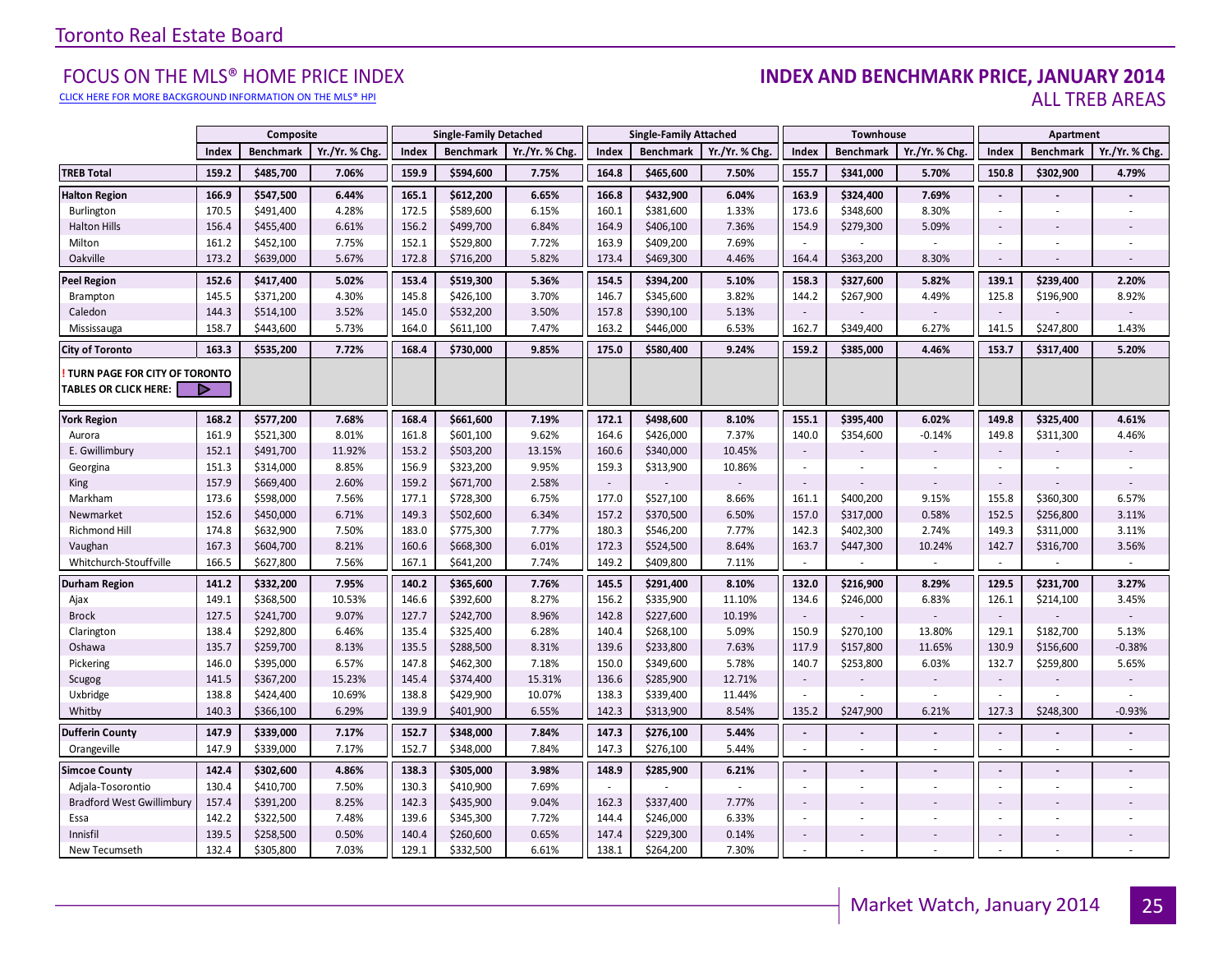[CLICK HERE FOR MORE BACKGROUND INFORMATION ON THE MLS® HPI](http://www.torontorealestateboard.com/market_news/home_price_index/index.htm)

# FOCUS ON THE MLS® HOME PRICE INDEX<br>**INDEX AND BENCHMARK PRICE, JANUARY 2014** CITY OF TORONTO

|                        |       | Composite   |                |       | <b>Single-Family Detached</b> |                |       | <b>Single-Family Attached</b> |                |                          | <b>Townhouse</b> |                |       | Apartment        |                |
|------------------------|-------|-------------|----------------|-------|-------------------------------|----------------|-------|-------------------------------|----------------|--------------------------|------------------|----------------|-------|------------------|----------------|
|                        | Index | Benchmark   | Yr./Yr. % Chg. | Index | <b>Benchmark</b>              | Yr./Yr. % Chg. | Index | <b>Benchmark</b>              | Yr./Yr. % Chg. | Index                    | Benchmark        | Yr./Yr. % Chg. | Index | <b>Benchmark</b> | Yr./Yr. % Chg. |
| <b>TREB Total</b>      | 159.2 | \$485,700   | 7.06%          | 159.9 | \$594,600                     | 7.75%          | 164.8 | \$465,600                     | 7.50%          | 155.7                    | \$341,000        | 5.70%          | 150.8 | \$302,900        | 4.79%          |
| <b>City of Toronto</b> | 163.3 | \$535,200   | 7.72%          | 168.4 | \$730,000                     | 9.85%          | 175.0 | \$580,400                     | 9.24%          | 159.2                    | \$385,000        | 4.46%          | 153.7 | \$317,400        | 5.20%          |
| Toronto W01            | 160.6 | \$655,400   | 2.49%          | 161.5 | \$832,400                     | 8.10%          | 172.5 | \$665,600                     | 9.18%          | 205.0                    | \$422,100        | $-4.78%$       | 140.5 | \$327,800        | $-2.57%$       |
| Toronto W02            | 187.1 | \$674,900   | 8.15%          | 183.2 | \$752,000                     | 8.15%          | 212.0 | \$649,400                     | 8.72%          | 141.3                    | \$389,600        | 8.44%          | 133.3 | \$554,000        | 16.93%         |
| Toronto W03            | 173.8 | \$448,900   | 12.64%         | 176.8 | \$480,800                     | 13.99%         | 180.3 | \$461,900                     | 12.48%         |                          |                  |                | 134.0 | \$248,600        | 5.85%          |
| Toronto W04            | 151.8 | \$397,500   | 13.37%         | 157.8 | \$498,000                     | 10.35%         | 154.8 | \$450,800                     | 10.49%         | 137.9                    | \$335,500        | $-4.83%$       | 137.9 | \$203,200        | 23.35%         |
| Toronto W05            | 144.9 | \$345,000   | 7.89%          | 154.5 | \$515,100                     | 10.99%         | 144.8 | \$423,500                     | 10.28%         | 151.7                    | \$249,700        | 9.85%          | 128.0 | \$168,100        | $-1.23%$       |
| Toronto W06            | 147.3 | \$427,600   | 2.22%          | 177.6 | \$563,700                     | 12.48%         | 151.1 | \$458,100                     | 5.59%          | 150.4                    | \$443,100        | $-9.12%$       | 120.5 | \$298,100        | $-7.52%$       |
| Toronto W07            | 160.2 | \$682,800   | 11.33%         | 167.2 | \$722,600                     | 11.17%         | 154.0 | \$631,500                     | 7.17%          | 123.9                    | \$455,400        | $-9.89%$       | 106.3 | \$431,000        | 1.72%          |
| Toronto W08            | 144.1 | \$586,300   | 4.72%          | 155.4 | \$812,800                     | 6.66%          | 163.4 | \$613,800                     | 9.59%          | 134.5                    | \$328,800        | $-9.49%$       | 131.3 | \$264,300        | 4.12%          |
| Toronto W09            | 141.9 | \$364,700   | 3.20%          | 161.6 | \$604,600                     | 7.23%          | 148.6 | \$420,600                     | 8.23%          | 136.0                    | \$345,000        | $-9.75%$       | 111.4 | \$142,900        | $-3.63%$       |
| Toronto W10            | 140.4 | \$325,900   | 6.44%          | 154.8 | \$455,500                     | 9.63%          | 150.6 | \$409,200                     | 7.19%          | 130.5                    | \$235,100        | 15.59%         | 118.8 | \$181,400        | $-2.30%$       |
| Toronto C01            | 181.2 | \$449,400   | 5.90%          | 191.2 | \$674,900                     | 3.35%          | 200.1 | \$694,300                     | 6.66%          | 173.9                    | \$521,900        | 7.74%          | 178.1 | \$370,700        | 5.63%          |
| Toronto C02            | 175.3 | \$832,300   | 9.36%          | 156.4 | \$1,239,700                   | 4.69%          | 176.8 | \$930,300                     | 7.22%          | 166.0                    | \$776,300        | 7.93%          | 179.6 | \$500,900        | 12.67%         |
| Toronto C03            | 178.1 | \$916,600   | 10.62%         | 175.7 | \$1,058,900                   | 11.91%         | 185.4 | \$686,400                     | 11.89%         |                          |                  |                | 173.8 | \$459,200        | 2.48%          |
| Toronto C04            | 158.5 | \$982,000   | 6.59%          | 163.3 | \$1,141,500                   | 7.72%          | 164.0 | \$784,000                     | 5.26%          | 143.4                    | \$535,700        | $-2.45%$       | 136.5 | \$324,500        | 1.41%          |
| Toronto C06            | 171.8 | \$679,800   | 9.57%          | 178.2 | \$762,700                     | 11.51%         | 152.1 | \$559,400                     | 0.93%          | 142.1                    | \$387,700        | 5.97%          | 164.4 | \$363,500        | 7.45%          |
| Toronto C07            | 163.1 | \$560,200   | 8.73%          | 184.0 | \$842,300                     | 10.38%         | 159.9 | \$568,300                     | 3.43%          | 133.3                    | \$391,300        | 5.13%          | 150.3 | \$354,000        | 7.13%          |
| Toronto C08            | 164.9 | \$424,600   | 6.66%          | 143.3 | \$445,400                     | $-5.22%$       | 162.3 | \$671,800                     | 4.31%          | 181.8                    | \$551,300        | 7.70%          | 165.7 | \$365,500        | 7.39%          |
| Toronto C09            | 126.6 | \$940,100   | 0.80%          | 118.6 | \$1,489,800                   | 1.28%          | 140.4 | \$1,142,500                   | 4.62%          | 156.7                    | \$808,800        | 10.59%         | 130.7 | \$433,000        | $-1.13%$       |
| Toronto C10            | 178.2 | \$695,100   | 4.64%          | 158.4 | \$972,000                     | 3.06%          | 159.0 | \$785,300                     | $-0.63%$       | 206.0                    | \$472,400        | 4.04%          | 188.5 | \$451,600        | 6.98%          |
| Toronto C11            | 153.3 | \$549,300   | 16.84%         | 157.1 | \$1,051,800                   | 10.63%         | 180.5 | \$792,000                     | 14.68%         | 112.2                    | \$179,000        | $-3.19%$       | 149.5 | \$212,800        | 24.69%         |
| Toronto C12            | 149.7 | \$1,282,900 | 1.70%          | 140.5 | \$1,510,000                   | 0.43%          | 167.7 | \$724,600                     | 4.88%          | 162.8                    | \$551,500        | 8.97%          | 173.6 | \$546,000        | 4.33%          |
| Toronto C13            | 150.8 | \$556,300   | 4.07%          | 160.0 | \$857,300                     | 4.58%          | 151.2 | \$485,100                     | 3.85%          | 148.6                    | \$423,200        | 3.63%          | 140.5 | \$278,000        | 2.70%          |
| Toronto C14            | 170.6 | \$579,700   | 4.15%          | 188.5 | \$1,022,700                   | 5.43%          | 181.8 | \$886,900                     | 0.83%          | 213.4                    | \$721,100        | 2.94%          | 160.8 | \$404,400        | 3.68%          |
| Toronto C15            | 160.8 | \$537,600   | 7.13%          | 181.2 | \$849,400                     | 8.76%          | 164.0 | \$535,200                     | 7.75%          | 173.7                    | \$428,000        | 6.04%          | 137.5 | \$321,400        | 6.51%          |
| Toronto E01            | 190.9 | \$592,900   | 10.41%         | 184.3 | \$620,900                     | 8.92%          | 196.3 | \$615,900                     | 10.78%         | 216.2                    | \$437,200        | 13.55%         | 189.2 | \$448,800        | 10.64%         |
| Toronto E02            | 179.5 | \$667,700   | 14.40%         | 167.2 | \$736,400                     | 10.88%         | 187.1 | \$624,000                     | 14.93%         | 165.8                    | \$554,300        | 6.15%          | 173.7 | \$459,700        | 6.37%          |
| Toronto E03            | 163.0 | \$502,100   | 8.16%          | 165.0 | \$554,300                     | 9.42%          | 164.8 | \$536,600                     | 6.80%          | $\overline{\phantom{a}}$ |                  |                | 129.6 | \$193,900        | $-1.67%$       |
| Toronto E04            | 166.6 | \$418,200   | 12.42%         | 174.7 | \$515,800                     | 13.52%         | 169.9 | \$412,200                     | 12.29%         | 163.4                    | \$353,200        | 9.37%          | 157.8 | \$239,000        | 8.83%          |
| Toronto E05            | 157.7 | \$421,700   | 10.20%         | 180.6 | \$637,700                     | 16.14%         | 177.0 | \$487,900                     | 15.08%         | 153.9                    | \$334,600        | 5.12%          | 133.5 | \$262,300        | 3.89%          |
| Toronto E06            | 176.8 | \$499,600   | 8.13%          | 177.9 | \$508,400                     | 9.68%          | 184.3 | \$435,900                     | 8.28%          |                          |                  |                | 160.3 | \$353,500        | 7.01%          |
| Toronto E07            | 169.8 | \$418,600   | 13.05%         | 186.6 | \$610,700                     | 21.33%         | 175.7 | \$459,200                     | 14.54%         | 164.7                    | \$356,100        | 3.52%          | 151.2 | \$258,900        | 8.70%          |
| Toronto E08            | 154.1 | \$377,700   | 8.44%          | 169.6 | \$529,500                     | 10.20%         | 157.3 | \$402,600                     | 6.43%          | 160.0                    | \$323,900        | 10.96%         | 119.5 | \$190,800        | 1.53%          |
| Toronto E09            | 152.8 | \$368,900   | 9.69%          | 166.1 | \$472,700                     | 12.46%         | 157.5 | \$386,500                     | 11.31%         | 144.9                    | \$267,000        | 10.95%         | 138.2 | \$259,200        | 5.50%          |
| Toronto E10            | 158.6 | \$449,000   | 9.68%          | 161.7 | \$517,600                     | 10.00%         | 160.0 | \$416,200                     | 8.11%          | 159.7                    | \$279,700        | 12.78%         | 113.8 | \$183,400        | 14.26%         |
| Toronto E11            | 153.9 | \$339,300   | 13.75%         | 172.5 | \$479,000                     | 15.31%         | 167.6 | \$380,300                     | 17.12%         | 116.7                    | \$229,300        | 3.46%          | 128.5 | \$191,800        | 13.22%         |